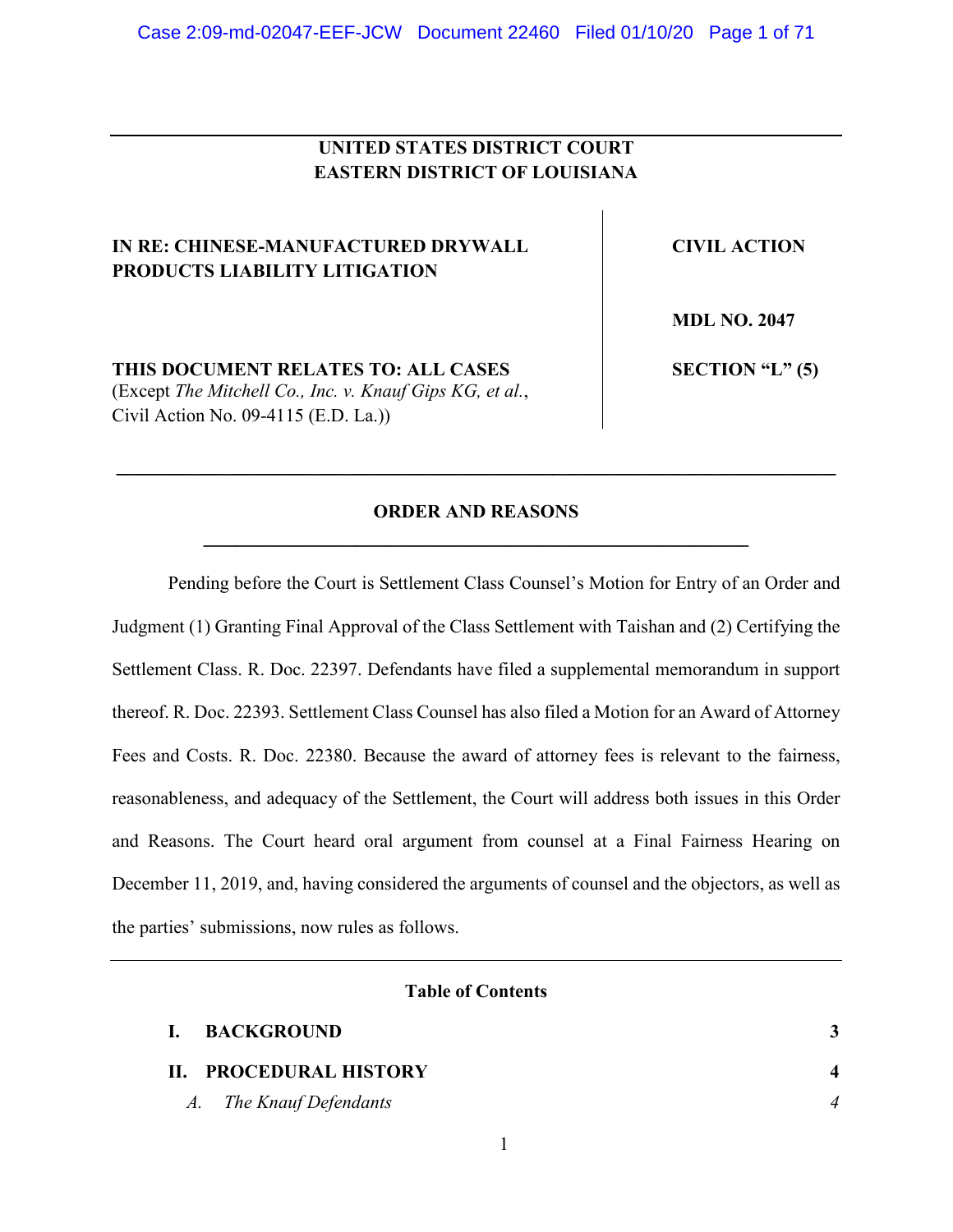| The Chinese Defendants<br><i>B</i> .                                                                   | 5        |
|--------------------------------------------------------------------------------------------------------|----------|
| $\mathcal{C}$ .<br>The Taishan Settlement Agreement                                                    | 12       |
| <b>III. MOTION FOR FINAL APPROVAL</b>                                                                  | 16       |
| Objections to the Motion<br>$A$ .                                                                      | 17       |
| $B_{\cdot}$<br>Law & Discussion                                                                        | 26       |
| Class Action Settlement Prior to Class Certification<br>1.                                             | 26       |
| Rule 23 Criteria<br>2.                                                                                 | 28       |
| Numerosity<br>a.                                                                                       | 28       |
| Commonality<br>b.                                                                                      | 29       |
| Typicality<br>c.                                                                                       | 29       |
| Adequacy of Representation<br>d.                                                                       | 30       |
| Predominance of Common Questions of Law & Fact<br>e.                                                   | 31       |
| Fairness, Reasonableness, and Adequacy<br>3.                                                           | 32       |
| Adequacy of Representation<br>a.                                                                       | 34       |
| Arm's Length Negotiation<br>b.                                                                         | 35       |
| c. Adequacy of Relief                                                                                  | 36       |
| i. The Complexity, Expense, and Likely Duration of the Litigation                                      | 37       |
| ii. The Stage of the Proceedings                                                                       | 38       |
| iii. Plaintiffs' Probability of Success on the Merits                                                  | 39<br>40 |
| iv. Range of Possible Recovery<br>v. Opinion of Class Counsel, Class Representatives, and Absent Class |          |
| Members                                                                                                | 42       |
| <b>Equitable Treatment of Class Members</b><br>d.                                                      | 43       |
| The Objections<br>e.                                                                                   | 44       |
| i. The Size of the Settlement and Adequacy of the Funds                                                | 46       |
| ii. Disparate Treatment of <i>Amorin</i> and <i>Brooke</i> Plaintiffs                                  | 47       |
| iii. Effect of Product Identification                                                                  | 48       |
| iv. Inclusion of Attorney Fees                                                                         | 49       |
| v. Notice                                                                                              | 50       |
| f.<br>The Settlement Agreement is Fair, Reasonable, and Adequate                                       | 52       |
| IV. MOTION FOR ATTORNEYS' FEES AND COSTS                                                               | 52       |
| Law and Analysis<br>$A$ .                                                                              | 52       |
| Methodology for Determining Common Benefit Fees<br>1.                                                  | 55       |
| <b>Lodestar Method</b><br>a.                                                                           | 55       |
| <b>Percentage Method</b><br>$\mathbf{b}$ .                                                             | 56       |
| c. Blended Method                                                                                      | 57       |
| i. Valuation of Benefit Obtained and Determination of a Benchmark                                      |          |
| Percentage                                                                                             | 58       |
| ii. Johnson Factors                                                                                    | 61       |
| The time and labor required<br>a.                                                                      | 61       |
| The novelty and difficulty of the questions<br>$\mathbf{b}$ .                                          | 62       |
| The skill required to properly perform the necessary legal services<br>c.                              | 62       |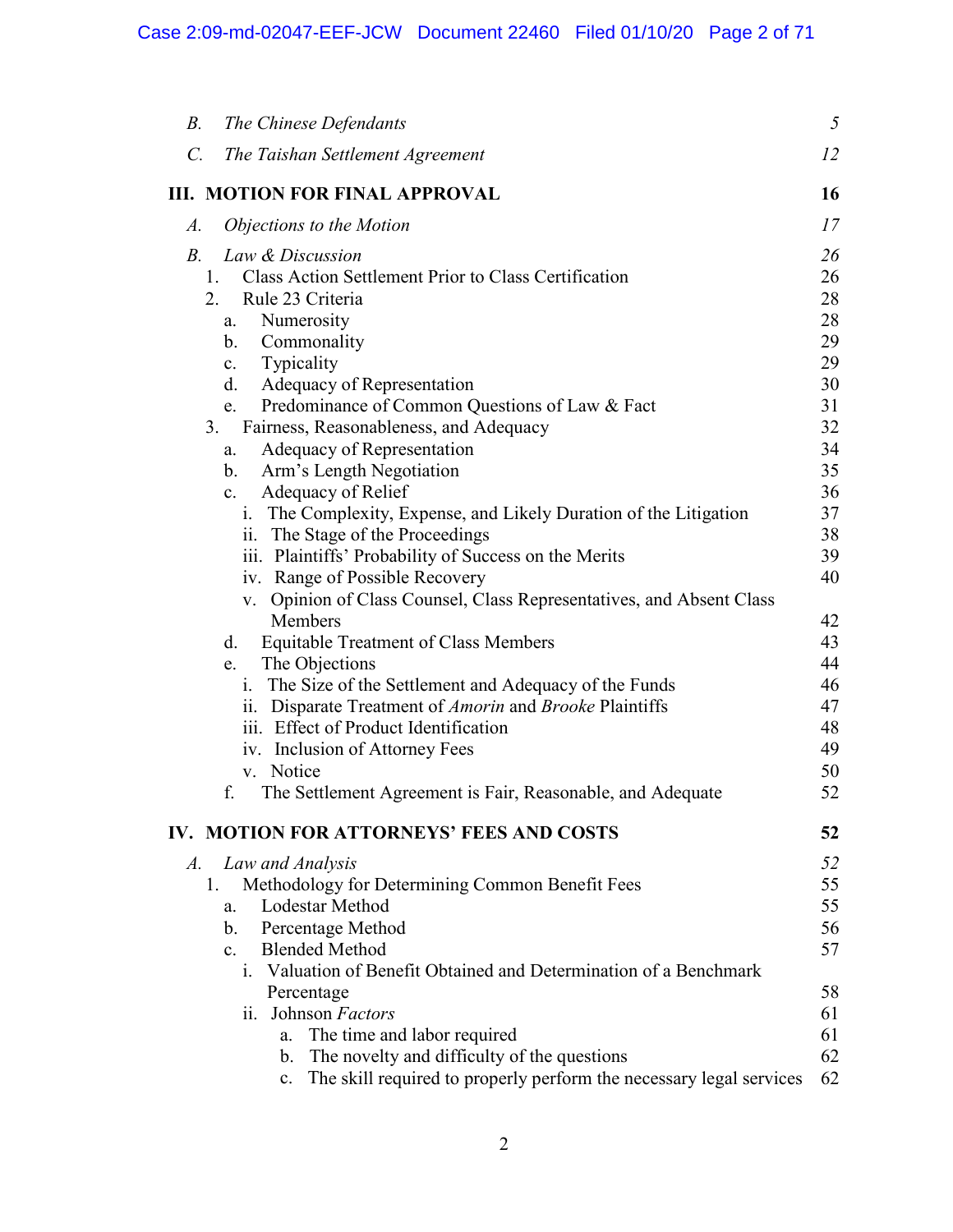|    | d. The preclusion of other employment by the attorneys due to                |    |
|----|------------------------------------------------------------------------------|----|
|    | acceptance of this case                                                      | 63 |
|    | The customary fee<br>e.                                                      | 63 |
|    | Whether the fee is fixed or contingent                                       | 63 |
|    | Time limitations imposed by circumstance<br>g.                               | 63 |
|    | The amount involved and the result achieved                                  | 64 |
|    | Experience, reputation and ability of common benefit counsel                 | 65 |
|    | The "undesirability" of the case                                             | 65 |
|    | k. The nature and length of the professional relationship with the client 65 |    |
|    | 1. Fee awards in similar cases                                               | 65 |
|    | iii. Lodestar Analysis                                                       | 66 |
| 2. | Costs                                                                        | 68 |
| 3. | <b>Incentive Awards</b>                                                      | 69 |
|    | <b>CONCLUSION</b>                                                            | 70 |

## **I. BACKGROUND**

From 2004 through 2006, the housing boom in Florida and rebuilding efforts necessitated by Hurricanes Rita and Katrina led to a shortage of construction materials, including drywall. As a result, drywall manufactured in China was brought into the United States and used to construct and refurbish homes in coastal areas of the country, notably the Gulf Coast and East Coast. Sometime after the installation of the Chinese drywall, homeowners began to complain of emissions of foul-smelling gas, the corrosion and blackening of metal wiring, surfaces, and objects, and the breaking down of appliances and electrical devices in their homes. *See In re Chinese-Manufactured Drywall Prods. Liab. Litig.*, 894 F. Supp. 2d 819, 829–30 (E.D. La. 2012), *aff'd*, 742 F.3d 576 (5th Cir. 2014).

In an attempt to recoup their damages, these homeowners began to file suit in various state and federal courts against homebuilders, developers, installers, realtors, brokers, suppliers, importers, exporters, distributors, and manufacturers who were involved with the Chinese drywall. Because of the commonality of facts in the various cases, this litigation was designated as a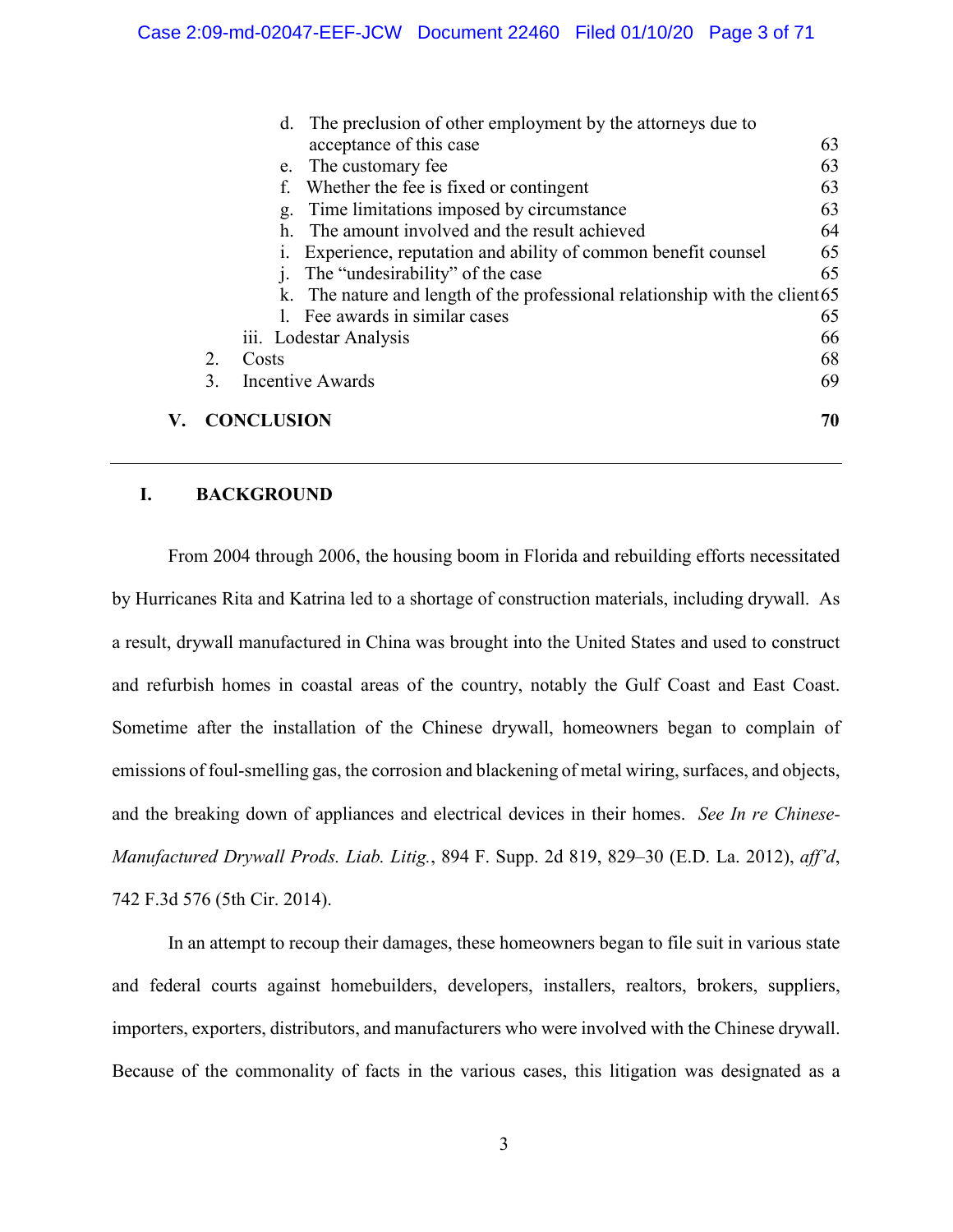## Case 2:09-md-02047-EEF-JCW Document 22460 Filed 01/10/20 Page 4 of 71

multidistrict litigation in accordance with 28 U.S.C § 1407. Pursuant to a Transfer Order from the United States Judicial Panel on Multidistrict Litigation on June 15, 2009, all federal cases involving Chinese drywall were transferred and consolidated for pretrial proceedings in MDL 09- 2047 before this Court.

The Chinese drywall at issue was largely manufactured by two groups of defendants: (1) the Knauf Entities and (2) the Taishan Entities. The litigation has focused upon these two entities and their downstream associates and has proceeded on strikingly different tracks for the claims against each group.

## **II. PROCEDURAL HISTORY**

## *A. The Knauf Defendants*

The Knauf Entities are German-based, international manufacturers of building products, including drywall, whose Chinese subsidiary, Knauf Plasterboard (Tianjin) Co., Ltd. ("KPT"), advertised and sold its Chinese drywall in the United States. The Knauf Entities are named defendants in numerous cases consolidated with the MDL litigation and litigation in state courts.

The Knauf Entities first entered their appearance in the MDL litigation on July 2, 2009 and discovery quickly ensued. Thereafter, the Court presided over a bellwether trial in *Hernandez v. Knauf Gips KG*, Case No. 09-6050, involving a homeowner's claims against KPT for defective drywall. The Court found in favor of the plaintiff family in *Hernandez*, issued a detailed Findings of Fact and Conclusions of Law, and entered a Judgment in the amount of \$164,049.64, including remediation damages in the amount of \$136,940.46—which represented a remediation cost of \$81.13 per square foot based on the footprint square footage of the house.

Subsequently, the Knauf Entities agreed to institute a pilot remediation program utilizing the remediation protocol formulated by the Court from the evidence in *Hernandez*. The pilot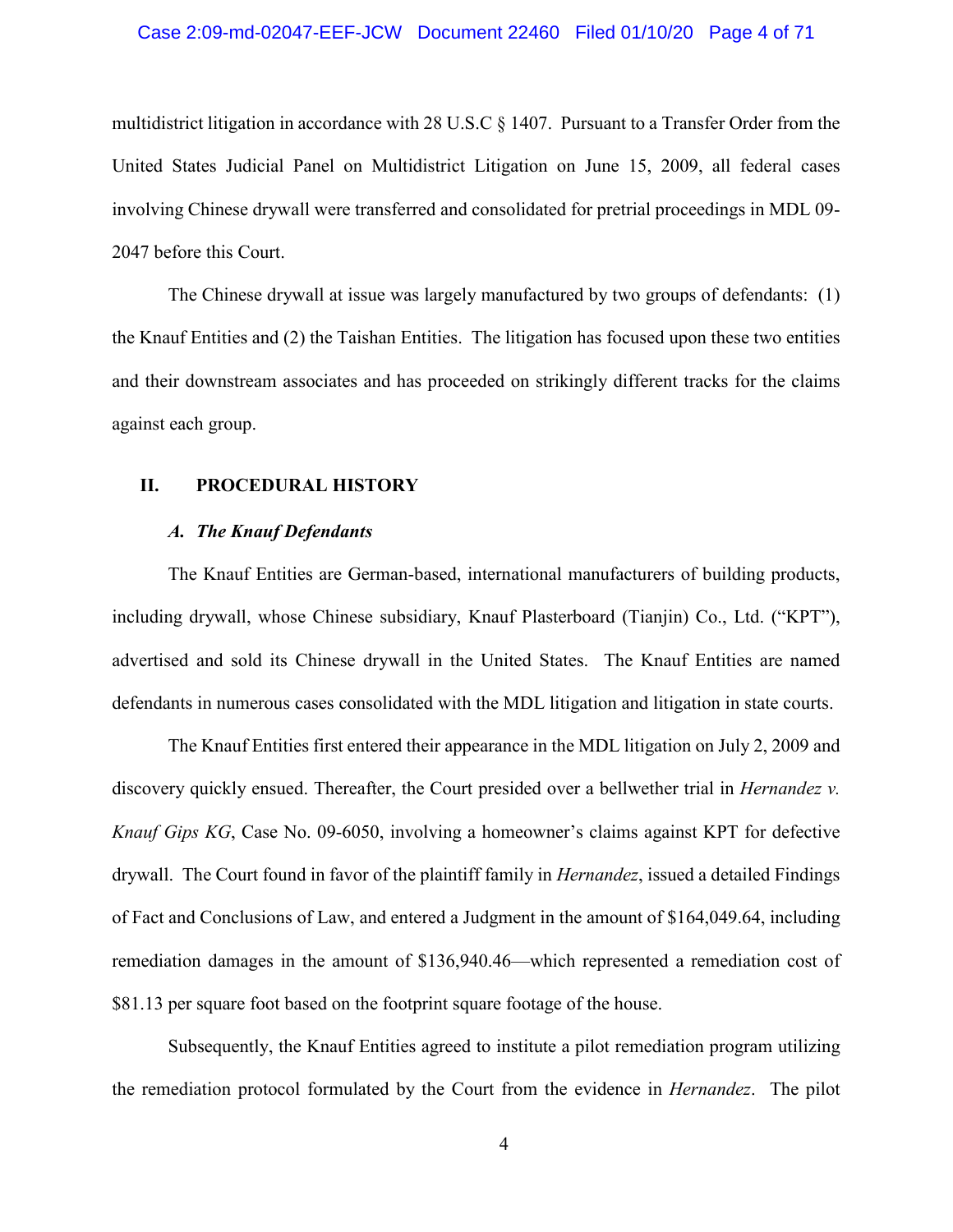## Case 2:09-md-02047-EEF-JCW Document 22460 Filed 01/10/20 Page 5 of 71

program included about fifty homes. At the Court's urging, the parties began working together to monetize this program and make it available to a broader class of plaintiffs.

On December 20, 2011, the Knauf Entities and the PSC entered into a global, class Settlement Agreement ("Knauf Settlement Agreement"), which was designed to resolve all Knaufrelated, Chinese drywall claims. Under the terms of the Knauf Settlement, homeowners had the choice of a sum certain or having the house totally remediated in addition to receiving reasonable costs and attorney fees. Furthermore, after a jury trial in a bellwether case, numerous defendants in the chain-of-commerce with the Knauf Entities entered into class settlement agreements, the effect of which settles almost all of the Knauf Entities' chain-of-commerce litigation. The total amount of the Knauf Settlement is estimated at \$1.1 billion.

Although the Court occasionally has to deal with settlement administration and enforcement issues, the Knauf portion of this litigation is now resolved.

## *B. The Chinese Defendants*

The litigation against the Chinese entities has taken a different course. The Chinese Defendants in the litigation include the principal Chinese-based Defendant, Taishan, namely, Taishan Gypsum Co. Ltd. ("TG") and its wholly-owned subsidiary, Taian Taishan Plasterboard Co., Ltd. ("TTP") (collectively "Taishan" or "Taishan Entities"). Other Chinese-based Defendants include the CNBM and BNBM Entities.

The Court's initial inquiry regarding Taishan involved four cases in this MDL: (1) *Germano v. Taishan Gypsum Co.* (Case No. 09-6687); (2) *The Mitchell Co. v. Knauf Gips KG* (Case No. 09-4115); (3) *Gross v. Knauf Gips KG* (Case No. 09-6690); and (4) *Wiltz v. Beijing New Building Materials Public Ltd.* (Case No. 10-361).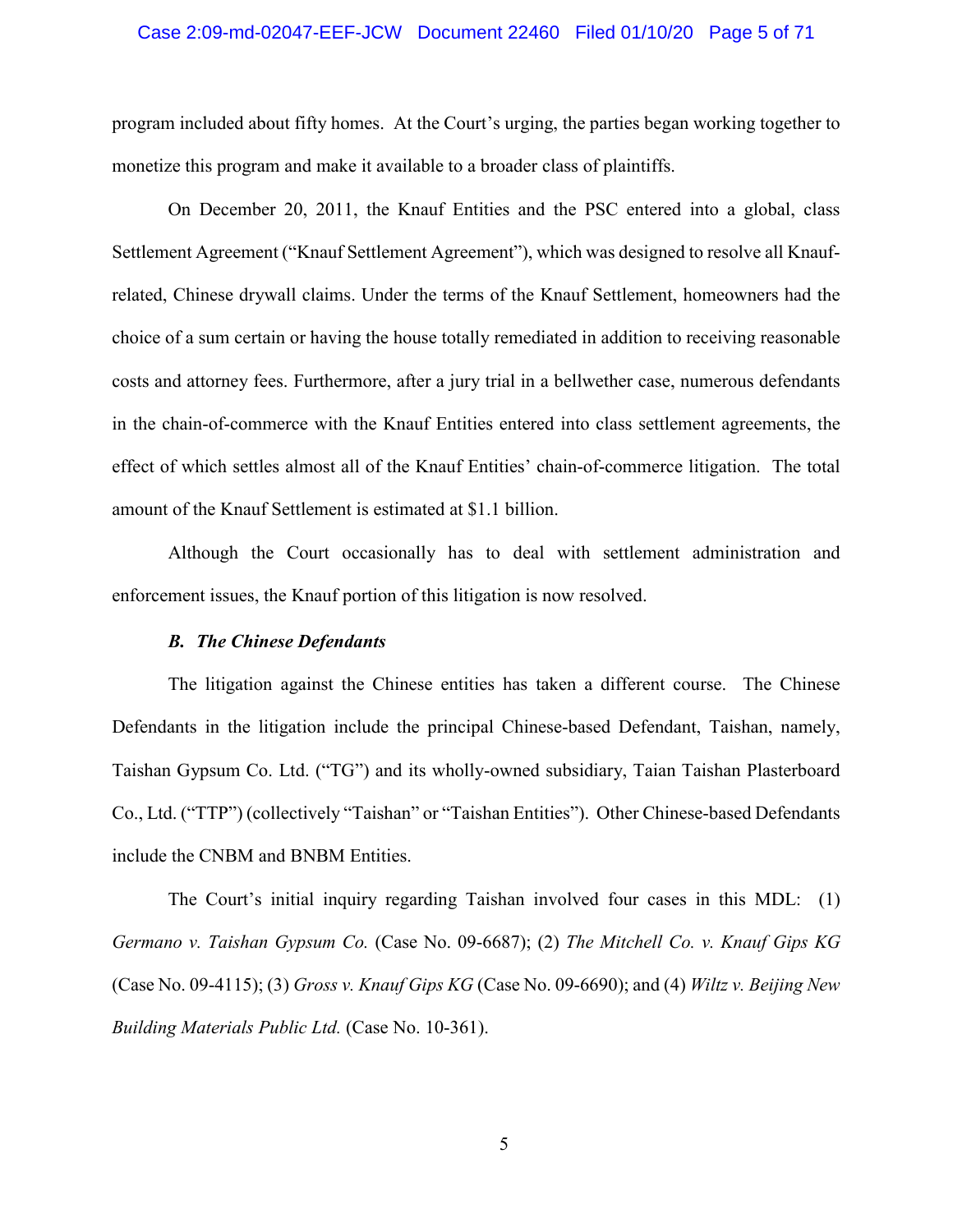## Case 2:09-md-02047-EEF-JCW Document 22460 Filed 01/10/20 Page 6 of 71

The first issues involving Taishan arose when Taishan failed to timely answer or otherwise enter an appearance in *Mitchell* and *Germano*, despite the fact that it had been properly served in each case. Thus, after an extended period of time, the Court entered preliminary defaults against Taishan in both of these cases.

Thereafter, the Court moved forward with an evidentiary hearing in furtherance of the preliminary default in *Germano* on the Plaintiffs' claimed damages. At this hearing, the Plaintiffs presented evidence specific to seven individual properties, which served as bellwether cases. Following this hearing on February 19 and 20, 2010, the Court issued detailed Findings of Fact and Conclusions of Law. On May 10, 2010, the Court issued a Default Judgment against Taishan in *Germano* and in favor of the Plaintiffs in the amount of \$2,609,129.99. R. Doc. 2380, 3013. On June 10, 2010, the last day to timely appeal, Taishan filed a Notice of Appeal of the Default Judgment in *Germano* and entered its appearance in *Germano* and *Mitchell*. Taishan challenged this Court's jurisdiction over the Defendants. As a result, because this was the first instance where Defendants raised jurisdictional issues, the Fifth Circuit remanded the case to this Court to determine whether the Court indeed has jurisdiction over Taishan.

After Taishan entered its appearance in the MDL, it quickly sought to have the Default Judgment in *Germano* and the Preliminary Default in *Mitchell* vacated for lack of personal jurisdiction. In the fall of 2010, the Court directed the parties to commence the personal jurisdiction discovery necessary to resolve Taishan's motions to vacate. Sometime after the initial discovery, the parties agreed to expand the discovery beyond the *Germano* and *Mitchell* cases to other cases in which Taishan had been served, including *Gross* and *Wiltz*.

Formal personal jurisdiction discovery of Taishan began in October 2010. Discovery included the production of both written and electronic documents, as well as depositions of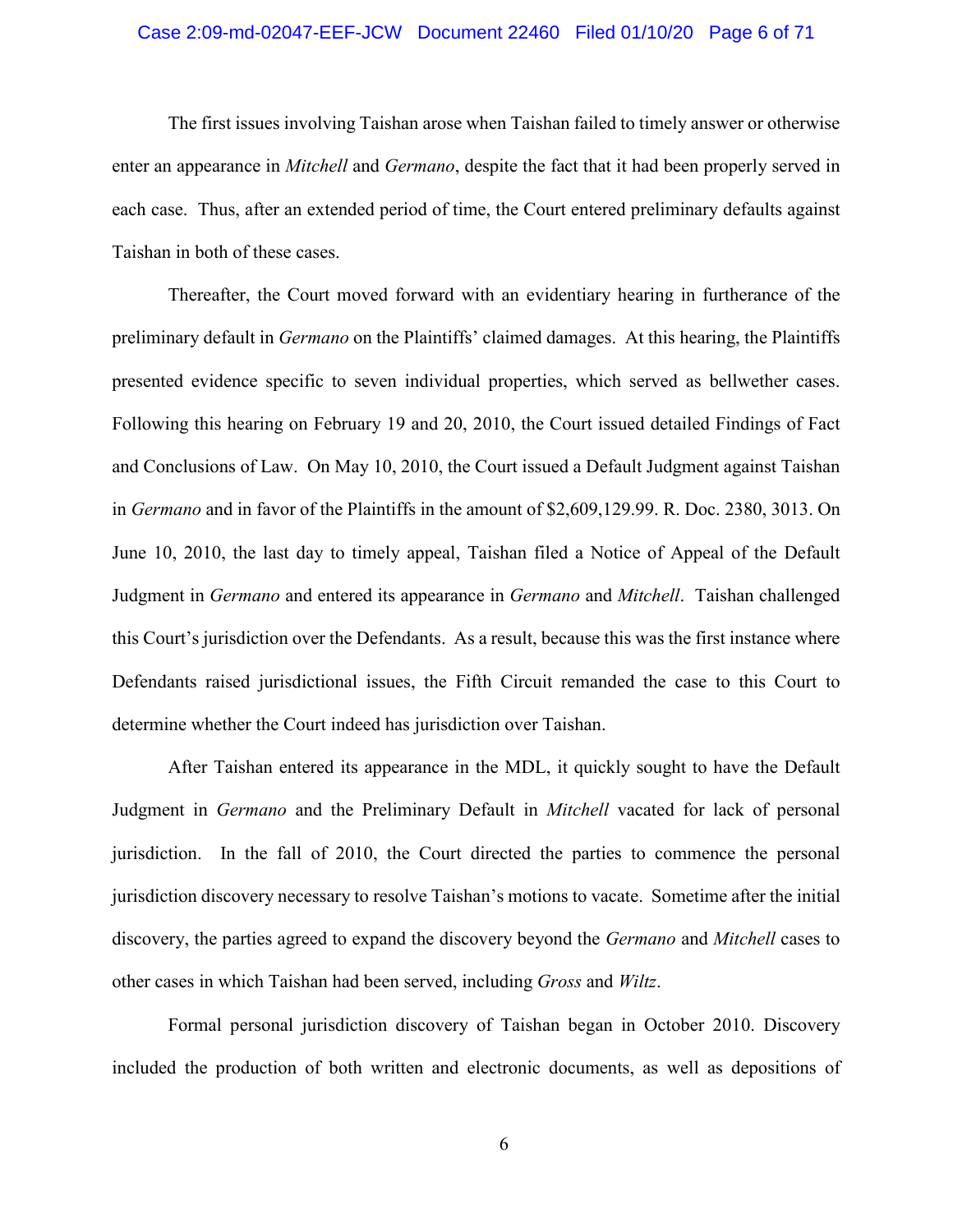## Case 2:09-md-02047-EEF-JCW Document 22460 Filed 01/10/20 Page 7 of 71

Taishan's corporate representatives, with each type of discovery proceeding in a parallel fashion. This discovery has often been contentious, requiring close supervision by the Court. The Court has presided over regularly-scheduled status conferences to keep the parties on track and conducted hearings and issued rulings to resolve numerous discovery-related disputes.

The first Taishan depositions were held in Hong Kong on April 4-8, 2011. Thirteen attorneys traveled to Hong Kong and deposed several Taishan witnesses. However, upon return to the United States, several motions were filed seeking to schedule a second round of Taishan depositions as a result of problems during the depositions and seeking discovery sanctions against Taishan. The Court, after reviewing the transcripts from the depositions, concluded that the depositions were ineffective because of disagreement among interpreters, counsel and witnesses, translation difficulties, speaking objections, colloquy among counsel and interpreters, and in general, ensuing chaos.

In view of the foregoing, the Court scheduled the second round of Taishan depositions for the week of January 9, 2012 in Hong Kong. Due to the problems experienced during the first depositions, the Court appointed a Federal Rule of Evidence 706 expert to operate as the sole interpreter at the depositions, and the Court decided to travel to Hong Kong to preside over the depositions. Counsel for the interested parties and the Court traveled to Hong Kong for these depositions. Because the Court was present at the depositions, objections were ruled upon immediately and the majority of problems that plagued the first round of depositions were absent. Also, the Court was able to observe the comments, intonation, and body language of the deponents. Upon return from Hong Kong, the parties informed the Court that minimal further discovery was necessary before briefing could be submitted on Taishan's personal jurisdiction challenges.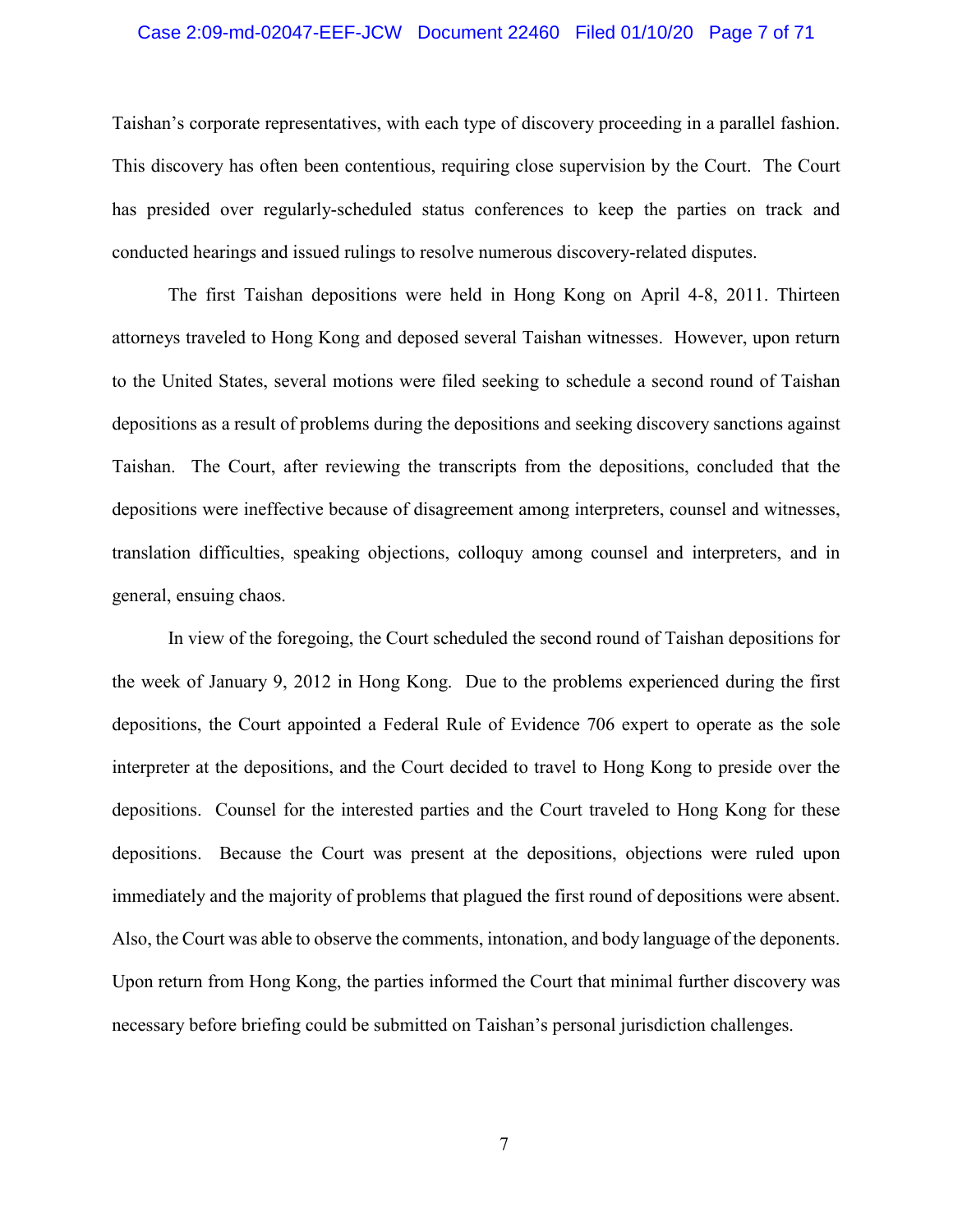## Case 2:09-md-02047-EEF-JCW Document 22460 Filed 01/10/20 Page 8 of 71

In April 2012, Taishan filed various motions, including its motions to dismiss for lack of personal jurisdiction. On June 29, 2012, over three years since the creation of this MDL, and after a year-and-a-half of personal jurisdiction discovery on Taishan, the Court presided over a hearing on Taishan's motions. The Court coordinated its hearing with the Honorable Joseph Farina of the Florida state court, who had a similar motion involving Taishan's challenge to personal jurisdiction.

On September 4, 2012, this Court issued a 142-page Order regarding Taishan's motions in *Germano*, *Mitchell*, *Gross*, and *Wiltz*, in which the Court denied the motions to dismiss and held that it maintained personal jurisdiction over Taishan. *In re Chinese-Manufactured Drywall Prods. Liab. Litig.*, 894 F. Supp. 2d 819 (E.D. La. 2012). The Court also ruled that Taishan was operating as the alter ego of TG and TPP. The Court certified an interlocutory appeal, and the Fifth Circuit granted permission to appeal.

In January and May of 2014, two different panels of the Fifth Circuit affirmed this Court's ruling and held that this Court maintained personal jurisdiction over Taishan, TG and TPP. *In re Chinese-Manufactured Drywall Prods. Liab. Litig.*, 753 F.3d 521 (5th Cir. 2014); *In re Chinese-Manufactured Drywall Prods. Liab. Litig.*, 742 F.3d 576 (5th Cir. 2014). The time for writ of certiorari passed, and the issue of personal jurisdiction over Taishan became firmly and finally settled. Nevertheless, Taishan refused to pay the *Germano* judgment or voluntarily participate in this litigation.

On June 20, 2014, the Court ordered Taishan to appear in open court on July 17, 2014 to be examined as a judgment debtor. Taishan failed to appear for the July 17, 2014 Judgment Debtor Examination, and the Court held Taishan in contempt and ordered that Taishan pay \$15,000.00 in attorney's fees to Plaintiffs' counsel; that Taishan pay \$40,000.00 as a penalty for contempt; that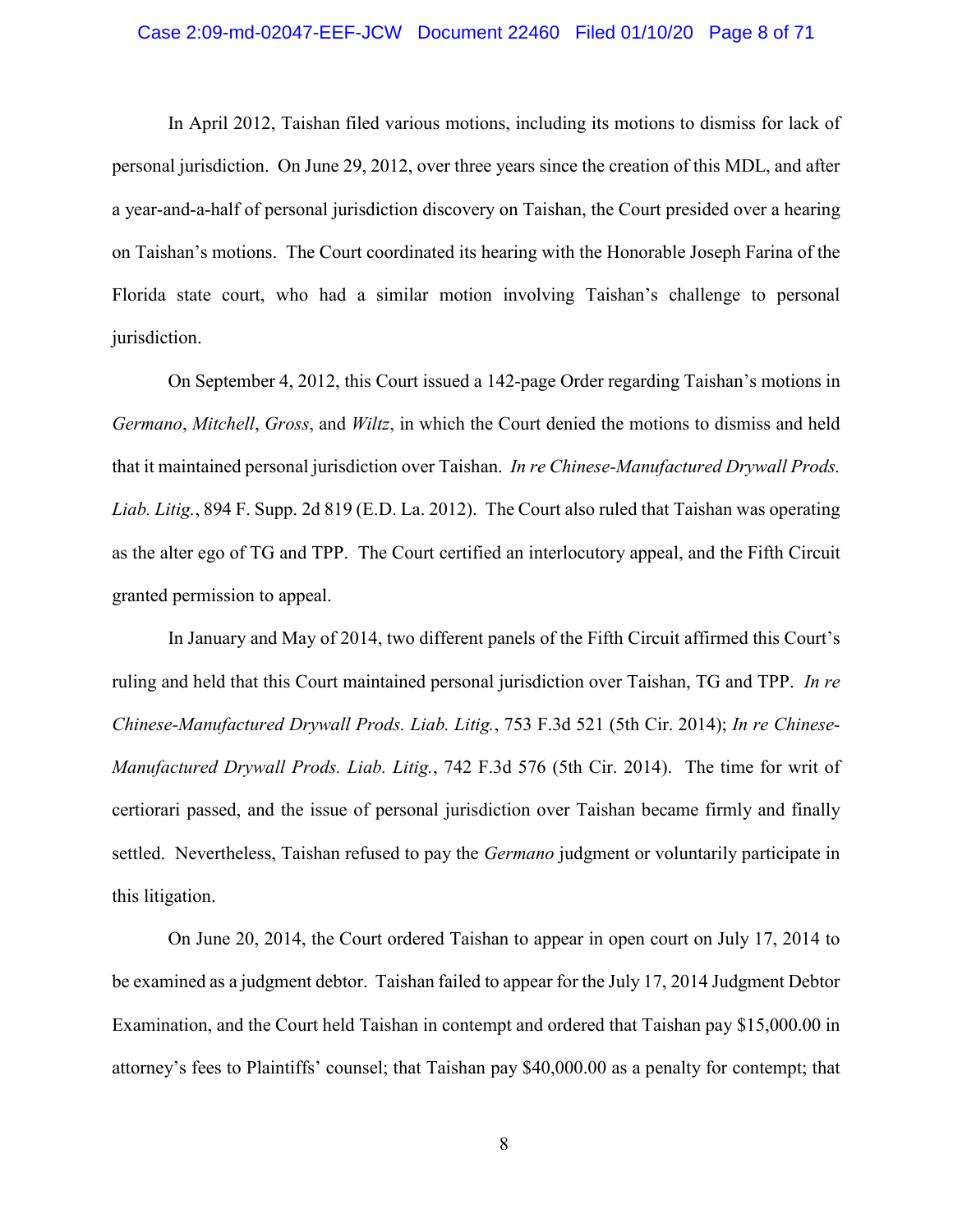## Case 2:09-md-02047-EEF-JCW Document 22460 Filed 01/10/20 Page 9 of 71

Taishan and any of its affiliates or subsidiaries be enjoined from conducting any business in the United States until or unless it participated in this judicial process; and that if Taishan violated the injunction, it would be obligated to pay a further penalty of 25-percent of the profits earned by the Company or its affiliate who violate the Order for the year of the violation.

On July 23, 2014, Plaintiffs filed their Omnibus Motion for Class Certification pursuant to Rule 23(b)(3). Taishan did not appear and, on September 26, 2014, this Court certified a class of all owners of real properties in the United States, who are named Plaintiffs on the complaints in *Amorin*, *Germano*, *Gross*, and/or *Wiltz* (*i.e.*, not an absent class member), asserting claims for remediated damages arising from, or otherwise related to Chinese Drywall manufactured, sold, distributed, supplied, marketed, inspected, imported or delivered by the Taishan Defendants.

Taishan finally entered an appearance with the Court in February 2015, and, to satisfy the contempt, Taishan paid the judgment and both the sum of \$15,000.00 in attorney's fees to Plaintiffs' counsel and the contempt penalty of \$40,000.00 in March 2015. On March 17, 2015, the Court ordered Taishan and the BNBM and CNBM Entities to participate in expedited discovery related to "the relationship between Taishan and BNBM/CNBM, including whether affiliate and/or alter ego status exists."

In March 2016, this Court granted CNBM Group's motion to dismiss, finding it was an "agent or instrumentality of a foreign state" within the meaning of the Foreign Sovereign Immunities Act ("FSIA"), and therefore outside the jurisdiction of this Court under 28 U.S.C. § 1603(b). The Court determined that the tortious activity exception did not apply because the alleged tortious conduct did not occur within the United States under 28 U.S.C.  $\S$  1605(a)(5). Further, the Court found that the commercial activity exception did not apply in this case, as CNBM Group did not directly manufacture, inspect, sell, or market drywall in the United States.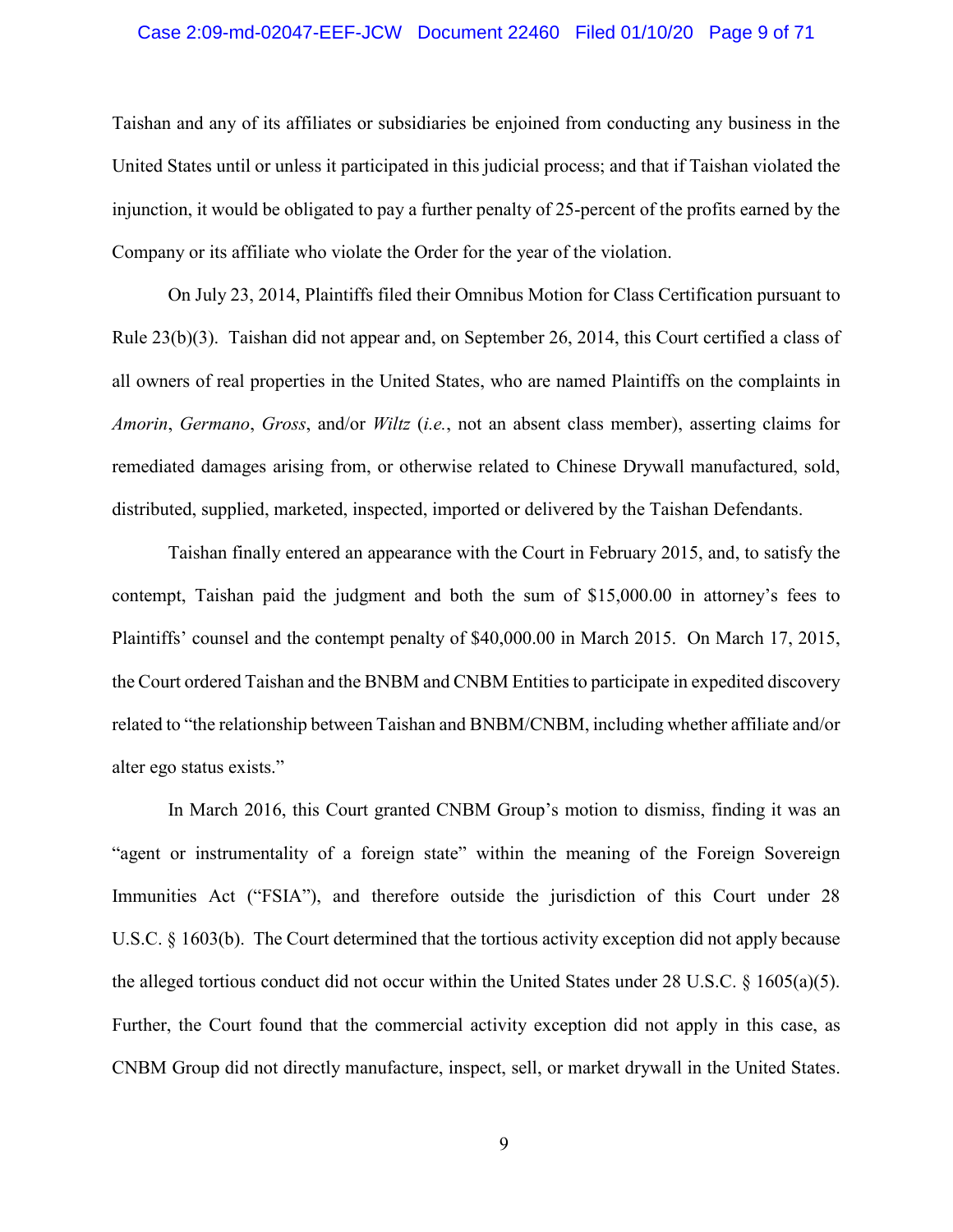## Case 2:09-md-02047-EEF-JCW Document 22460 Filed 01/10/20 Page 10 of 71

Because Plaintiffs failed to present evidence sufficient to overcome the presumption that CNBM Group was entitled to independent status for purposes of the FSIA, the Court granted the motion and dismissed CNBM Group from the present litigation.

On April 21, 2017, the Court issued a 100-page opinion related to jurisdictional challenges being raised in four separate motions filed by Defendants. The Court found that Taishan was an agent of BNBM under Florida and Virginia law, such that Taishan's contacts in Florida and Virginia are imputed to BNBM. This Court further found that CNBM, BNBM Group, and BNBM were part of a single business enterprise with Taishan under Louisiana law, such that Taishan's contacts in Louisiana may be imputed to Defendants, and the Court has jurisdiction over Defendants in relation to Plaintiffs' claims based on Louisiana law.

Also on April 21, 2017, the Court issued its Findings of Fact and Conclusions of Law related to the June 9, 2015 damages hearing, and adopted Plaintiffs' damage calculations methodology related to remediation of properties.

On May 22, 2017, Defendants filed a motion pursuant to 28 U.S.C. § 1292(b) to certify interlocutory appeal from this Court's jurisdiction order. Because the Court found that its Order and Reasons involved a controlling question of law as to which there is substantial ground for difference of opinion, and because the Court further found that an interlocutory appeal from that Order and Reasons could materially advance the ultimate termination of this MDL, on August 4, 2017, the Court certified an interlocutory appeal to the Fifth Circuit pursuant to 28 U.S.C. § 1292(b).

On August 1, 2017, Defendants filed a motion to dismiss for lack of personal jurisdiction following the recent U.S. Supreme Court case of *Bristol–Myers Squibb v. Superior Court of California*. Based on *Bristol*–*Myers Squibb*, Defendants contested this Court's findings of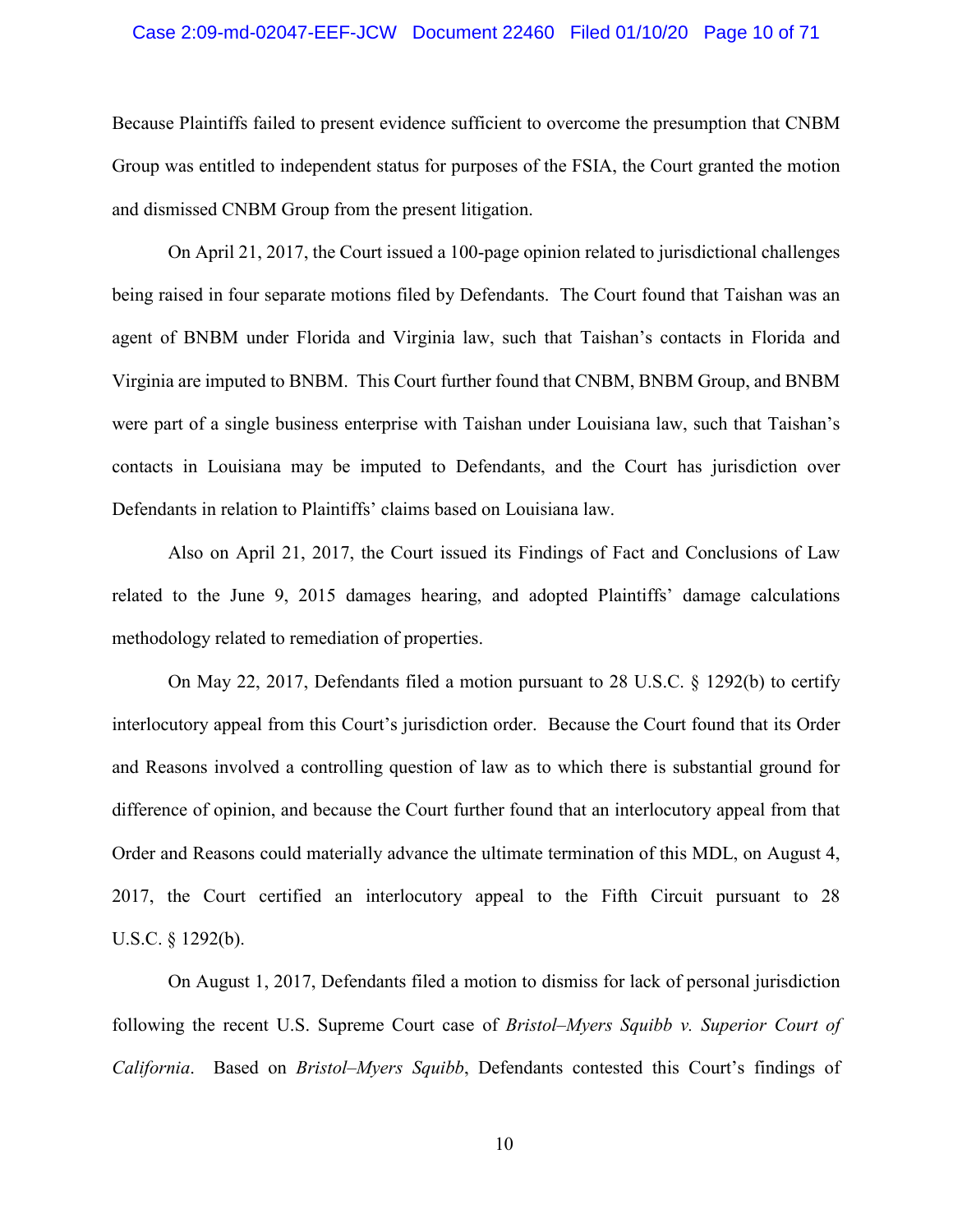## Case 2:09-md-02047-EEF-JCW Document 22460 Filed 01/10/20 Page 11 of 71

personal jurisdiction, class certification, and agency relationship. On August 14, 2017, Defendants filed a petition for permission to appeal pursuant to 28 U.S.C. § 1292(b) in the Fifth Circuit, in which they argued that the *Bristol*–*Myers Squibb* opinion impacts questions raised on appeal. On August 24, 2017, this Court vacated its 28 U.S.C. § 1292(b) certification order to avoid piecemeal litigations. The Court noted its duty to address the effect of *Bristol*–*Myers Squibb* on the jurisdictional issue before certifying the matter to the Fifth Circuit. Subsequently, on November 30, 2017, the Court denied Defendants' motion to dismiss, holding that *Bristol*–*Myers Squibb* does not change this Court's jurisdictional findings and class certification.

On January 2, 2018, the Court denied Defendants CNBM Company, BNBM Group, and BNBM PLC's motion to vacate the default judgments against them. On March 5, 2018, the Court reinstated its order to certify interlocutory appeal of its April 2017 jurisdiction opinion arising from the Chinese Defendants' agency relationship. The Court, nevertheless, denied Defendants' request to certify the interlocutory appeal of its opinion involving *Bristol*–*Myers Squibb*'s impact (or lack thereof) on the Court's personal jurisdiction analysis. The Court noted that the Supreme Court's opinion in *Bristol*–*Myers Squibb* did not address class actions and therefore was inapplicable to this MDL. Additionally, two separate panels on the Fifth Circuit had already reaffirmed the Court's original personal jurisdiction analysis in 2014. Any further litigation on the issue of personal jurisdiction for the Chinese Defendants would cause needless delay and waste judicial resources. BNBM and CNBM petitioned the Fifth Circuit for permission to appeal this Court's jurisdictional order, and the jurisdictional appeal is currently pending.

In 2018, the Court suggested to the Judicial Panel on Multidistrict Litigation that the Florida and Virginia *Amorin* actions be remanded to the transferor courts. R. Docs. 21242, 21695.

11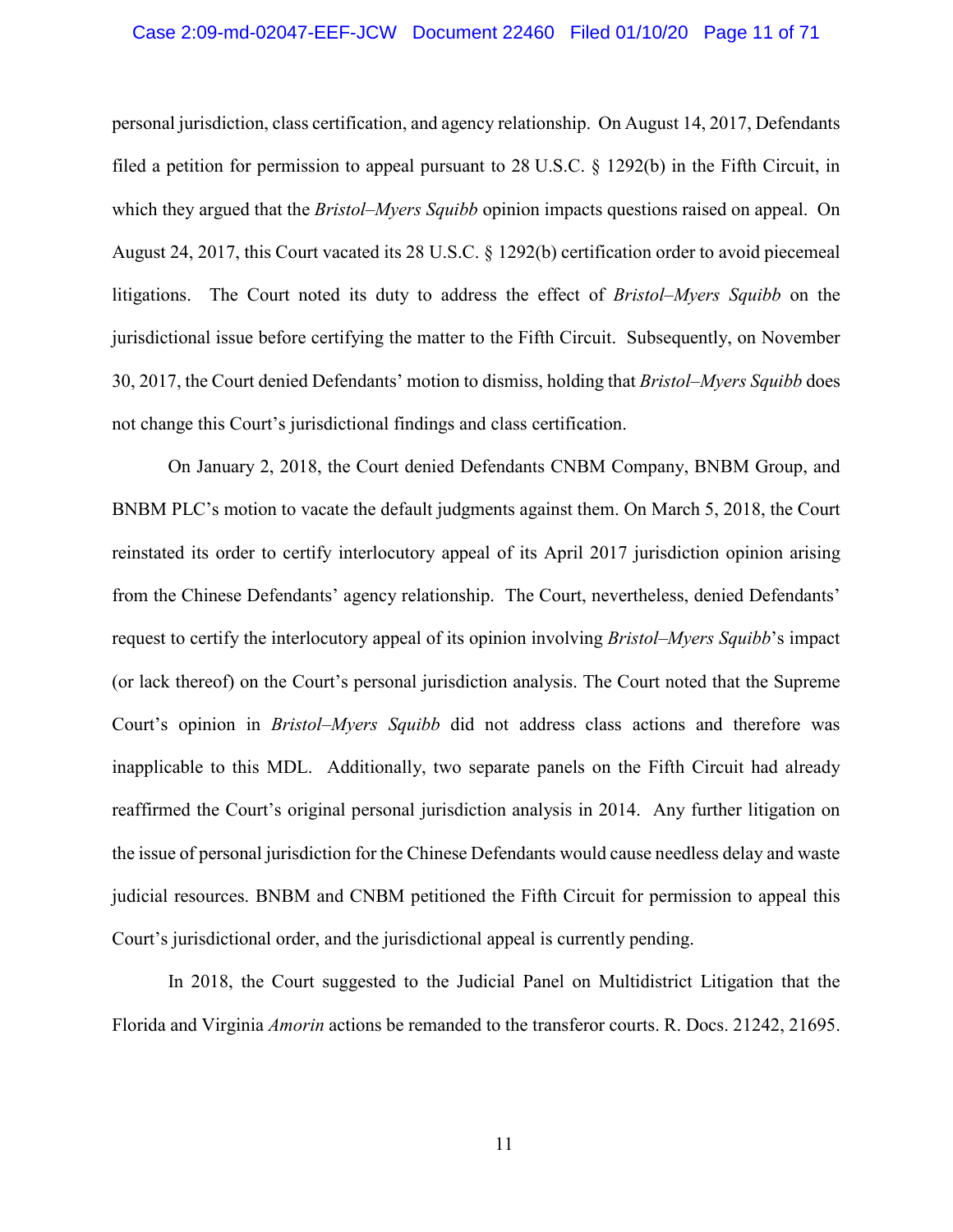## Case 2:09-md-02047-EEF-JCW Document 22460 Filed 01/10/20 Page 12 of 71

In 2019, the Court issued a suggestion of remand with respect to the Florida and Virginia *Brooke* actions as well. R. Doc. 22138, 22139.

 A significant development in the Taishan aspect of this litigation occurred in the spring of 2019. On May 22 and 23, 2019, the parties underwent mediation with the goal of resolving the entirety of the *Amorin<sup>1</sup>* and *Brooke<sup>2</sup>* matters pending in the Eastern District of Louisiana, the Southern District of Florida, and the Eastern District of Virginia. On May 23, 2019, the parties agreed to a Term Sheet, and negotiations continued in person and by telephone for three months. All matters in the *Amorin* and *Brooke* actions were accordingly stayed by the remand courts and this Court, pending the execution of a Settlement Agreement between the parties. The stay was extended several times and preliminary approval of the Settlement Agreement was granted by the Court on August 29, 2019. R. Doc. 22314.

## *C. The Taishan Settlement Agreement*

 $\overline{a}$ 

The proposed Taishan Settlement Agreement is the result of over a decade of litigation and a complex negotiation process. Specifically, it obligates Taishan to pay \$248,000,000 to fully resolve all claims of the *Amorin* class, the plaintiffs named in the *Brooke* complaints, and any other property owners with Chinese drywall attributable to Taishan ("Absent Class Members"). The settlement funds are "intended to provide compensation for all property and remediation damages as well as Other Losses." R. Doc. 22305-2 at 21. The Settlement specifically excludes 498 Florida *Amorin* Plaintiffs who received a separate settlement from Taishan (the "Parker Waichman

<sup>&</sup>lt;sup>1</sup> On September 26, 2014, the Court certified the *Amorin* class, comprised of homeowners with defective drywall allegedly manufactured by any of the Taishan entities.

<sup>2</sup> The *Brooke* action involves the plaintiffs who filed suit after the *Amorin* class had been certified. The Court has not ruled on the applicability of *Amorin* rulings to the *Brooke* complaints. The operative *Brooke* complaints are *Brooke, et al. v. The State-Owned Assets Supervision and Administration Commission of the State Council, et al.*, Civ. Action No. 15-4127 (E.D. La.); *Brooke, et al. v. The State-Owned Assets Supervision and Administration Commission of the State Council, et al.*, Civ. Action No. 15-6631 (S.D. Fla.) (Miami Case No. 15-24348); *Brooke, et al. v. The State-Owned Assets Supervision and Administration Commission of the State Council, et al.*, Civ. Action No. 15-6632 (E.D. Va.) (Norfolk Case No. 15-506).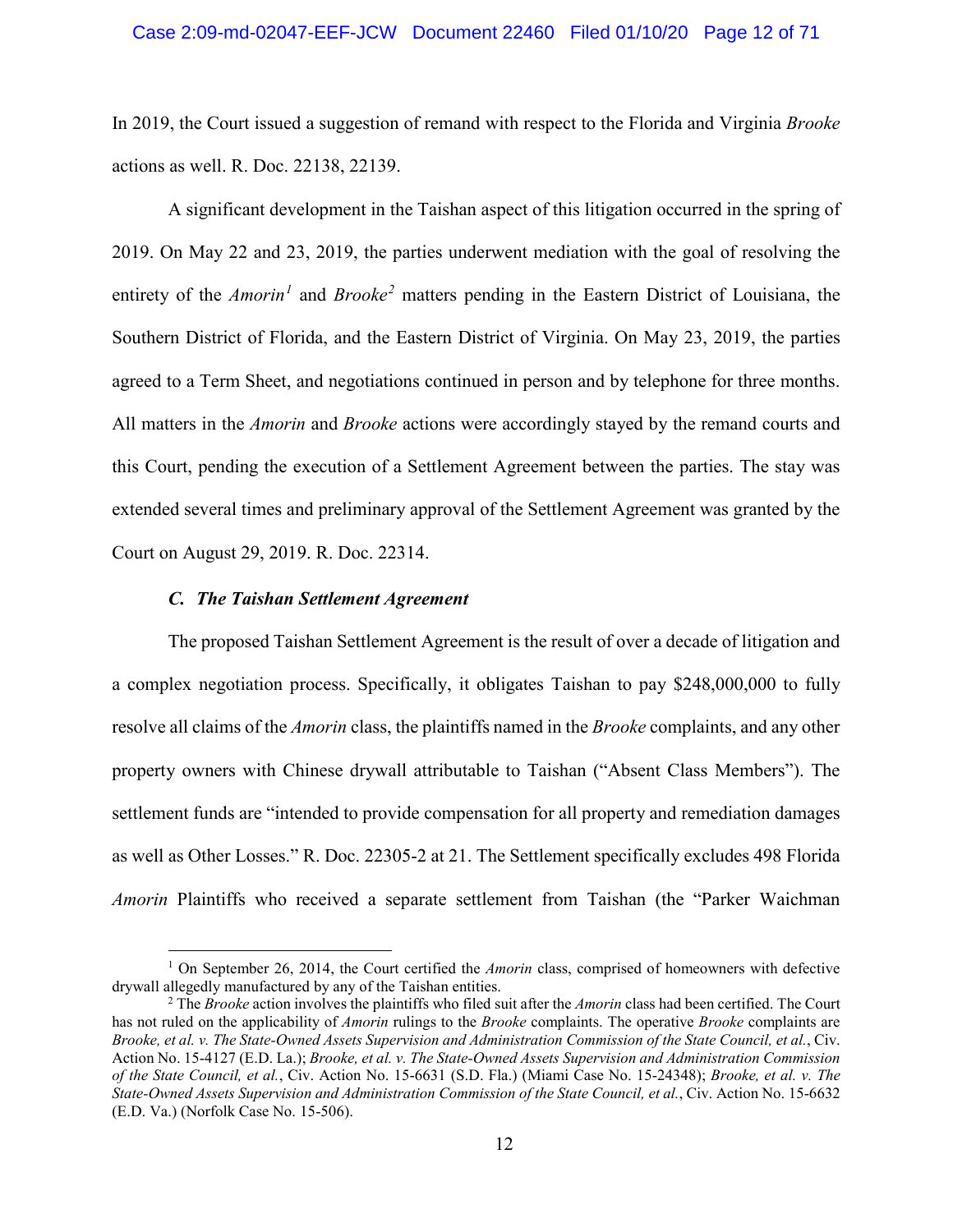# Case 2:09-md-02047-EEF-JCW Document 22460 Filed 01/10/20 Page 13 of 71

Settlement"), the plaintiffs involved in the *Mitchell* action,<sup>3</sup> and plaintiffs whose claims were previously voluntarily dismissed or dismissed for failure to complete a Supplemental Plaintiff Profile Form. R. Doc. 22305-2 at 5. If the Settlement is approved, Class Members who have not opted out will be deemed to have fully released any and all claims, as defined by the Settlement Agreement, against Taishan and the Additional Released Parties,<sup>4</sup> and will be barred from bringing or continuing suit on a released claim against these entities. R. Doc. 22305-2 at 19-20.

The amount a plaintiff stands to receive under the Settlement Agreement is determined by a Court-appointed Allocation Neutral. R. Doc. 22305-2 at 20-21. Mr. J. Cal Mayo, Jr., the Allocation Neutral, has developed an allocation model to determine the proper allocation and distribution of settlement funds among all the affected properties and eligible class members. R. Doc. 22304. This model attempts to "strike a balance between property-specific allocation, on the one hand, and efficient and effective allocation, on the other hand." R. Doc. 22304-1 at 2. To that end, the allocation model considers a number of "objective allocation criteria," including square footage of the Affected Property, whether the claimant was an *Amorin* plaintiff, a *Brooke* plaintiff, or an Absent Class Member, product identification, and the prior receipt of settlement funds. R. Doc. 22304-1. The allocation model does not consider the national average construction cost based on zip codes, ownership status, remediation status, or the value of other losses. R. Doc. 22304-1. The Settlement provides for a single allocation for each Affected Property, such that settlement awards may need to be divided among eligible class members with competing claims to the same

 $\overline{a}$ 

 $3$  On July 8, 2019, the Court denied Mitchell's motion seeking certification of a homebuilder class. R. Doc. 22287. On August 22, 2019, the Court suggested that the *Mitchell* matter be remanded to state court in Florida. The Court noted that remand was appropriate because the purpose behind consolidating these related actions in this Court had been served. The Court had addressed numerous discovery disputes, dispositive motions, and other pretrial issues involving facts and legal questions common to the various cases in this MDL proceeding. No further pretrial motions raising common questions were pending in these cases, and remand to the transferor court appeared to be in the interest of judicial efficiency and fairness to the parties.

<sup>&</sup>lt;sup>4</sup> The released parties are Taishan, BNBM, BNBM Group, CNBM, CNBM Group, and the State-Owned Assets Supervision and Administration Commission of the State Council ("SASAC"). R. Doc. 22392-3 at 20.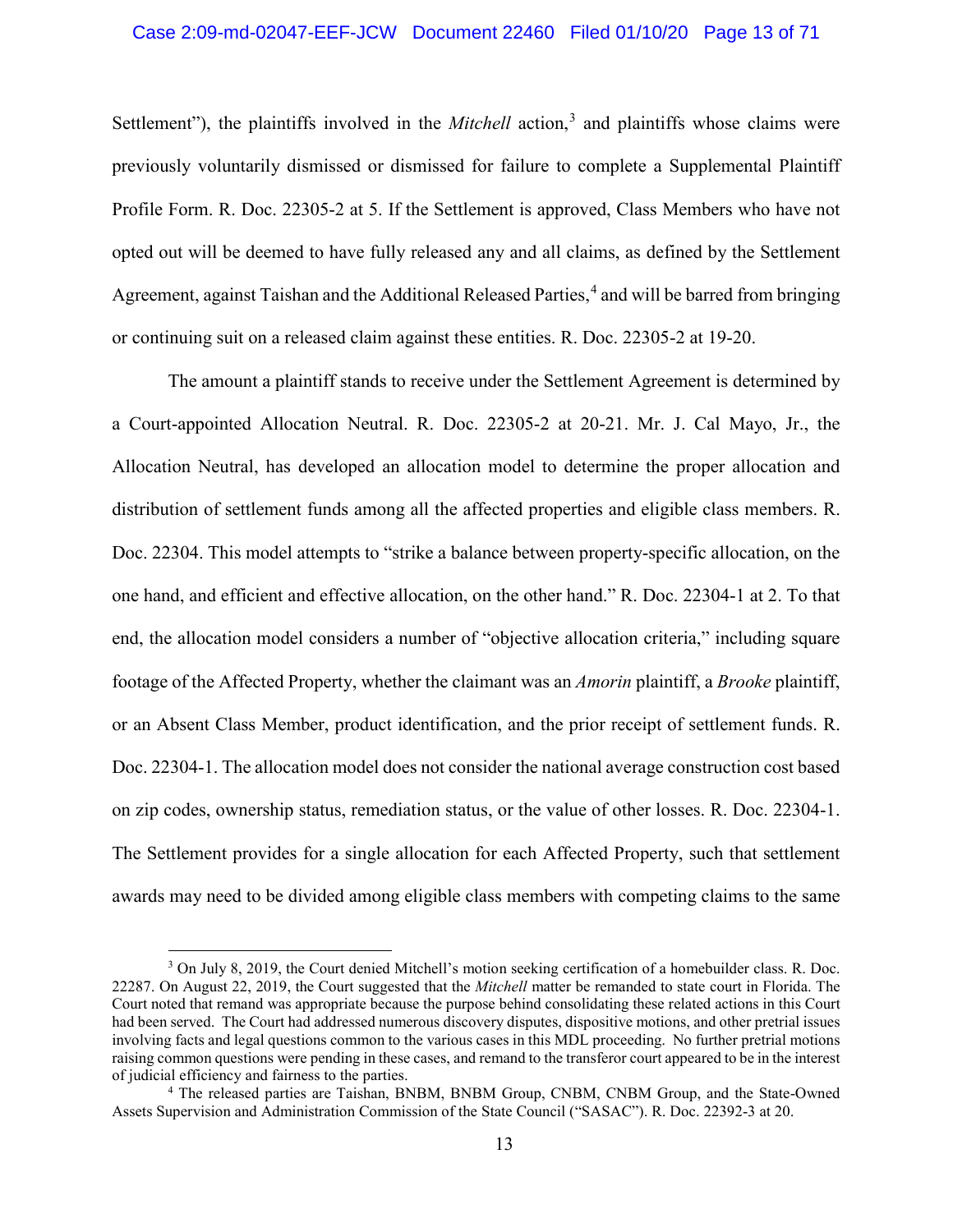#### Case 2:09-md-02047-EEF-JCW Document 22460 Filed 01/10/20 Page 14 of 71

property. The allocation model does not consider, nor does the Settlement provide compensation for personal injury claims, but such claims shall nevertheless be released pursuant to the Agreement. R. Doc. 22397-1 at 23.

Following preliminary approval, Class Members were able to access the allocation model on the Settlement website and on the Court's docket. A Master Spreadsheet of Known Class Member Claims was also posted and filed, providing class members who had submitted sufficient proof of covered Chinese drywall with the ability to review the objective criteria used to calculate the value of their claim. Class Members had the opportunity to dispute the information on the Master Spreadsheet by October 3, 2019. One hundred and nine challenges were made, and a Revised Master Spreadsheet was filed with the Court on October 31, 2019. R. Doc. 22355-1. It was also posted on the Settlement Website, and a Challenge Determination Notice was sent to each affected Class Member. Under the terms of the Settlement, the review, determination, and approval of the allocation model by the Court shall be final and binding.

The parties undertook a significant effort to notify all Class Members, including Absent Class Members, of the proposed Settlement Agreement. A website (ChineseDrywallSettlement.com) was published to provide Class Members with up to date information about the settlement and the litigation. A notice of the proposed settlement was posted in every courthouse in which a Chinese drywall related case was pending. Working with Kinsella Media, the parties implemented a Media Notice Program to publish notice of the Settlement in print and online/mobile ads in relevant markets. Critically, each known Class Member was notified of the Settlement by mail and provided with a gross estimate of their award under the Settlement as calculated by the allocation model.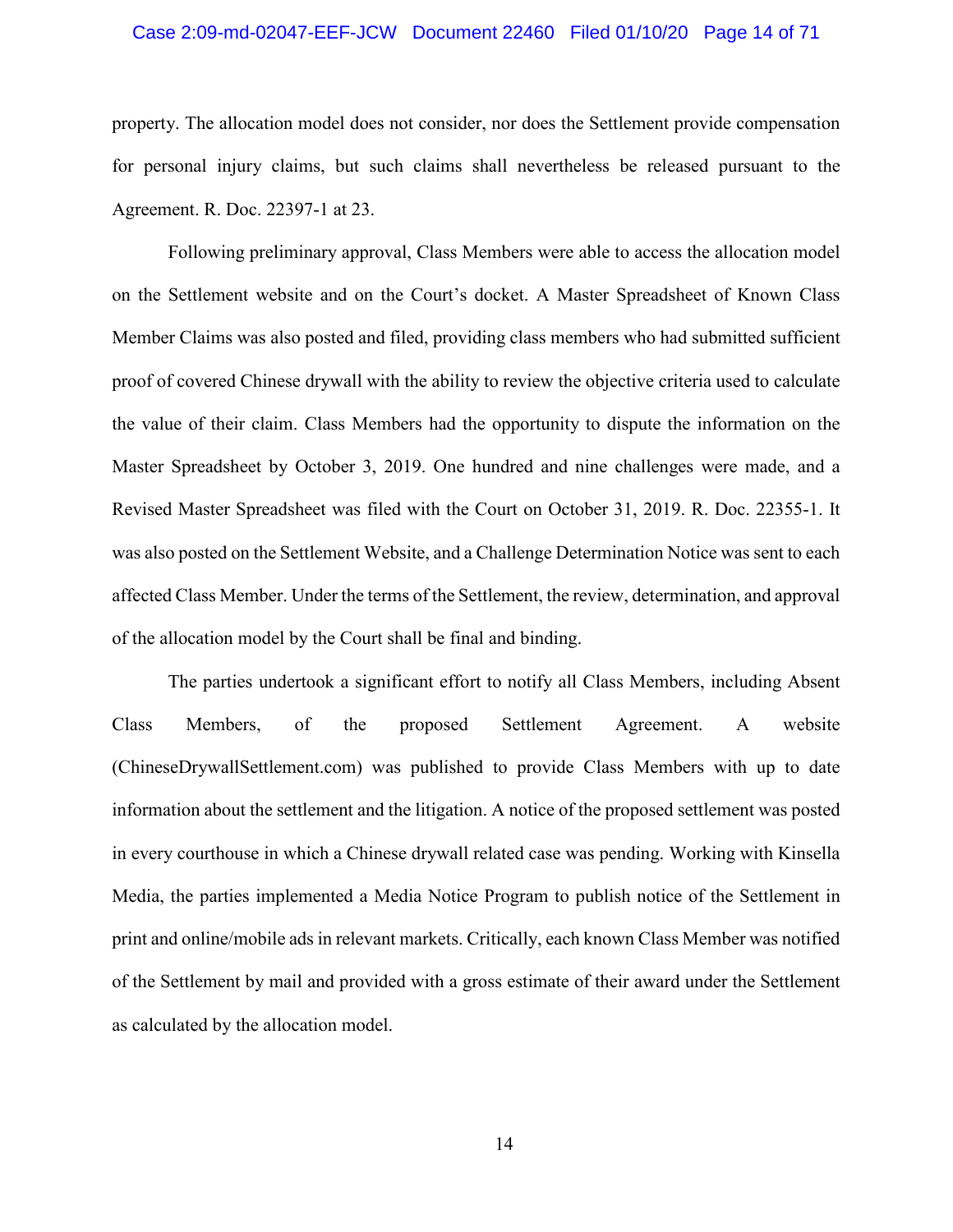## Case 2:09-md-02047-EEF-JCW Document 22460 Filed 01/10/20 Page 15 of 71

The Taishan Settlement Agreement binds all Class Members save those who formally optout from its terms. The Settlement involved a ninety-day period during which plaintiffs could optout by personally signing and mailing a request to do so to Settlement Class Counsel. Parties who choose not to opt-out but nevertheless were displeased with the Settlement could submit a formal objection within the same ninety-day period. The opt-out and objection period closed on November 27, 2019. The objections were collected by Settlement Class Counsel and submitted to the Court for consideration at the Final Fairness Hearing on December 11, 2019. Settlement Class Counsel received ninety-two opt-out requests, although not all were compliant with the Settlement Agreement's opt-out procedure. Of the compliant requests, seventy-eight were from known Class Members, <sup>5</sup> and twelve were from Absent Class Members. Settlement Class Counsel received twenty-two objections.

The Taishan Settlement Agreement is a historic achievement. It is, however, critically different from the Settlement Agreement reached in the Knauf aspect of this litigation. While the Knauf Settlement Agreement obligated Knauf to pay a designated amount to cover reasonable costs and attorney fees for both contract counsel and common benefit counsel in addition to completely remediating the affected properties,<sup>6</sup> the Taishan Settlement Agreement provides \$248,000,000 to resolve all claims *and* pay all attorney fees and costs. Taishan is not involved in the allocation of funds. Therefore, while the Knauf aspect of the litigation required the Court to fairly allocate designated funds among common benefit counsel and individually retained attorneys, the Court has a much more difficult task here. First, the Court must determine what percentage of the total settlement fund is appropriately allocated to attorney fees and costs. Second,

 $\overline{a}$ 

<sup>5</sup> This represents about 2% of known Class Members.

<sup>6</sup> The total for both attorney fees and costs in the Knauf aspect of this litigation was \$233,078,270.33, which included \$197,803,738.17 for attorney fees and \$35,274,532.16 for costs. *In re Chinese-Manufactured Drywall Products Liability Litigation*, MDL No. 09-2047, 2018 WL 2095729, at \*2 (E.D. La. May 7, 2018).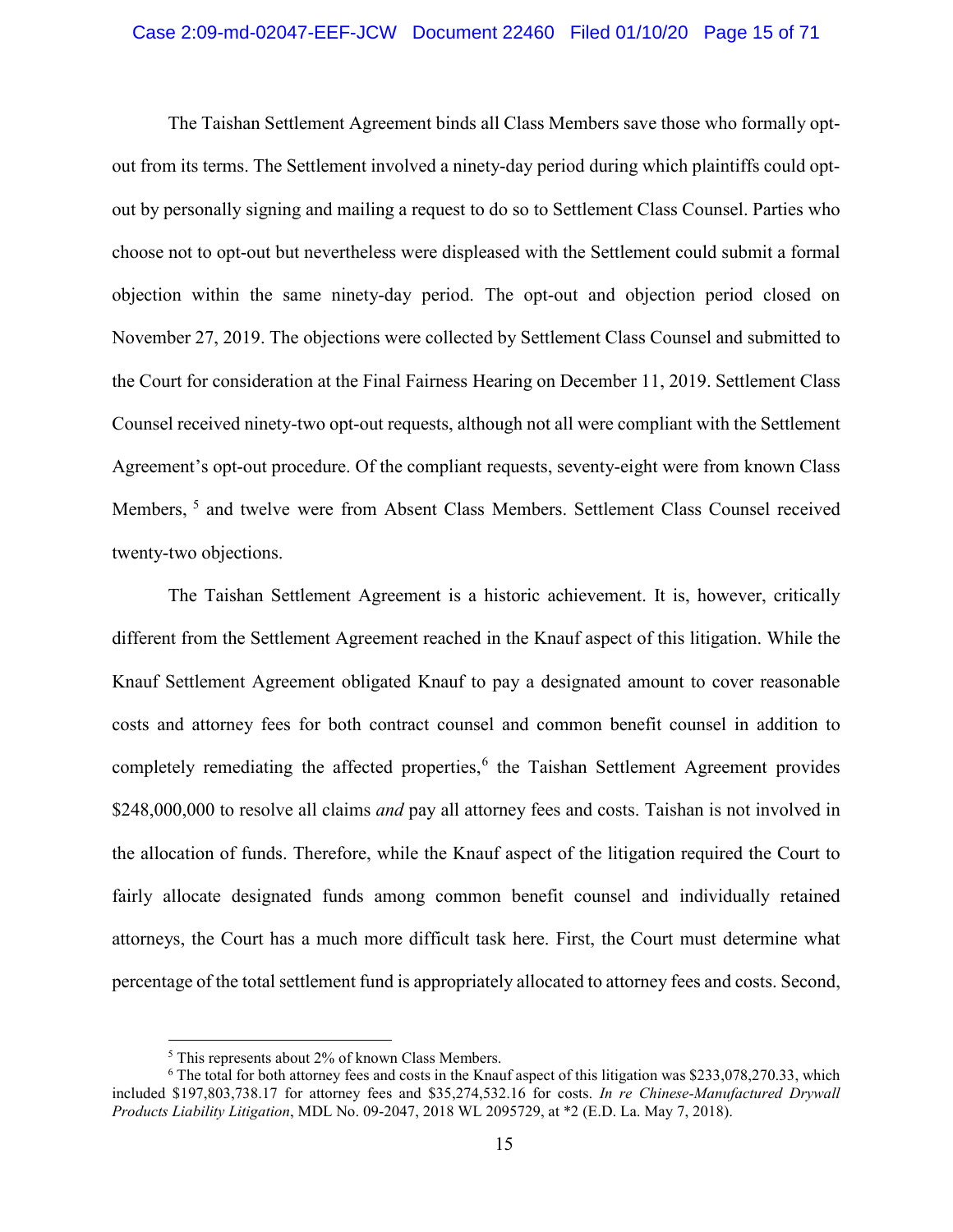## Case 2:09-md-02047-EEF-JCW Document 22460 Filed 01/10/20 Page 16 of 71

the Court must determine how to allocate that amount between common benefit counsel and individually retained attorneys. Third, the Court must individually allocate a specific portion of those fees to each attorney entitled to such an award. Furthermore, this is a time sensitive inquiry because the allocation of attorney fees and costs necessarily reduces the amount of settlement funds available for distribution to the individual plaintiffs in this matter. Settlement Class Counsel has requested an award of attorney fees for both contract counsel and common benefit counsel totaling 30% of the settlement funds, and a 3% award for expenses. The Court first addresses final approval in Section III of this opinion and turns to the issue of attorney fees in Section IV.

## **III. MOTION FOR FINAL APPROVAL**

Settlement Class Counsel seeks certification of the Settlement Class and final approval of the class settlements with Taishan Gypsum Company Ltd. f/k/a Shandong Taihe Dongxin Co., Ltd. and Taian Taishan Plasterboard Co. Ltd. R. Doc. 22397. In support of its motion, Settlement Class Counsel argues that the settlement is fair, reasonable, and adequate in light of the specific requirements of Rule 23(e) and the Fifth Circuit's *Reed* factors. Further, Settlement Class Counsel stresses that notice to the class complied with due process and that the overwhelming majority of class members support the settlement. At the Final Fairness Hearing, Class Counsel stressed that the Settlement will provide significant benefits to almost 4,000 plaintiffs and that the Settlement is an historic and substantial achievement in light of the procedural posture of the litigation, factual issues, the challenges of service, jurisdiction, and appeals, and the significant uncertainty of collecting on a potential judgment if the case went to trial.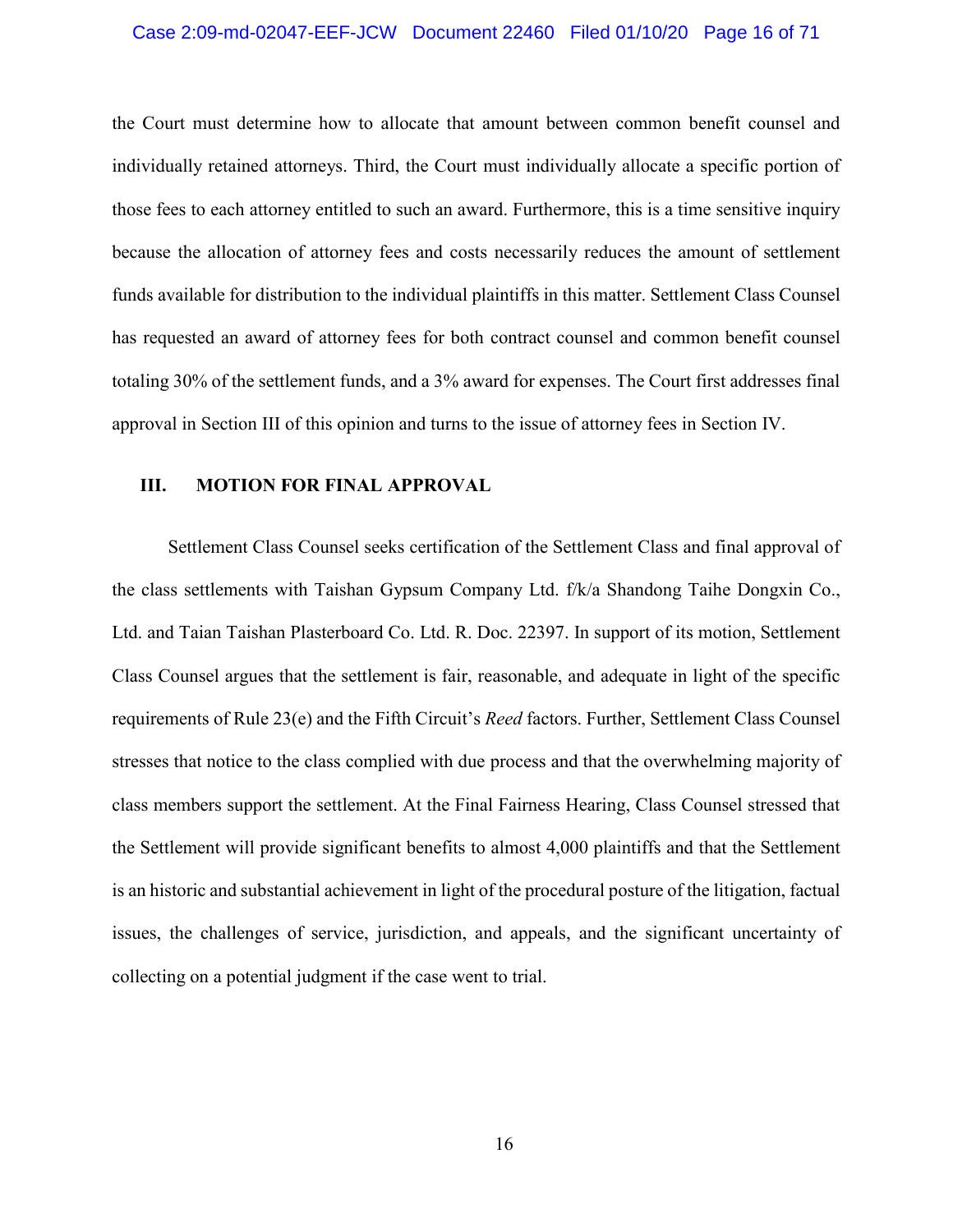## *A. Objections to the Motion*

Class counsel received and filed into the record twenty-seven objections to the settlement. Twenty-two objections were made by Class Members. The Court summarizes the objections below and addresses the arguments in its analysis.

## 1. Alisa Roundtree

Alisa Roundtree objected to the Settlement on November 7, 2019. Ms. Roundtree's primary concerns involve the disparate treatment of *Amorin* and *Brooke* plaintiffs and the reduction of claims involving disputed product identification. She contends that an eighty percent reduction of the *Brooke* plaintiffs' claims is unfair because "it is not [the plaintiffs'] fault that the discovery and litigation necessary to move the Brooke Complaint case to resolution was stayed or halted for several years." R. Doc. 22389-1 at 4.

## 2. Penny Alexander

Penny Alexander objected to the Settlement on November 20, 2019. Ms. Alexander's primary concern involves the amount of her estimated award, which she does not believe sufficiently compensates her and her family for the loss they have endured. R. Doc. 22389-2.

3. Lori Staton

Lori Staton objected to the Settlement on November 22, 2019. Her property contained both Knauf and Taishan drywall. Ms. Staton's primary concern involves the amount of her estimated award, which she does not believe sufficiently compensates her for the loss she has endured. Ms. Staton explains that she has previously received settlement funds for Alternative Living Expenses and Other Losses from the Knauf Global Settlement. Her Other Losses award originally entailed \$10,000. She objected to this award and the Special Master in the Global Settlement ruled that her Other Losses actually totaled \$170,000. However, Ms. Staton contends she only received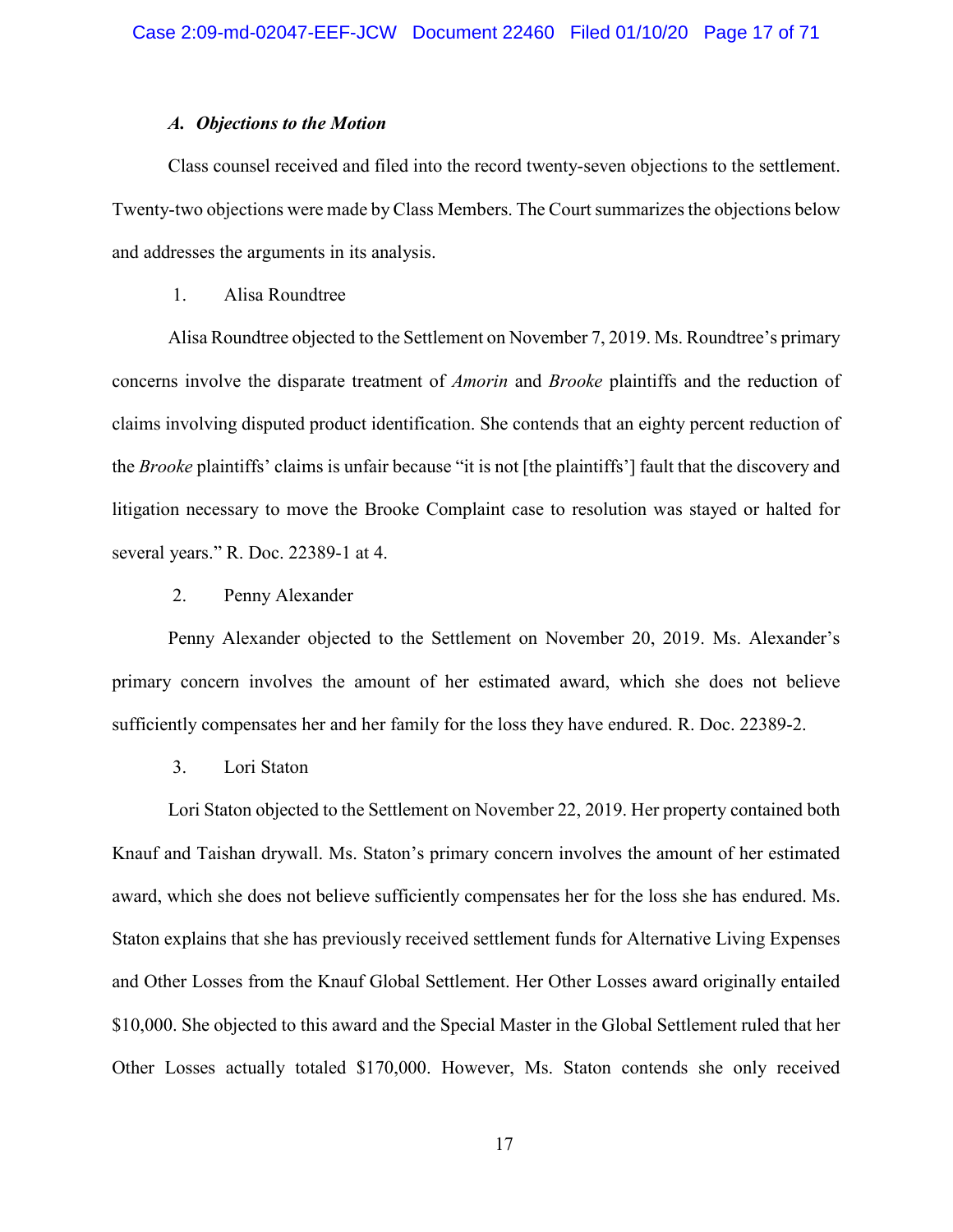\$73,161.79 "[d]ue to the limitation of funds in the settlement." R. Doc. 22389-3 at 1. Accordingly, Ms. Staton believes she is still owed the outstanding balance of that claim, and accordingly wishes to receive \$96,838.21, instead of her lower estimated amount in the Taishan settlement. R. Doc. 22389-3.

## 4. Charles Caulkins

Charles Caulkins objected to the Settlement on November 27, 2019. Mr. Caulkins' primary concern involves the disparate treatment of *Amorin* and *Brooke* plaintiffs. Mr. Caulkins recognizes that there are legal and factual challenges involving the statute of limitations that may impact *Brooke* claims, but believes "they are not such a certainty to justify wiping out 80% of his claim." R. Doc. 22389-4.

## 5. Dailyn Martinez

Dailyn Martinez objected to the Settlement on November 27, 2019. Ms. Martinez and her husband also addressed the Court at the Final Fairness Hearing. Ms. Martinez's primary concern involves the amount of her estimated award, which she does not believe sufficiently compensates her and her family for the losses they have endured. R. Doc. 22389-5.

6. Gary and Ina Helmick

Gary and Ina Helmick objected to the Settlement on November 10, 2019. The Helmicks' primary concern involves the method of allocating settlement funds. In particular, the Helmicks' argue the allocation model should consider actual losses or expenses incurred, rather than the solely the "objective criteria" considered by the Allocation Neutral. R. Doc. 22389-6. The Helmicks' further disagree with the disparate treatment of the *Amorin* and *Brooke* plaintiffs because "the losses experience by all individuals who have lived in Chinese drywall homes, while all very individual, have been EQUALLY devastating." R. Doc. 22389-6.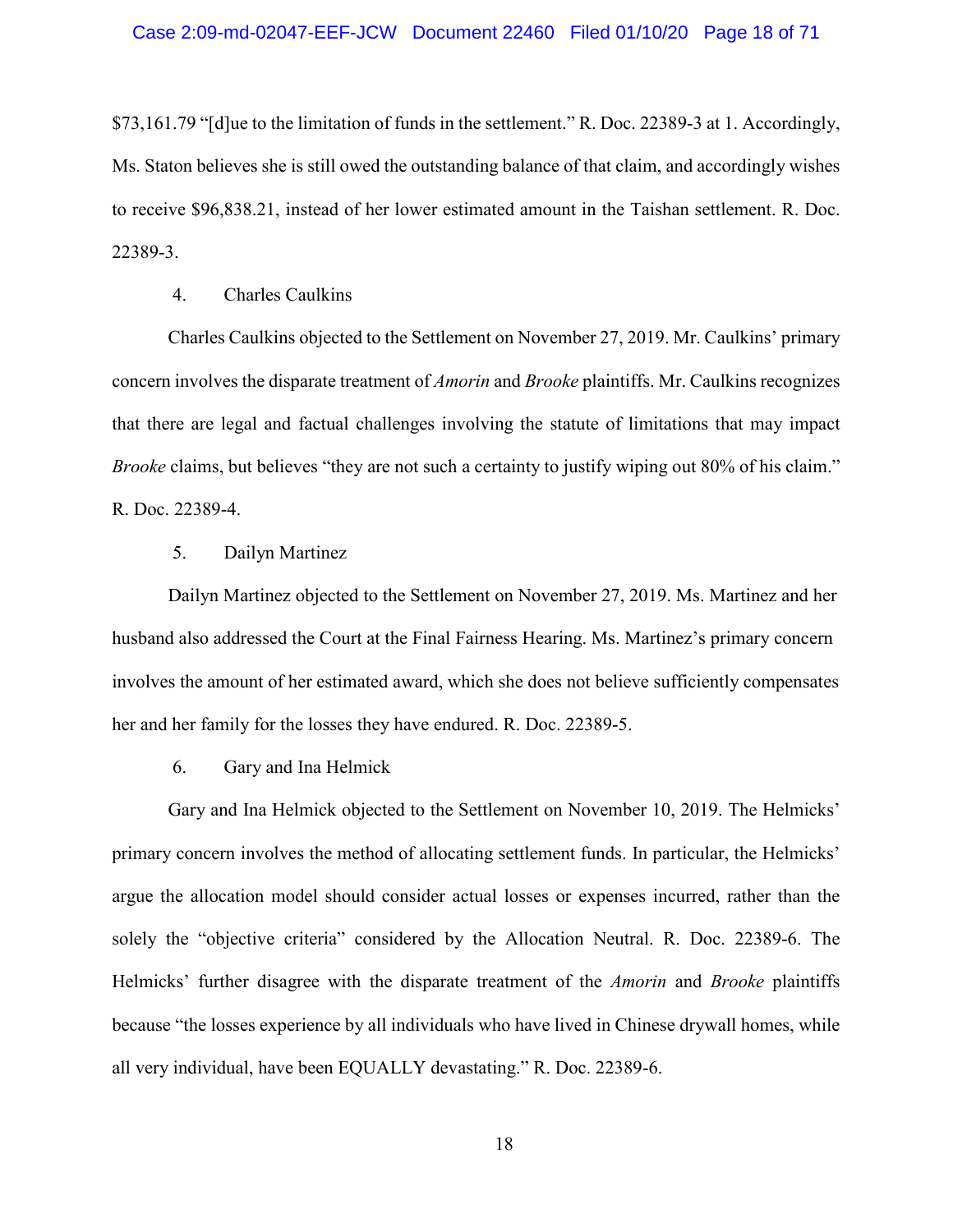## 7. Dominesha Clay

Dominesha Clay objected to the Settlement on October 14, 2019. Ms. Clay's primary concern involves the amount of her estimated award, which she does not believe sufficiently compensates her and her family for the loss they have endured. R. Doc. 22389-7.

## 8. Kenneth Randall and Alicia Doherty

Kenneth Randall and Alicia Doherty object to the settlement for three reasons. First, they disagree with the 25% discount of their claim based on product identification. The believe that Taishan admitted to manufacturing the drywall used in their home, which contained the words "meet or exceeds." According to Mr. Randall and Ms. Doherty, the Special Master's report regarding product identification categories attributable to Taishan indicates that Taishan only denies liability as to drywall with the marking "*meets* or exceeds." Second, Mr. Randall and Ms. Doherty object to the deduction of previous funds received from other drywall settlements. They explain that they received \$16,169.22 for loss of household items from a previous settlement. They argue that this sum should not be deducted from their instant recovery because these funds were not used for remediation, which is the purpose of the Taishan Settlement. Third, Mr. Randall and Ms. Doherty object to the allocation of attorney fees from the settlement award. R. Doc. 22389-8.

## 9. Stephen and Bonita Hemming

Stephen and Bonita Hemming object to the Settlement on the grounds that it is unfair to treat *Amorin* and *Brooke* plaintiffs differently merely because *Brooke* plaintiffs were not aware of the presence of Chinese drywall in their homes until after the litigation began. R. Doc. 22389-9.

## 10. Russell Moody

Russell Moody objected to the Settlement on November 26, 2019. Mr. Moody raises ten objections. First, he argues that the Settlement should not be given final approval until Class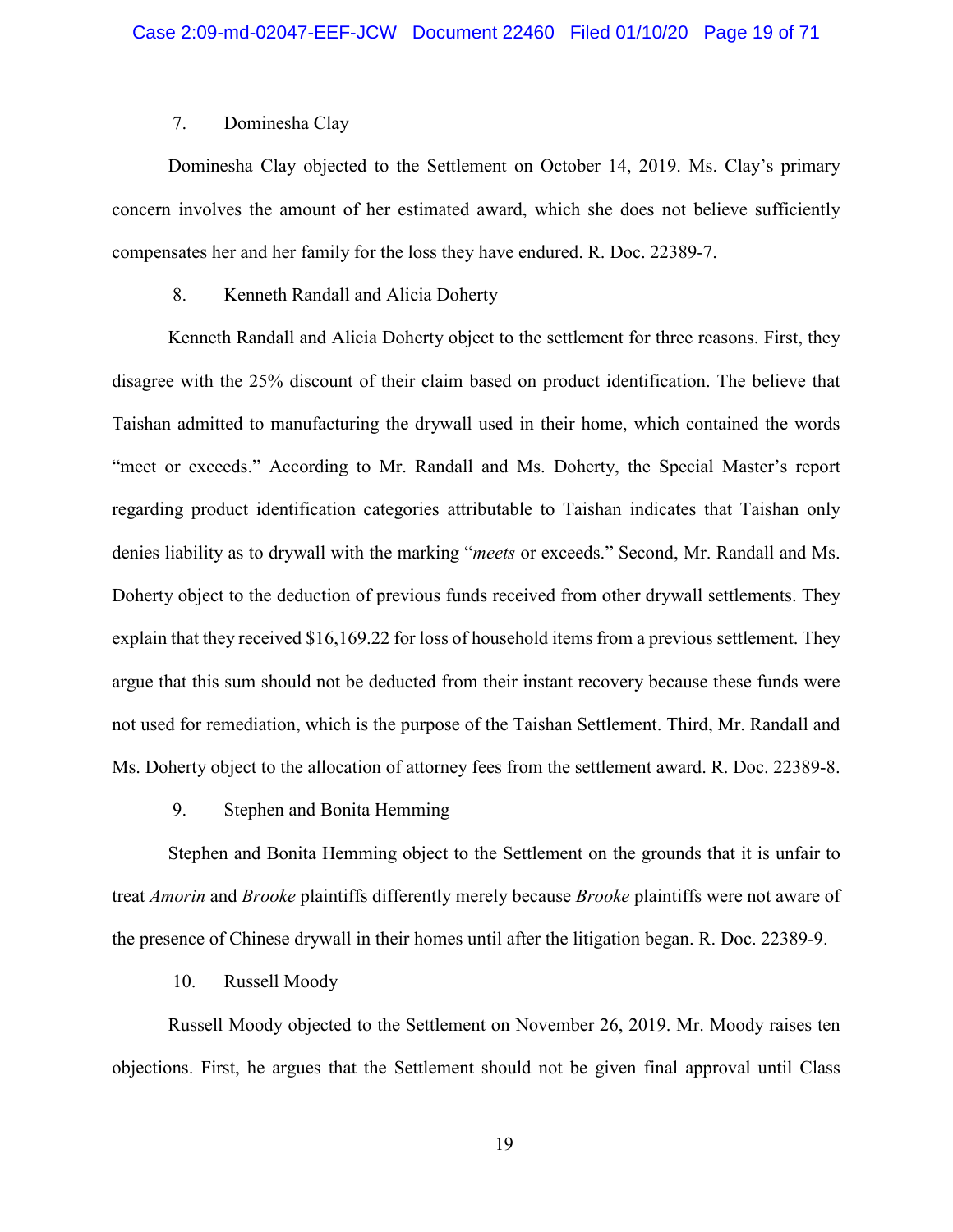#### Case 2:09-md-02047-EEF-JCW Document 22460 Filed 01/10/20 Page 20 of 71

Counsel's concerns regarding the Parker Waichman Settlement are addressed. He believes the Parker Waichman Settlement, which applies to the 498 Florida plaintiffs who are excluded from the Taishan Settlement, "appears to . . . blatantly violate the legal and Constitutional rights" of the plaintiffs. R. Doc. 22389-10 at 5. Second, he argues that the Court, his individual attorney, and Class Counsel have failed to keep the plaintiffs informed and engaged during this litigation. Specifically, he contends his attorney failed to provide him with honest answers to his questions regarding the Settlement. Third, he argues that a motion pending before Judge Cooke, Plaintiff's Motion and Memorandum of Law to Adopt Plan for Resolution of the Florida Amorin Plaintiffs' Claims for Remediation and Other Damages, contained false and fraudulent statements. The Court, however, is unable to decipher exactly what statements Mr. Moody believes to be false and fraudulent. Fourth, he argues the Settlement should be denied because the Allocation Neutral considered inadmissible evidence when developing the allocation model. In particular, he objects to the Allocation Neutral's reliance on the Florida Special Master's Report because the report has not yet been adjudicated or adopted by Judge Cooke. Fifth, he believes the allocation model is directly in conflict with the Settlement's terms. In particular, he believes the decision to discount claims based on product identification clearly contradicts the PSC's previous position that all the drywall at issue was in fact manufactured by Taishan. Accordingly, he believes product identification should not be considered in the allocation model. He also objects to the fact that the Settlement does not provide plaintiffs with the right to appeal the application of the allocation model. Sixth, he argues that treating product identification as anything other than mere proof of defective drywall is a violation of the Settlement's terms. Seventh, he argues that the Settlement fails to provide sufficient funds for its intended purpose, which is to "provide compensation for **all** [emphasis added] property and remediation damages as well as other losses." R. Doc. 22389-10 at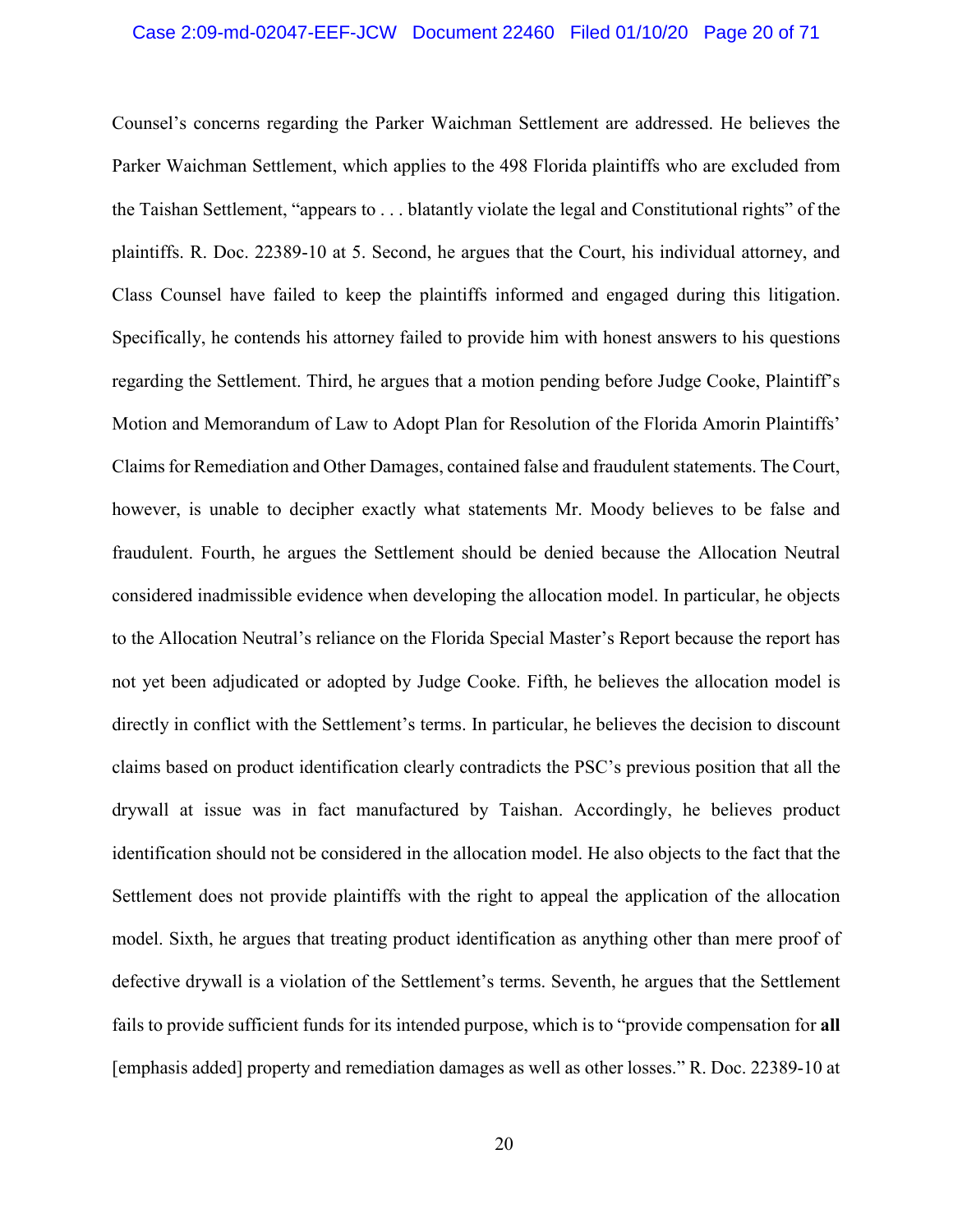## Case 2:09-md-02047-EEF-JCW Document 22460 Filed 01/10/20 Page 21 of 71

11. Eighth, he doubts that the Settlement's Notice program complied with the Settlement's own terms. Ninth, he objects to the fact that plaintiffs with drywall not attributable to Taishan as per the Florida Special Master's Report stand to recover for what he calls a "participation trophy." He does not believe these plaintiffs are entitled to receive a settlement award since the report indicated that Taishan did not manufacture the drywall affecting their homes. Tenth, he argues that certain Plaintiffs' attorneys made public statements concerning the likelihood of success on the merits that are "at odds with the Global Settlement Agreement." R. Doc. 22389-10 at 11.

## 11. Frederick Yorsch

Frederick Yorsch objected to the Settlement on November 27, 2019. R. Doc. 22389-11. On December 17, 2019, Mr. Yorsch withdrew his objection to the Settlement. Accordingly, the Court will not consider it.

## 12. Van Foster for Good Ole Boyz, LLC

Van Foster objected to the Settlement on November 27, 2019, on behalf of Good Ole Boyz, LLC. His only objection involves a notation on the master spreadsheet, which indicates that another class member has asserted a claim for the same Affected Property. Mr. Foster believes he is entitled to the entirety of the settlement proceeds and does not know whether the competing claim has submitted any documentation to the claims administrator. R. Doc. 22389-12. Because Van Foster's objection does not involve the fairness, reasonableness, or adequacy of the Settlement Agreement, the Court will not address it here. Mr. Foster is instructed to raise this argument with the Claims Administrator.

### 13. Theodore and Cynthia Tarver

Theodore and Cynthia Tarver objected to the Settlement on November 27, 2019. Their primary concern involves the settlement amount, which they contend is not large enough to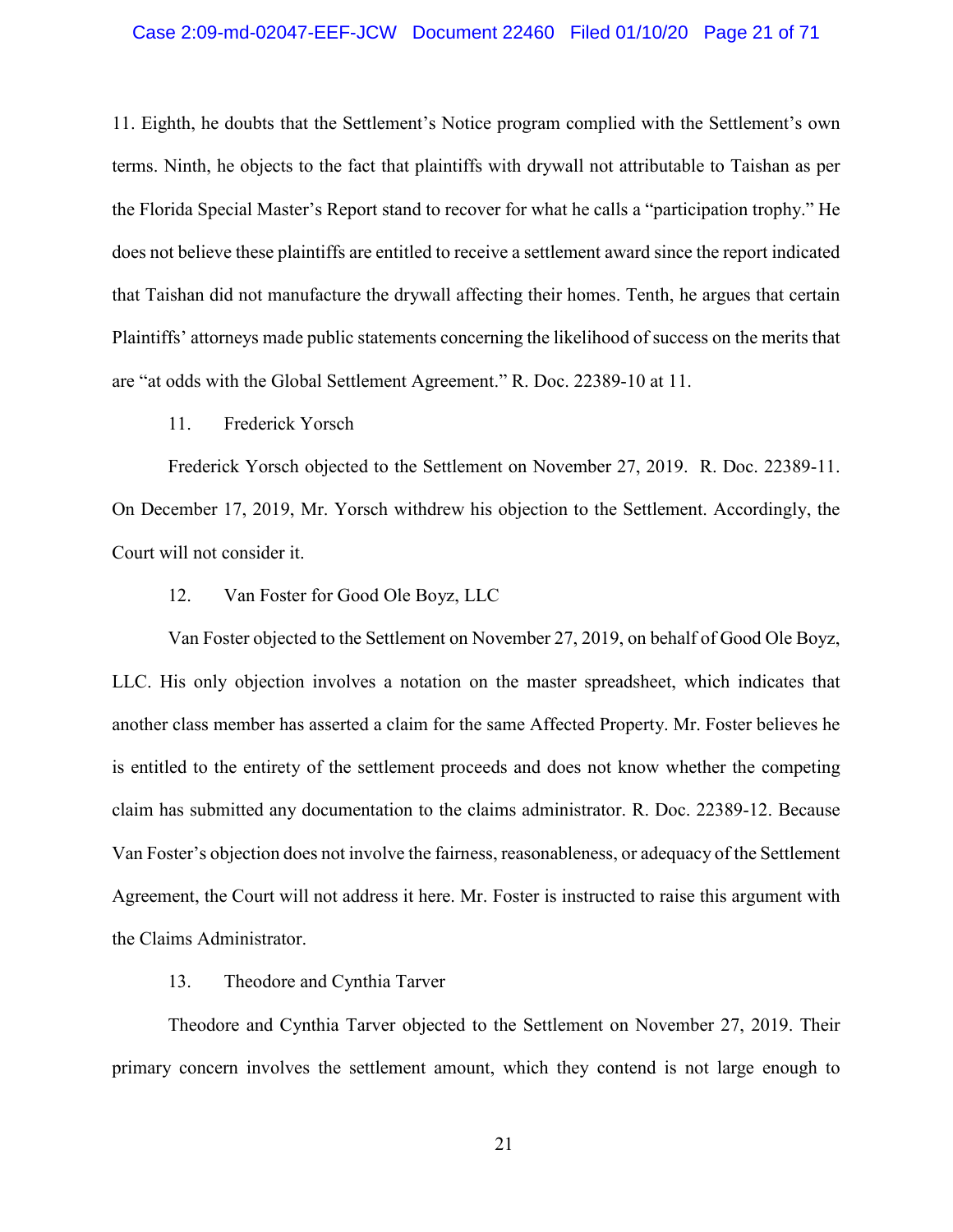#### Case 2:09-md-02047-EEF-JCW Document 22460 Filed 01/10/20 Page 22 of 71

adequately compensate all the plaintiffs. In particular, they feel it is unfairly small in comparison to the Knauf Settlement. R. Doc. 22389-13.

## 14. Chris Cummings

Chris Cummins objected to the Settlement on November 27, 2019. His primary concern involves the settlement amount, which he contends is not large enough to adequately compensate all the plaintiffs. Additionally, he objects to the disparate treatment of *Amorin* and *Brooke* plaintiffs. In particular, he believes it is unfair to reduce the value of the *Brooke* claims on the grounds that less work has been conducted in *Brooke*, while requiring *Brooke* and *Amorin* plaintiffs to equally share the burden of fees and costs. R. Doc. 22389-14.

## 15. Robert Bishop

Robert Bishop objected to the Settlement on November 27, 2019. His primary concern involves the settlement amount, which he contends is not large enough to adequately compensate all the plaintiffs. Additionally, he objects to the disparate treatment of *Amorin* and *Brooke* plaintiffs. In particular, he believes it is unfair to reduce the value of the *Brooke* claims on the grounds that less work has been conducted in *Brooke*, while requiring *Brooke* and *Amorin* plaintiffs to equally share the burden of fees and costs. R. Doc. 22389-15.

#### 16. John Prestridge

John Prestridge objected to the Settlement on November 27, 2019. His primary concern involves the settlement amount, which he contends is not large enough to adequately compensate all the plaintiffs. He believes the settlement in unfair because it provides drastically less than he would have received under the Knauf Settlement. R. Doc. 22389-16.

## 17. Matthew Harper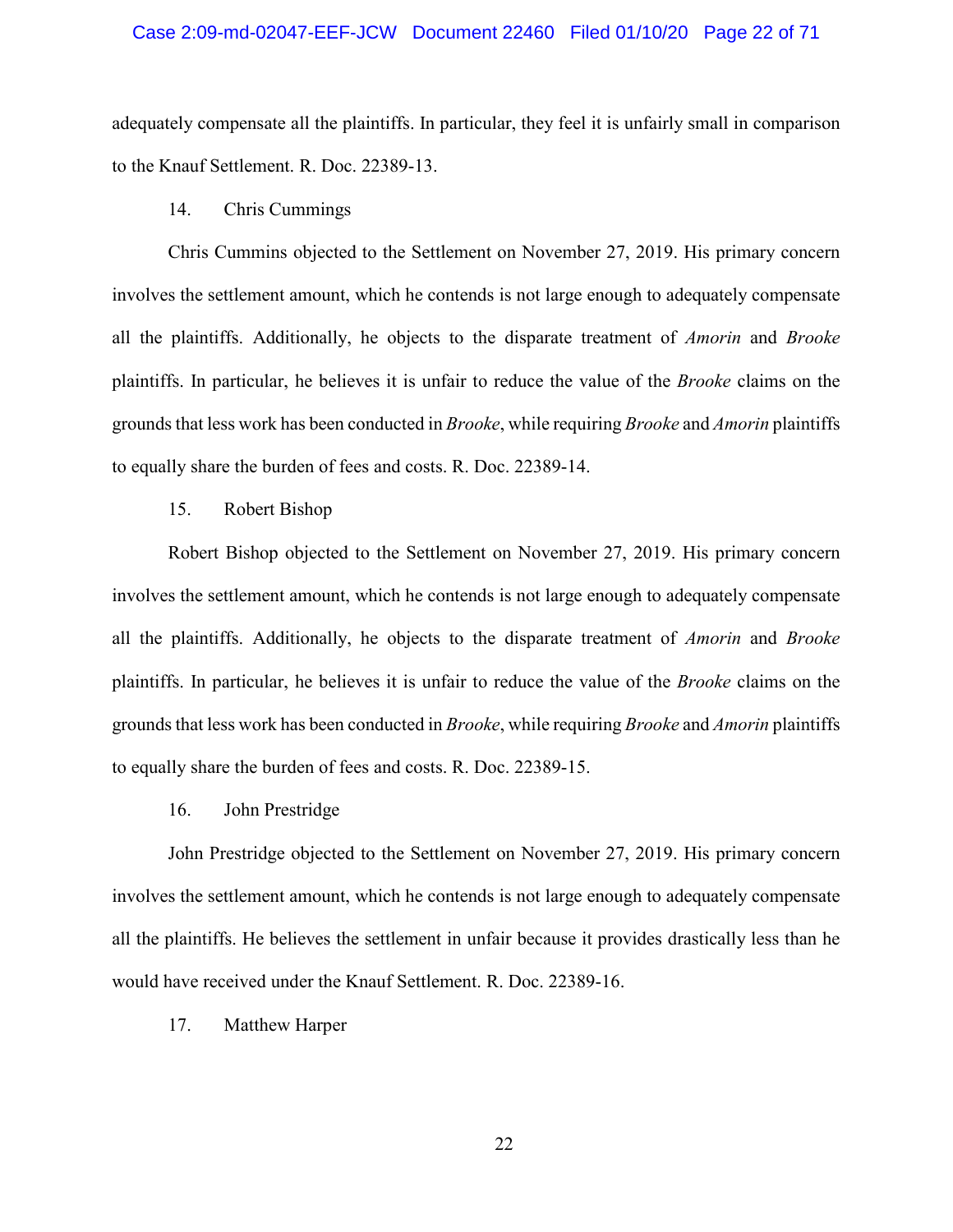## Case 2:09-md-02047-EEF-JCW Document 22460 Filed 01/10/20 Page 23 of 71

Matthew Harper objected to the Settlement on November 27, 2019. His primary concern involves the settlement amount, which he contends is not large enough to adequately compensate all the plaintiffs. He believes the settlement in unfair because it provides drastically less than he would have received under the Knauf Settlement. R. Doc. 22389-17.

## 18. Kent and Lindsay Archer

Kent and Lindsay Archer objected to the Settlement on November 27, 2019. Their primary concern involves the settlement amount, which they contend is not large enough to adequately compensate all the plaintiffs. Additionally, they object to the disparate treatment of *Amorin* and *Brooke* plaintiffs. In particular, they believe it is unfair to reduce the value of the *Brooke* claims on the grounds that less work has been conducted in *Brooke*, while requiring *Brooke* and *Amorin* plaintiffs to equally share the burden of fees and costs. R. Doc. 22389-18.

19. Timothy and Sebrina Hall

Timothy and Sebrina Hall objected to the Settlement on November 27, 2019. Their primary concern involves the settlement amount, which they contend is not large enough to adequately compensate all the plaintiffs. Additionally, they object to the disparate treatment of *Amorin* and *Brooke* plaintiffs. In particular, they believe it is unfair to reduce the value of the *Brooke* claims on the grounds that less work has been conducted in *Brooke*, while requiring *Brooke* and *Amorin* plaintiffs to equally share the burden of fees and costs. R. Doc. 22389-19.

20. Robert Brasher

Robert Brasher objected to the Settlement on November 27, 2019. His primary concern involves the settlement amount, which he contends is not large enough to adequately compensate all the plaintiffs. Additionally, he objects to the disparate treatment of *Amorin* and *Brooke* plaintiffs. In particular, he believes it is unfair to reduce the value of the *Brooke* claims on the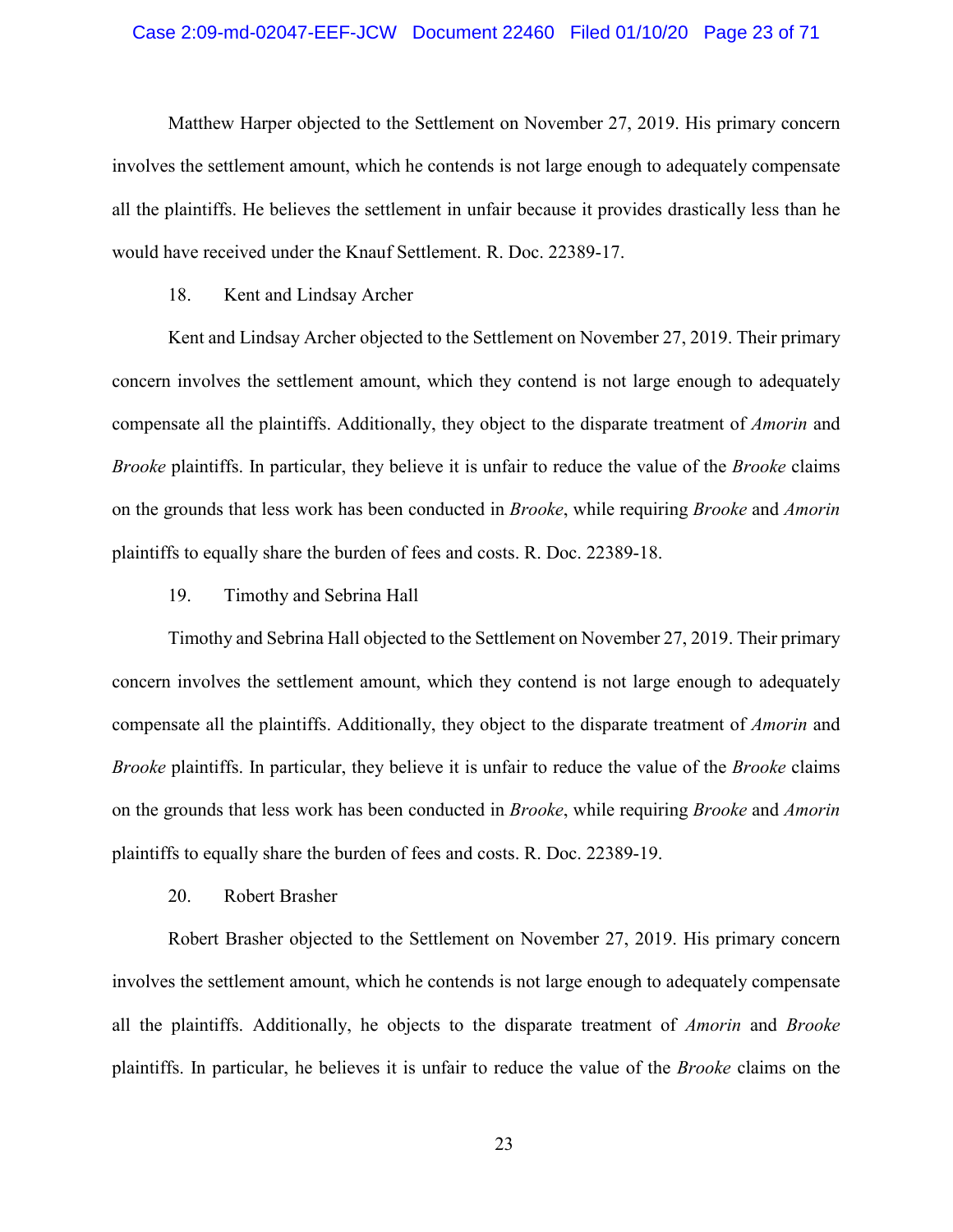# Case 2:09-md-02047-EEF-JCW Document 22460 Filed 01/10/20 Page 24 of 71

grounds that less work has been conducted in *Brooke*, while requiring *Brooke* and *Amorin* plaintiffs to equally share the burden of fees and costs. R. Doc. 22389-20.

21. Robert and Debbie Hayes

Robert and Debbie Hayes objected to the Settlement on November 27, 2019. Their primary concern involves the settlement amount, which they contend is not large enough to adequately compensate all plaintiffs. They argue that the Settlement should cover the full cost of remediation, as the Knauf Settlement did. R. Doc. 22389-21.

22. James Zimmerman

James Zimmerman objected to the Settlement on November 20, 2019. His primary concern involves the settlement amount, which is not large enough to adequately compensate him for the necessary repairs to his property. R. Doc. 22389-22.

23. Mary Escudie (non-class member)

Mary Escudie objects not to the Settlement itself, but to being excluded from it. Ms. Escudie explains that she was a Florida *Amorin* class member who rejected the Parker Waichman Settlement offer. Accordingly, she seeks to be reinstated a class member in the Taishan Settlement. R. Doc. 22389-23. Because Ms. Escudie's objection does not challenge the fairness, reasonableness, or adequacy of the Settlement Agreement, the Court will entertain her arguments in a separate, forthcoming order.

24. Michael Guerriero (non-class member)

Michael Guerriero objected not to the Settlement itself, but to being excluded from it. He explains that he was originally a part of the individual settlement arranged by Parker Waichman. Although slightly unclear from his objection letter, it appears as though Mr. Guerriero failed to submit a Supplemental Plaintiff Profile Form in time to receive benefits from the Parker Waichman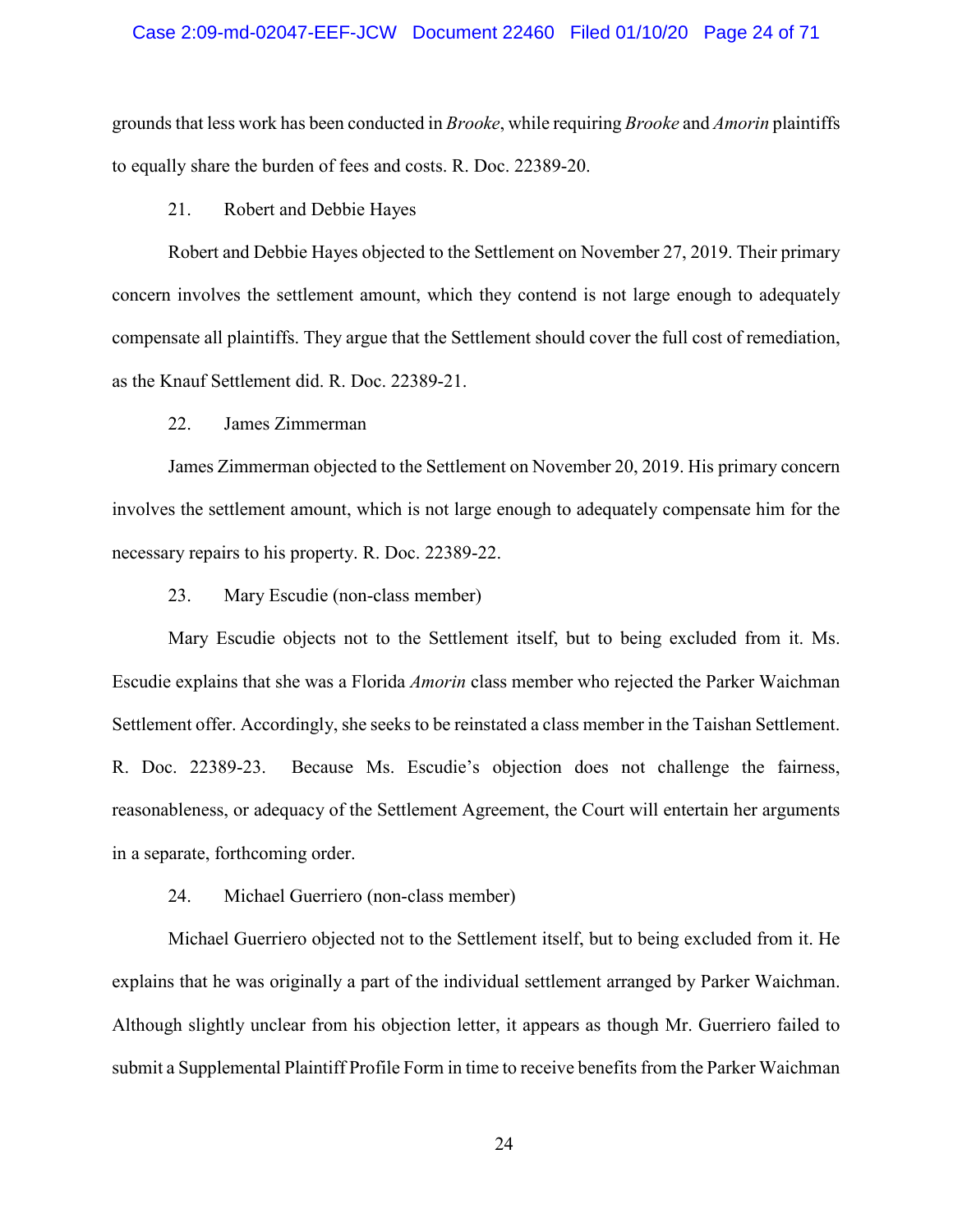## Case 2:09-md-02047-EEF-JCW Document 22460 Filed 01/10/20 Page 25 of 71

settlement, and accordingly now requests the Court to allow him to participate in the Taishan Settlement. Mr. Guerriero explains that he failed to complete the SPPF in a timely manner because he suffered a stroke that required serious medical care and continues to suffer "depression, fear, and anxiety" as a result. He asks this Court to overlook what he believes amounts to "excusable neglect due to medical reasons beyond [his] control." R.Doc. 22389-24. Because Mr. Guerriero's objection does not challenge the fairness, reasonableness, or adequacy of the Settlement Agreement, the Court will entertain his arguments in a separate, forthcoming order.

25. Pamela Rigsby and Irene Page (non-class member)

Pamela Rigsby and Irene Page objected to the Settlement on October 9, 2019. Their primary concerns involve the disparate treatment of *Amorin* and *Brooke* plaintiffs and the disparity between the Knauf Settlement and the Taishan Settlement with respect to available funds. Ms. Rigsby and Ms. Page further indicate that they intend to opt-out of the settlement. The Court notes that Ms. Rigsby and Ms. Page have in fact opted-out, and therefore the Court will not consider their objection.

## 26. Patricia Gottlieb (non-class member)

Patricia Gottlieb objected to the Settlement on October 9, 2019. Her primary concerns involve the sufficiency of the settlement and the method of allocating funds under the allocation model. R. Doc. 22389-26. After filing an objection, Ms. Gottlieb opted-out of the Settlement. Accordingly, the Court will not consider her objection.

27. Jimmy Doyle (non-class member)

Jimmy Doyle is an attorney who represents six objectors and all but four of the opt-out plaintiffs in this matter. Mr. Doyle's primary concerns, ostensibly raised on behalf of his objecting clients, involve the disparate treatment of *Amorin* and *Brooke* plaintiffs because "[t]here are no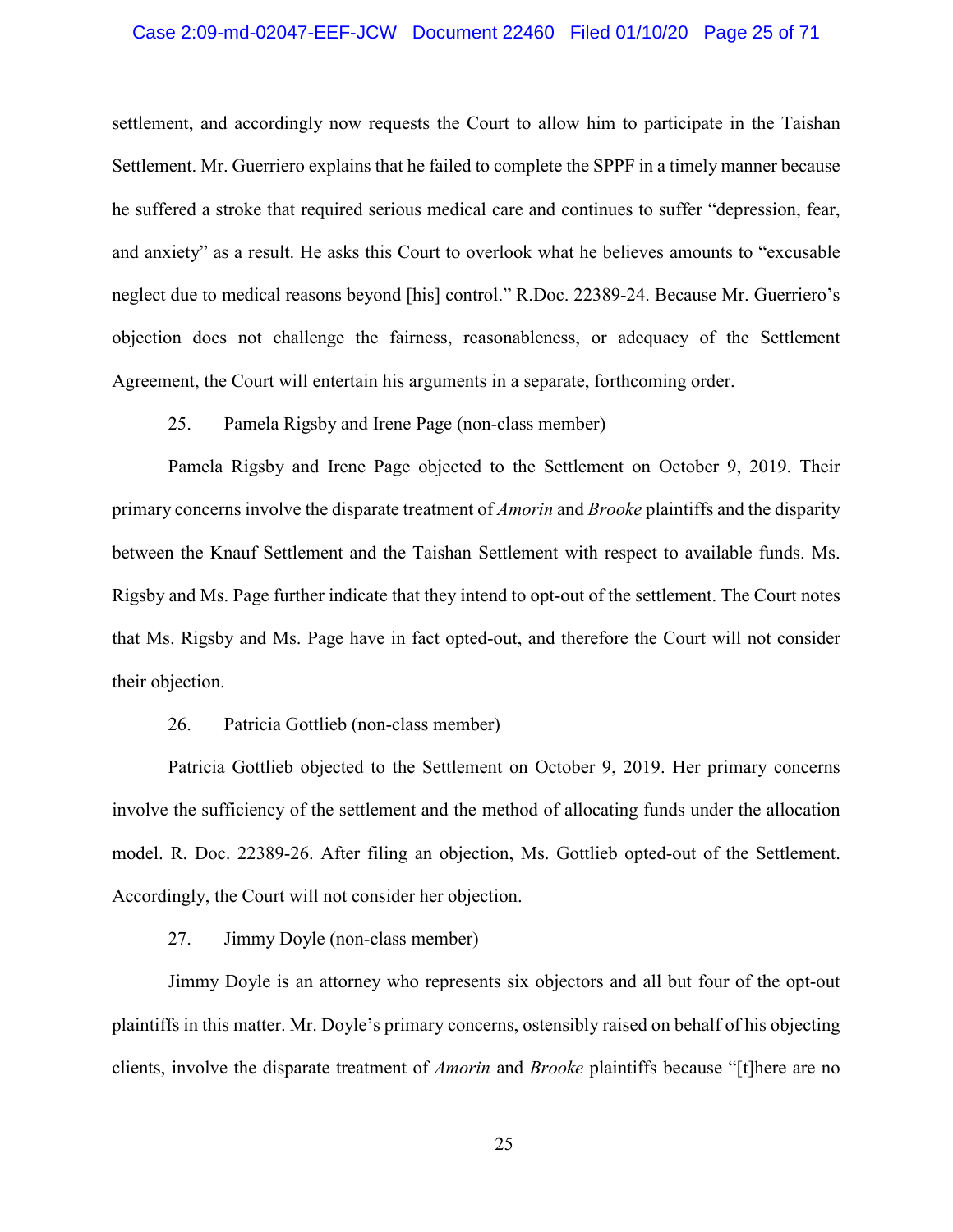## Case 2:09-md-02047-EEF-JCW Document 22460 Filed 01/10/20 Page 26 of 71

terms in the Agreement defining certain claims as either superior or inferior to others deserving of a different monetary allocation." R. Doc. 22389-27 at 3. He also objects to the Allocation Neutral's decision to ignore factors such as ownership status and remediation status. Additionally, he argues that the settlement is inadequate to compensate the class, especially in comparison to the "estimated damages incurred by members of the class as indicated by preliminary discovery or other objective measures." R. Doc. 22389-27 at 5.

#### *B. Law & Discussion*

## **1. Class Action Settlement Prior to Class Certification**

While the *Amorin* class was certified by the Court, the *Brooke* class has not as yet been certified. Accordingly, it is necessary to consider the requirements for class certification for the proposed *Brooke* class and also evaluate the reasonableness, fairness, and adequacy of the proposed Settlement for the entire Settlement Class, which includes both the *Amorin* and *Brooke* classes, as well as absent Class Members.

"Before an initial class ruling, a proposed class settlement may be effectuated by stipulation of the parties agreeing to a temporary settlement class for purposes of settlement only." William B. Rubenstein, Alba Conte, and Herbert B. Newberg, 4 Newberg on Class Actions § 11:22 (4th ed. 2010). "[A]pproval of a classwide settlement invokes the requirements of Rule 23(e)." *Id.* Rule 23(e) provides that "[t]he claims  $\dots$  of a certified class may be settled  $\dots$  or compromised only with the court's approval." Fed. R. Civ. P. 23(e); *Amchem Prods., Inc. v. Windsor*, 521 U.S. 591, 617 (1997). "Settlement classes—cases certified as class actions solely for settlement—can provide significant benefits to class members and enable the defendants to achieve final resolution of multiple suits." Manual for Complex Litigation § 21.612. However, "[c]ourts have held that approval of settlement class actions under Rule 23(e) requires closer judicial scrutiny than approval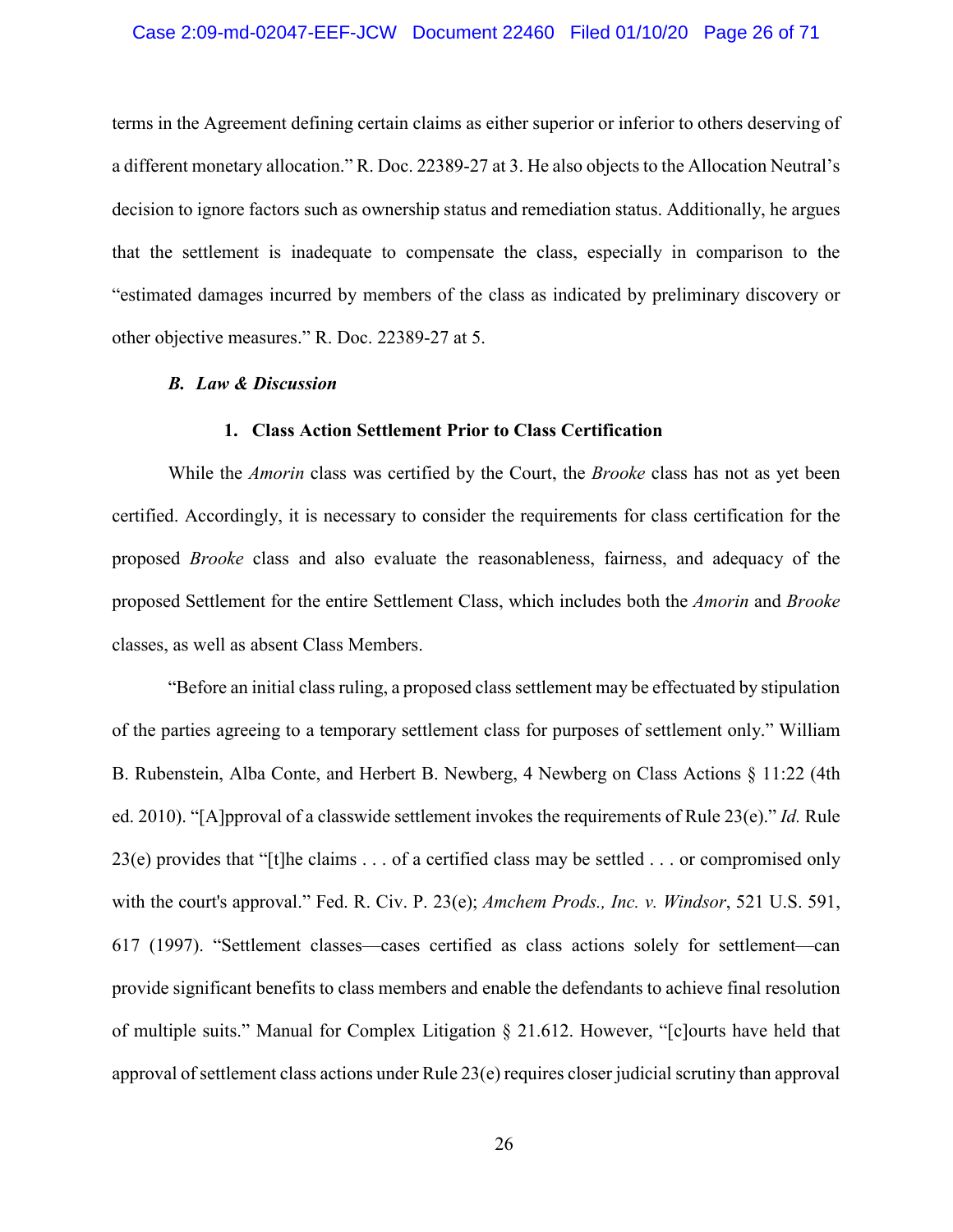## Case 2:09-md-02047-EEF-JCW Document 22460 Filed 01/10/20 Page 27 of 71

of settlements reached only after class certification has been litigated through the adversary process." *Id.*

Rule 23 of the Federal Rules of Civil Procedure, governing class actions, sets forth certain requirements that must be satisfied in order for a proposed class to be certified. In particular, the "subsection (a) and (b) requirements insure that a proposed class has 'sufficient unity so that the absent class members can fairly be bound by decisions of the class representatives.'" *In re FEMA Trailer Formaldehyde Prods. Liab. Litig.*, 2008 WL 5423488, at \*3 (E.D. La. Dec. 29, 2008)

(quoting *Amchem*, 521 U.S. 591). Under Rule 23(a),

One or more members of a class may sue or be sued as representative parties on behalf of all members only if:

(1) the class is so numerous that joinder of all members is impracticable;

(2) there are questions of law or fact common to the class;

(3) the claims or defenses of the representative parties are typical of the claims or defenses of the class; and

(4) the representative parties will fairly and adequately protect the interests of the class.

Fed. R. Civ. P. 23(a). As courts within this district have recognized,

The first two requirements focus on the characteristics of the class; the second two focus instead on the desired characteristics of the class representatives. The rule is designed "to assure that courts will identify the common interests of class members and evaluate the named plaintiffs' and class counsel's ability to fairly and adequately protect class interests."

*In re FEMA Trailer*, 2008 WL 5423488, at \*3 (quoting *In re Lease Oil Antitrust Litig.*, 186 F.R.D.

403, 419 (S.D. Tex. 1999)).

Additionally, class certification requires that at least one of the specific provisions of Rule 23(b) must be met. Relevant here, Rule 23(b)(3) requires that "questions of law or fact common to class members predominate over any questions affecting only individual members, and that a class action is superior to other available methods for fairly and efficiently adjudicating the controversy." Fed. R. Civ. P. 23(b)(3). "To succeed under Rule 23(b)(3), plaintiffs must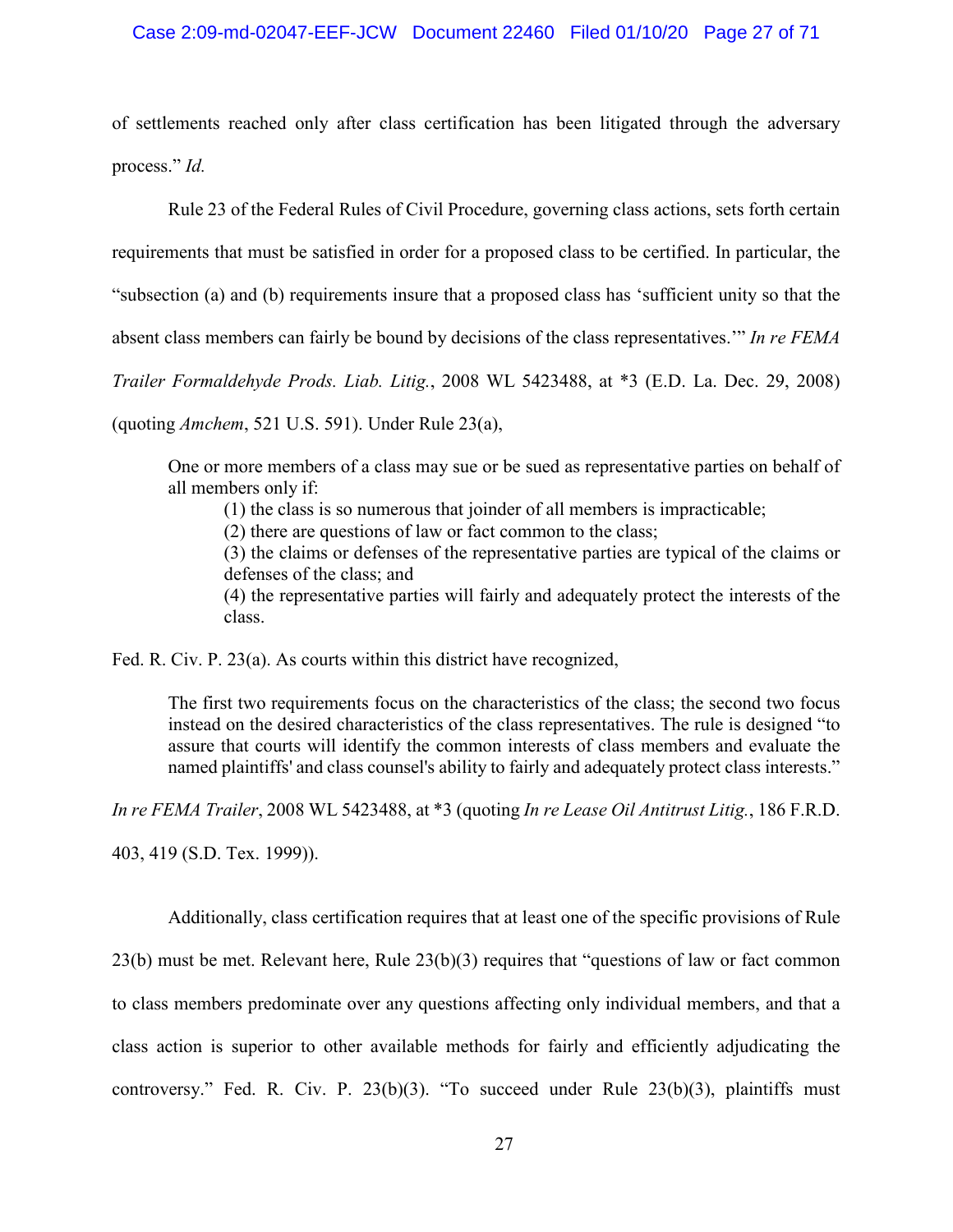## Case 2:09-md-02047-EEF-JCW Document 22460 Filed 01/10/20 Page 28 of 71

sufficiently demonstrate both predominance of common class issues and that the class action mechanism is the superior method of adjudicating the case." *In re FEMA Trailer*, 2008 WL 5423488, at \*3 (citing *Mullen v. Treasure Chest Casino, LLC*, 186 F.3d 620, 623-24 (5th Cir. 1999)).

## **2. Rule 23 Criteria**

To determine whether a settlement class should be certified for the *Brooke* claimants and absent class members, the Court will review the applicable law on Rule 23 and evaluate each criterion.

### *a. Numerosity*

Rule  $23(a)(1)$  provides that a class action is maintainable only if "the class is so numerous" that joinder of all members is impracticable." Fed. R. Civ. P. 23(a)(1). To demonstrate numerosity, Settlement Class Counsel must establish that joinder is impracticable through "some evidence or reasonable estimate of the number of purported class members." *Pederson v. La. State Univ.*, 213 F.3d 858, 868 (5th Cir. 2000). Rule 23 does not provide a clear formula for determining whether the numerosity requirement has been met; thus, courts evaluate numerosity based upon the facts, circumstances, and context of the case. 1 William B. Rubenstein, Newberg on Class Actions § 3:12 (5th ed. 2019). Indeed, "[t]here is enormous disparity among the decisions as to the threshold size of the class that will satisfy the Rule  $23(a)(1)$  prerequisites." *Id.* Although the plaintiffs bear the burden of showing that joinder is impracticable, "a good-faith estimate should be sufficient when the number of class members is not readily ascertainable," and the numerosity requirement "ordinarily receives only summary treatment . . . and has often gone uncontested." *Id.*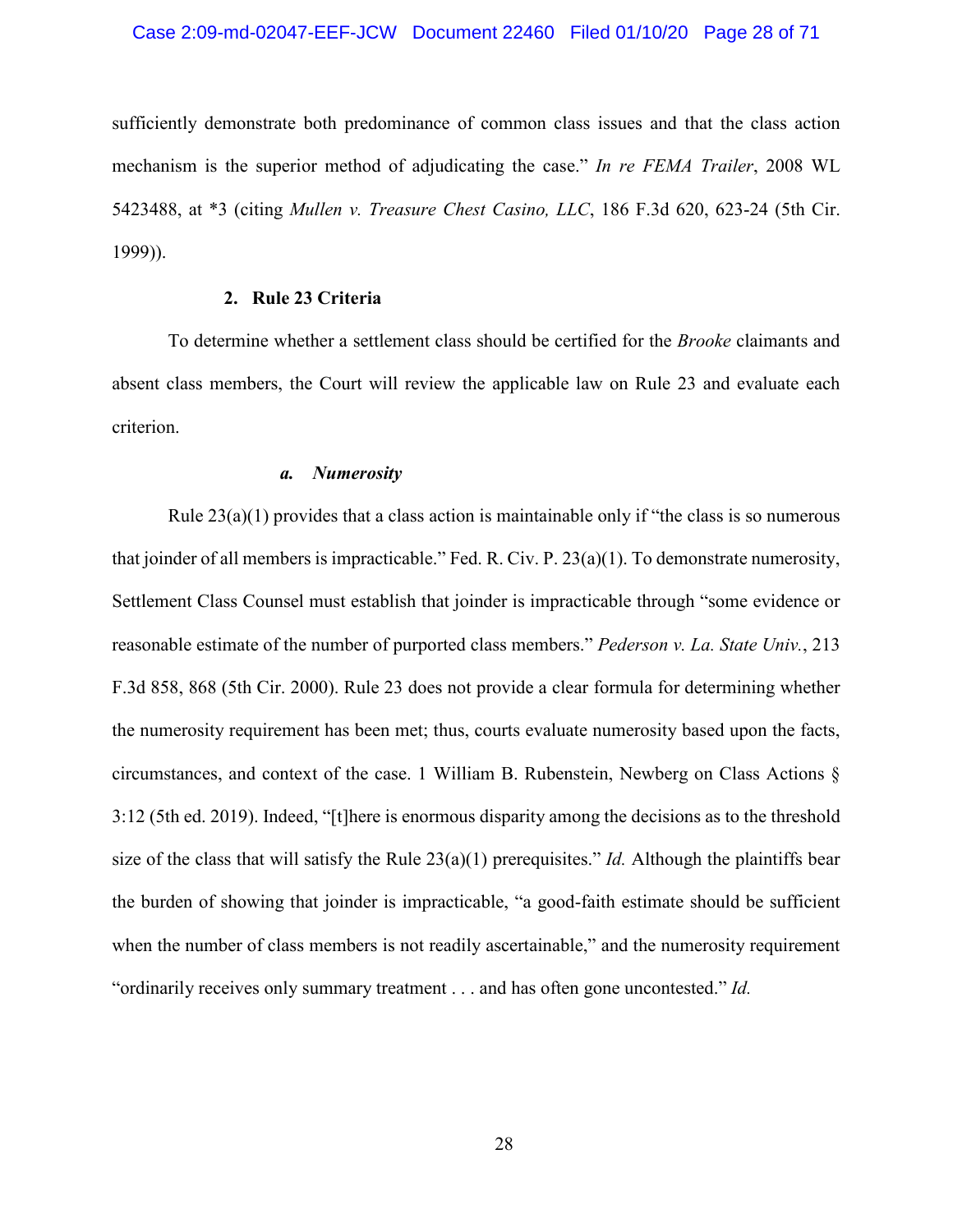## Case 2:09-md-02047-EEF-JCW Document 22460 Filed 01/10/20 Page 29 of 71

Here, the class includes under 4,000 individual plaintiffs. Notably, over 2,800 of these plaintiffs have already been certified as a class in the *Amorin* matter. The Court concludes that the numerosity requirement is satisfied in this case.

#### *b. Commonality*

The commonality requirement under Rule  $23(a)(2)$  requires for maintenance of a class action that there be "questions of law or fact common to the class." Fed. R. Civ. P.  $23(a)(2)$ . Commonality "does not require that all questions of law or fact raised in the litigation be common. The commonality standard is more qualitative than quantitative." 1 William B. Rubenstein, *supra*, § 3:20; *see also In re FEMA Trailer*, 2008 WL 5423488, at \*6. Indeed, "[t]he commonality requirement is satisfied if at least one issue's resolution will affect all or a significant number of class members." *Stewart v. Winter*, 669 F.2d 328, 335 (5th Cir. 1982). The Rule 23(a)(2) commonality "requirement is easily met in most cases." *Id.*

Commonality is easily satisfied in the instant case, because the Judicial Panel on Multidistrict Litigation ordered the subject cases consolidated in this MDL based upon commonality of facts. Further, the various underlying claims all involve common questions about the defectiveness of the drywall and damages caused by the drywall. The Court finds that the commonality requirement is satisfied in this case.

## *c. Typicality*

Rule  $23(a)(3)$  provides that a class action may be maintained only if "the claims or defenses" of the representative parties are typical of the claims or defenses of the class." Fed. R. Civ. P. 23(a)(3). "The inherent logic of the typicality requirement is that a class representative will adequately pursue her own claims, and if those claims are 'typical' of those of the rest of the class,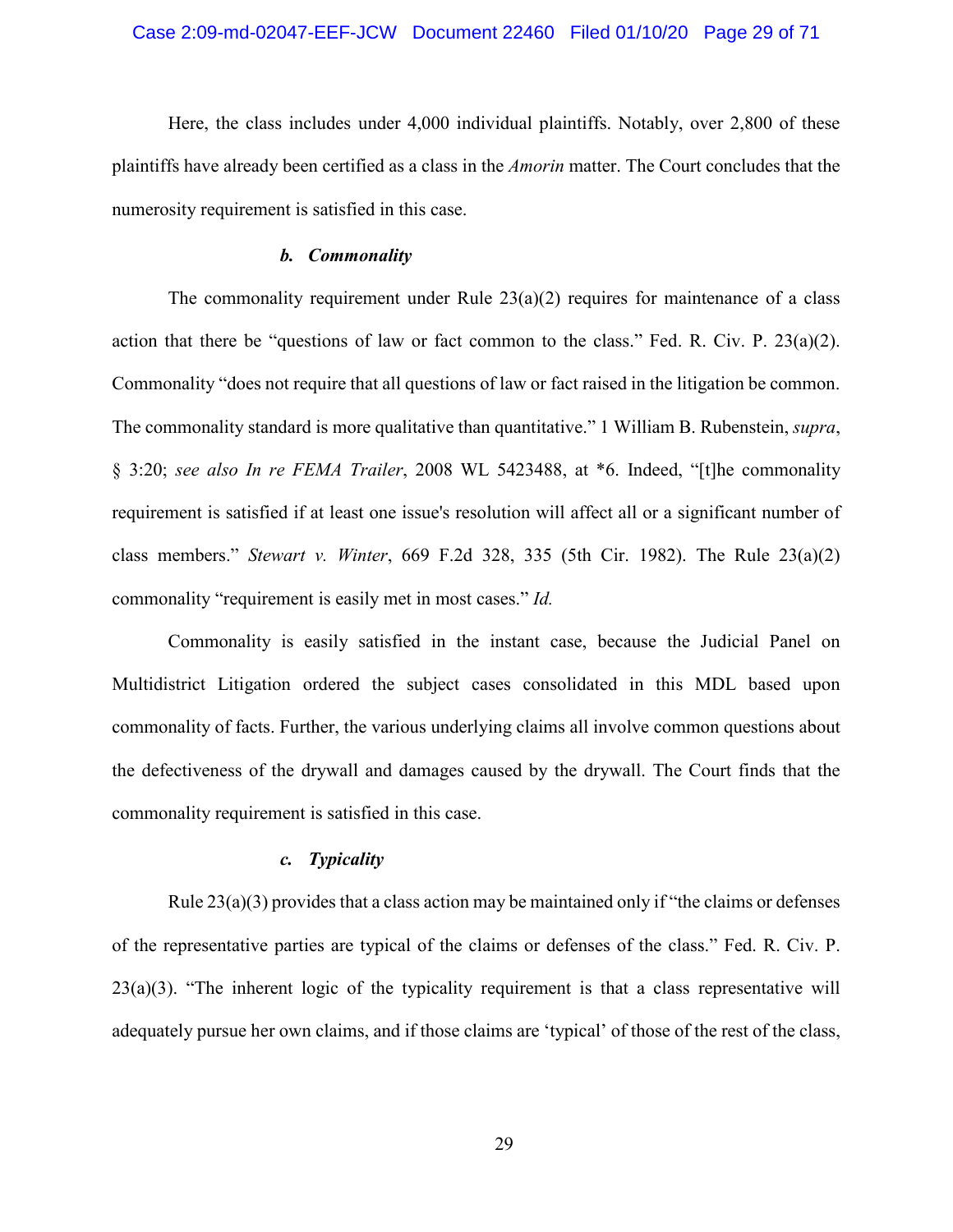## Case 2:09-md-02047-EEF-JCW Document 22460 Filed 01/10/20 Page 30 of 71

then her pursuit of her own interest will necessarily benefit the class as well." 1 Rubenstein, *supra*, § 3:28.

Here, the typicality requirement is satisfied because each Class Member seeks to recover for the same type of property damage, caused by the same type of drywall, manufactured by the same entities. Additionally, the claims all involve similar questions involving property damage and the need for and scope of remediation. Accordingly, the Court finds that the typicality requirement is satisfied in this case.

## *d. Adequacy of Representation*

Rule 23(a)(4) requires that "the representative parties will fairly and adequately protect the interests of the class." Fed. R. Civ. P. 23(a)(4). This criterion, which aims to protect the rights of absent class members, requires courts to consider the adequacy of the proposed class representatives and the adequacy of class counsel. 1 Rubenstein, *supra*, § 3:54. "The central component of class representative adequacy is the absence of conflicts of interest between the proposed representatives and the class." *Id.* In contrast, "[a]dequacy of counsel asks whether the attorneys who seek to represent the class are competent to do the job." *Id.*; *see also Gen. Tel. Co. of Sw. v. Falcon*, 457 U.S. 147, 157 n. 13 (1982) ("[T]he adequacy of representation requirement . . . also raises concerns about the competency of class counsel and conflicts of interest."). With regard to the former, a court must consider whether any proposed class representative has an interest "materially adverse to some of the class" and whether he or she "is properly qualified to assume the role of class representative." 1 Rubenstein, *supra*, § 3:54. As to the latter requirement, "courts consider the competence and experience of class counsel, attributes which will most often be presumed in the absence of proof to the contrary." 1 William B. Rubenstein, Alba Conte, and Herbert B. Newberg, Newberg on Class Actions § 3:24 (4th ed. 2010).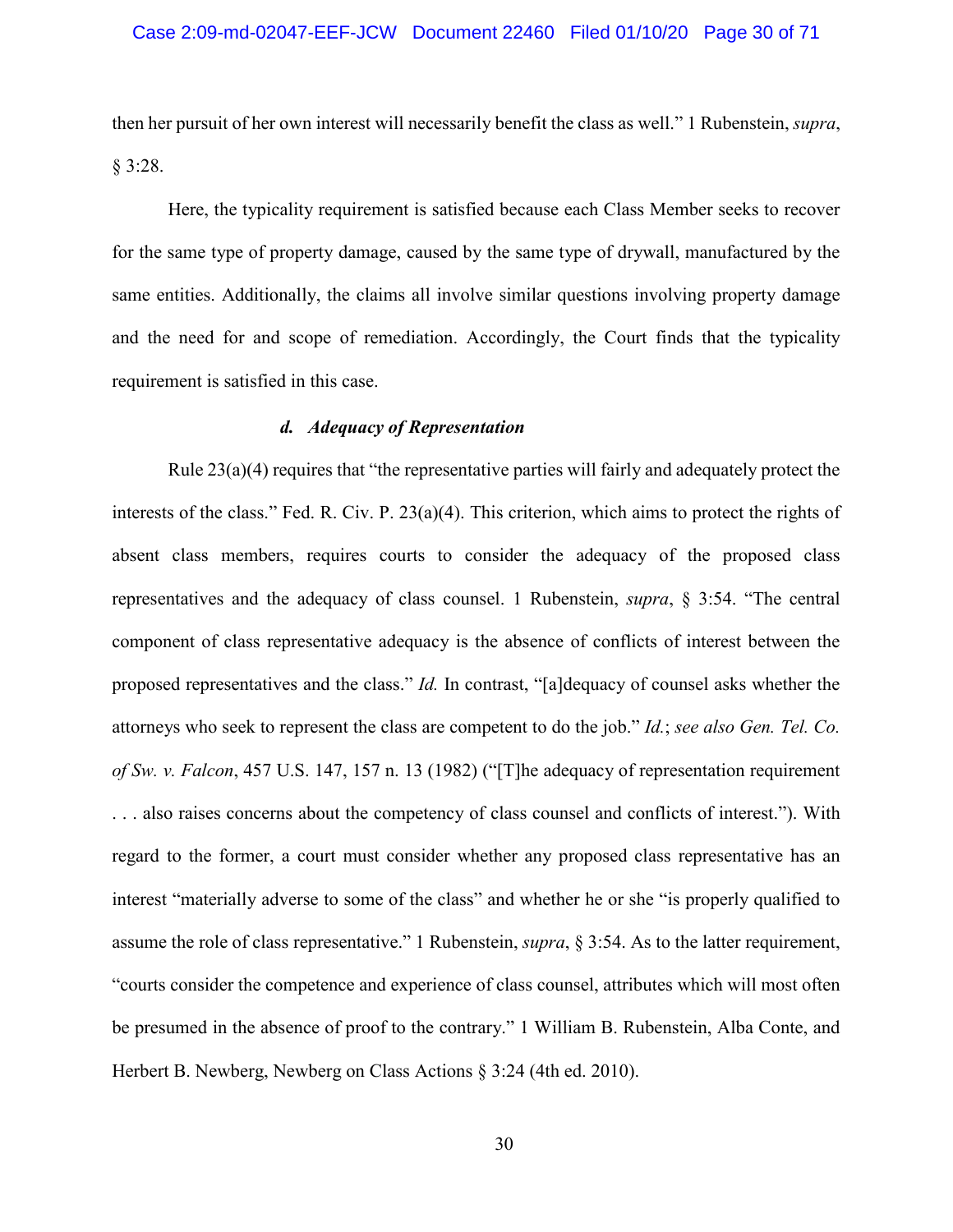## Case 2:09-md-02047-EEF-JCW Document 22460 Filed 01/10/20 Page 31 of 71

David Griffin, Lillian Eyrich, Michelle Geramo, Virginia Tiernan, Debra Williams, and Judd Mendelson act as Class Representatives. Each Class Representative owns property allegedly damaged by covered Chinese drywall and has a high degree of knowledge regarding the litigation. They do not possess any interests antagonistic to the Class as a whole. Further, Class Counsel has extensive experience with complex litigation in general and this litigation specifically, which has been active for more than ten years. The Court concludes that the Class Representatives and Class Counsel adequately represent the entire class.

## *e. Predominance of Common Questions of Law & Fact*

Rule 23(b)(3) provides that a class action is maintainable if all the prerequisites of subsection (a) are satisfied and "the court finds that the questions of law or fact common to the members of the class predominate over any questions affecting only individual members, and that a class action is superior to other available methods for the fair and efficient adjudication of the controversy." Fed. R. Civ. P. 23(b)(3). Factors for the Court to consider in its determination include:

(A) the class members' interests in individually controlling the prosecution or defense of separate actions; (B) the extent and nature of any litigation concerning the controversy already begun by or against class members; (C) the desirability or undesirability of concentrating the litigation of the claims in the particular forum; and (D) the likely difficulties in managing a class action.

Fed. R. Civ. P. 23(b).

There is "considerable overlap" between commonality and the predominance of common questions of law and fact. *See* 1 Rubenstein, *supra*, § 3:27. However, "the predominance test is 'far more demanding' than the commonality test." *In re FEMA Trailer*, 2008 WL 5423488, at \* 12 (quoting *Unger v. Amedisys, Inc.*, 401 F.3d 316, 320 (5th Cir. 2005)). "In order to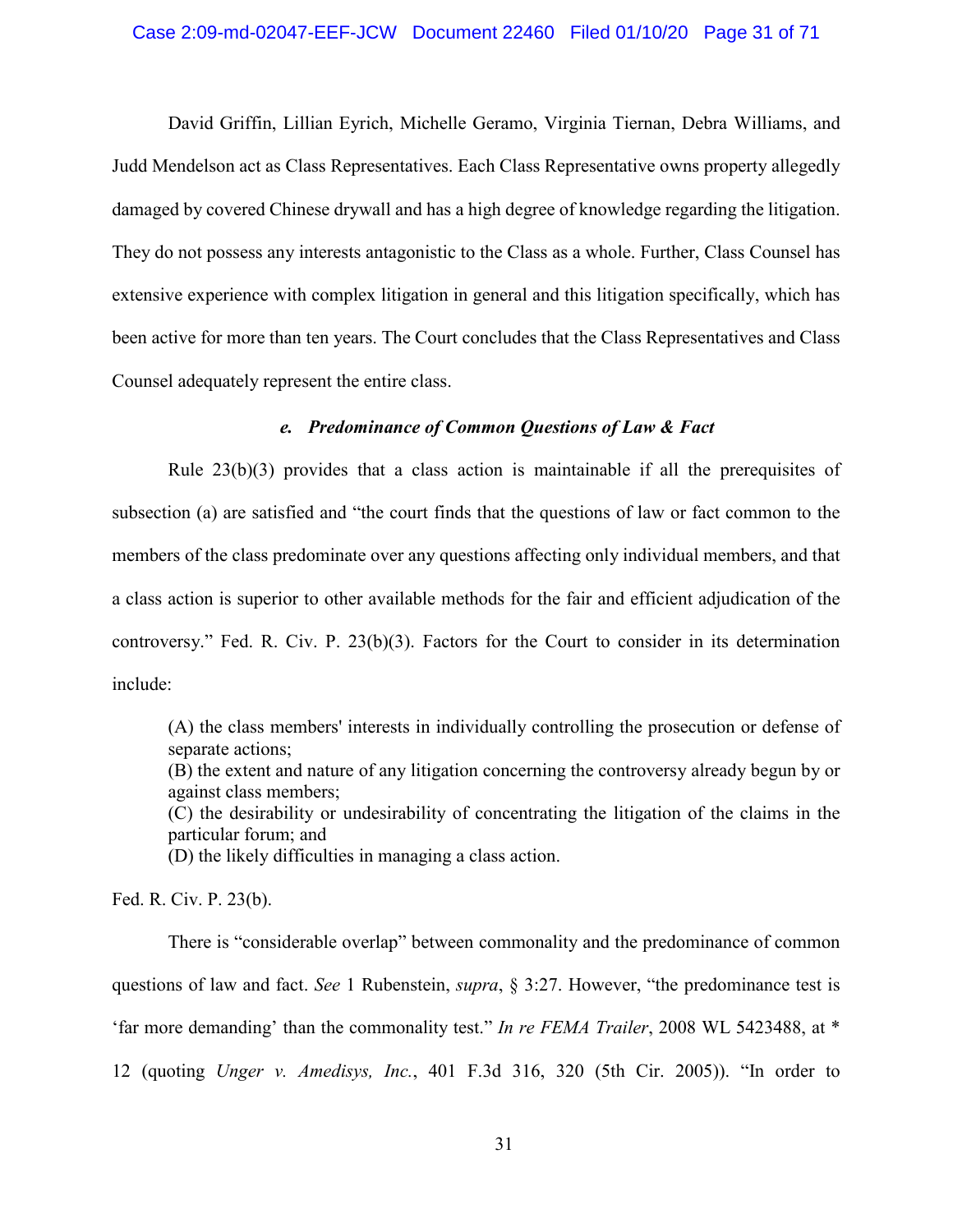## Case 2:09-md-02047-EEF-JCW Document 22460 Filed 01/10/20 Page 32 of 71

'predominate,' common issues must constitute a significant part of the individual cases." *Jenkins v. Raymark Indus., Inc.*, 782 F.2d 468, 472 (5th Cir. 1986). "As the predominance test is meant to help courts identify cases in which aggregate treatment would be efficient, it focuses on the extent to which the issues in the cases are common as opposed to individual—the more common the issues, the more likely it is that the case will be processed efficiently in the aggregate; the less common the issues, the less likely efficient resolution will be furthered by aggregation." 2 William B. Rubenstein, Newberg on Class Actions § 4:49 (5th ed. 2019).

This requirement is satisfied because the common questions of liability substantially outweigh any questions pertinent to individual Class Members alone. Further, the relevant evidence necessary to establish plaintiffs' claims is common to all Class Members who would seek to prove entitlement to damages based on Taishan's allegedly wrongful conduct. Lastly, as Class Counsel argues, the "resolution of thousands of claims in one action is far superior to individual lawsuits, because it promotes consistency and efficiency of adjudication." R. Doc. 22397-1 at 52. The Court concludes that common questions of law and fact predominate in this case, and that a class action is a superior method of adjudication than consideration of several thousand individual claims. It is now appropriate to consider the fairness, reasonableness, and adequacy of the Settlement Agreement with respect to the claims of both the *Amorin* and *Brooke* claimants, as well as absent class members.

#### **3. Fairness, Reasonableness, and Adequacy**

Under Rule 23, "[r]eview of a proposed class action settlement generally involves two hearings," the first of which is a "preliminary fairness" evaluation made by the Court. Manual for Complex Litigation § 21.632 (4th ed. 2004). Indeed, within the Fifth Circuit it is routine to conduct a preliminary fairness evaluation prior to the issuance of notice. *See, e.g.*, *Cope v. Duggins*, 2001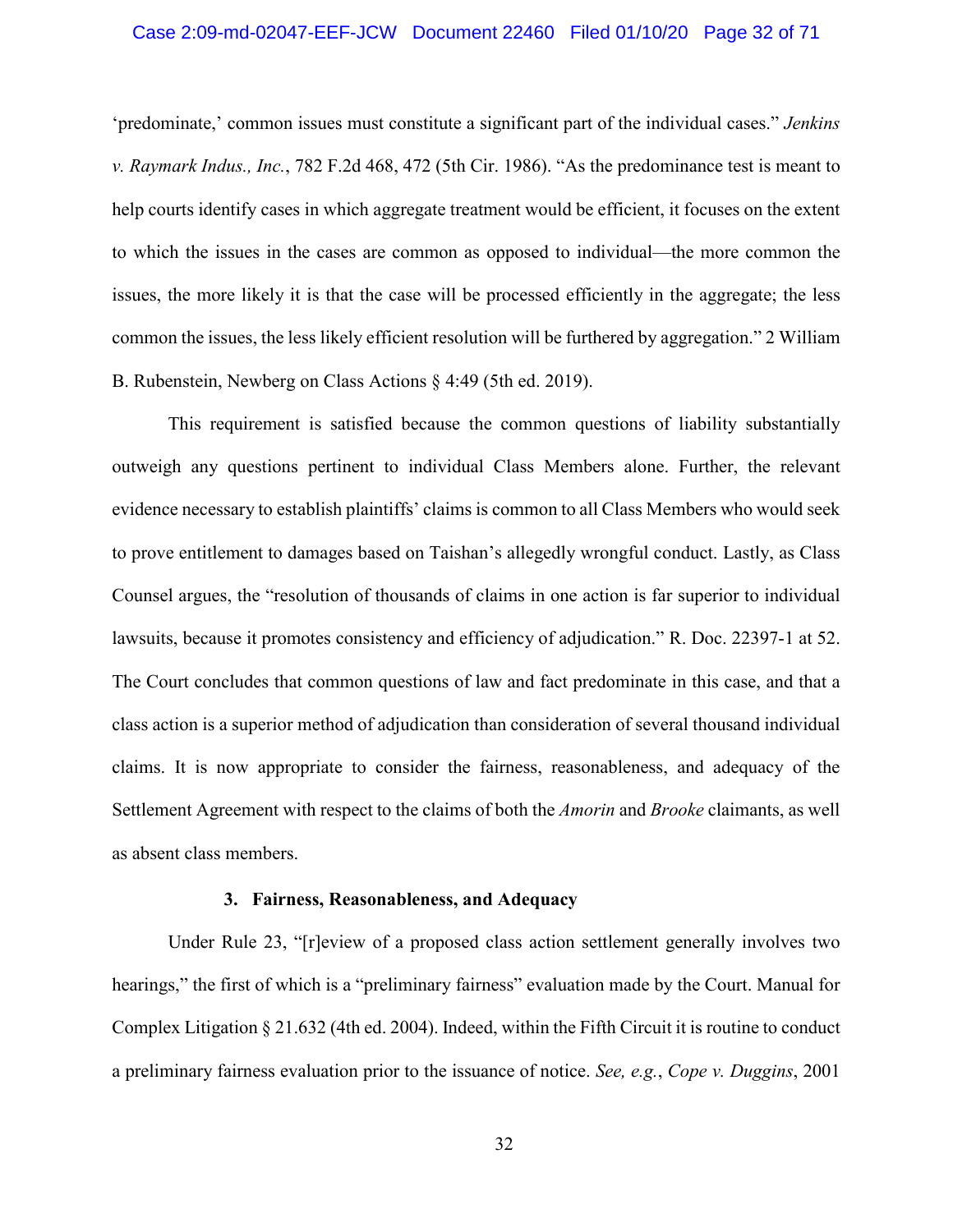WL 333102, at \*1 (E.D. La. Apr. 4, 2001); *In re Shell Oil Refinery*, 155 F.R.D. 552, 555 (E.D. La. 1993). During this evaluation, the Court must "make a preliminary determination that the proposed class satisfies the criteria set out in Rule 23(a) and at least one of the subsections of Rule 23(b)." Manual for Complex Litigation § 21.632*.* Additionally, the Court "must make a preliminary determination on the fairness, reasonableness, and adequacy of the settlement terms and must direct the preparation of notice of the certification, proposed settlement, and date of the final fairness hearing." *Id.* After having granted preliminary approval and allowed the notice process to move forward, the Court conducts a more thorough and rigorous analysis of the same factors in order to determine the appropriateness of granting final approval. *Id.* § 21.6; *see also In re OCA, Inc. Sec. & Derivative Litig.*, 2008 WL 4681369, at \*11 (E.D. La. Oct. 17, 2008). "Counsel for the class and the other settling parties bear the burden of persuasion that the proposed settlement is fair, reasonable, and adequate." Manual for Complex Litigation § 21.631; *In re Vioxx Prods. Liab. Litig.*, 239 F.R.D. 450, 459 (E.D. La. 2006). The Court granted preliminary approval of the Taishan Settlement on August 29, 2019. R. Doc. 22314. Accordingly, the Court now considers whether final approval is warranted.

The Court is required to render a determination on the fairness, reasonableness, and adequacy of the Settlement Agreement. Courts may consider a large number of factors in order to determine whether these requirements are satisfied. Traditionally, courts in the Fifth Circuit have considered the following six factors, from *Reed v. General Motors Corp.*, in making this determination: (1) the existence of fraud or collusion; (2) the complexity, expense, and likely duration of the litigation; (3) the stage of the proceedings; (4) plaintiffs' probability of success; (5) the range of possible recovery; and (6) the opinions of class counsel, class representatives, and absent class members. 703 F.2d 170, 172 (5th Cir. 1983).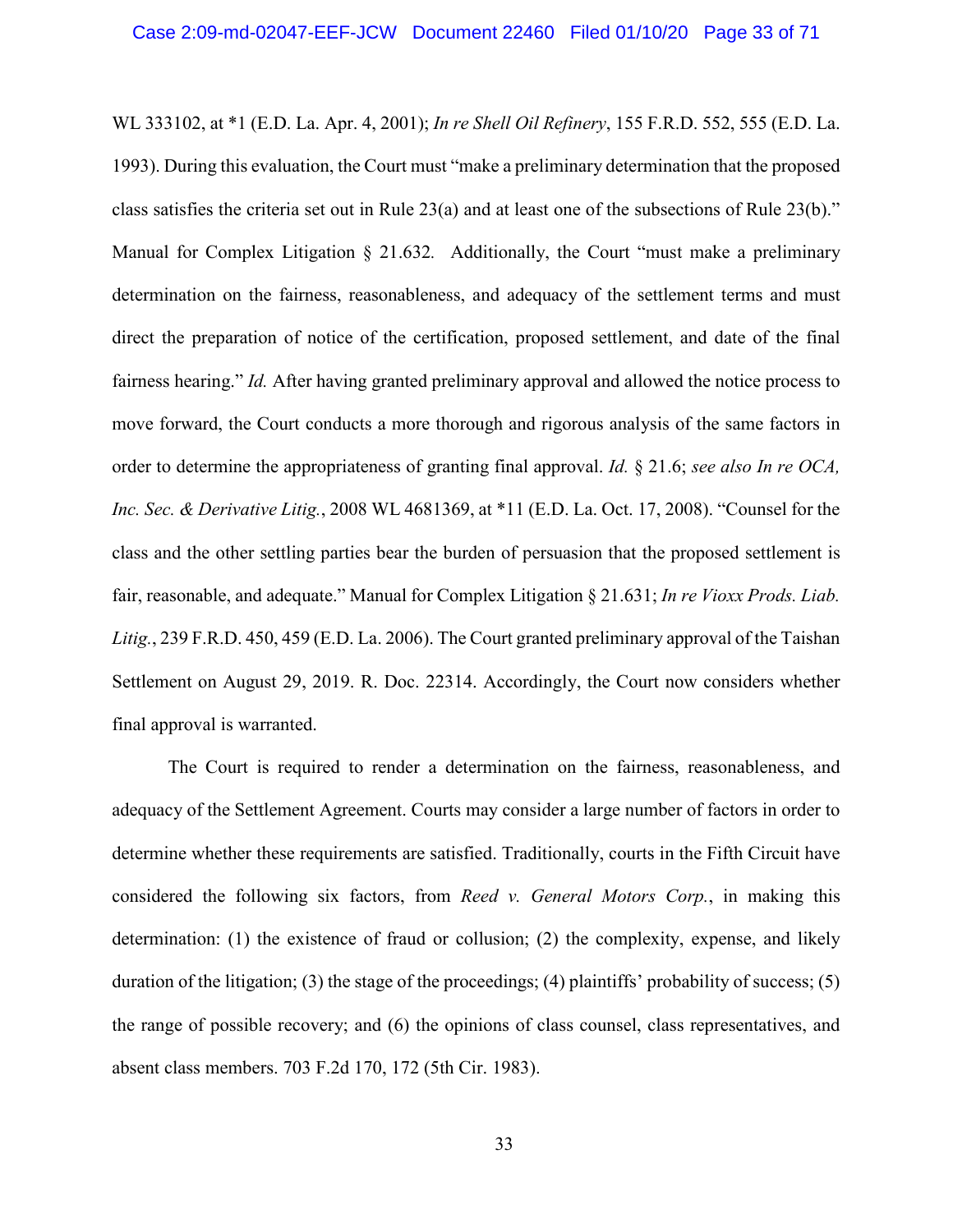Additionally, in 2018, Rule 23 was amended to provide uniform guidance regarding this

determination. Rule 23(e)(2) instructs courts to consider whether:

- (A) the class representatives and class counsel have adequately represented the class;
- (B) the proposal was negotiated at arm's length;
- (C) the relief provided for the class is adequate, taking into account:
	- (i) the costs, risks, and delay of trial and appeal;
	- (ii) the effectiveness of any proposed method of distributing relief to the class, including the method of processing class-member claims; (iii) the terms of any proposed award of attorney's fees, including timing of payment; and
	- (iv) any agreement required to be identified under Rule  $23(e)(3)$ ; and
- (D) the proposal treats class members equitably relative to each other.

Fed. R. Civ. P. 23(e)(2). The Advisory Committee's notes to the 2018 amendments, however, clearly indicate that the changes to the rule are meant to "focus the court and the lawyers on the core concerns of procedure and substance that should guide the decision whether to approve the proposal," rather than "displace any factor" sanctioned by the circuit courts. *Id.* Accordingly, the Court will consider the Rule 23 requirements as informed by the *Reed* factors.

# *a. Adequacy of Representation*

The adequacy requirement mandates an inquiry into "the zeal and competence of the representative[s'] counsel and . . . the willingness and ability of the representative[s] to take an active role in and control the litigation and to protect the interests of absentees." *Berger v. Compaq Comput. Corp.*, 257 F.3d 475, 479-80 (5th Cir. 2001).

Settlement Class Counsel have been intimately involved with the litigation for over a decade and strongly support this Settlement. Class Counsel suggests it has the experience and institutional knowledge to effectively resolve these claims "meaningfully and intelligently." R. Doc. 22397-1 at 56.

The Court finds that the Class Representatives and Settlement Class Counsel have diligently and zealously represented the plaintiffs. In the face of legal complexities, procedural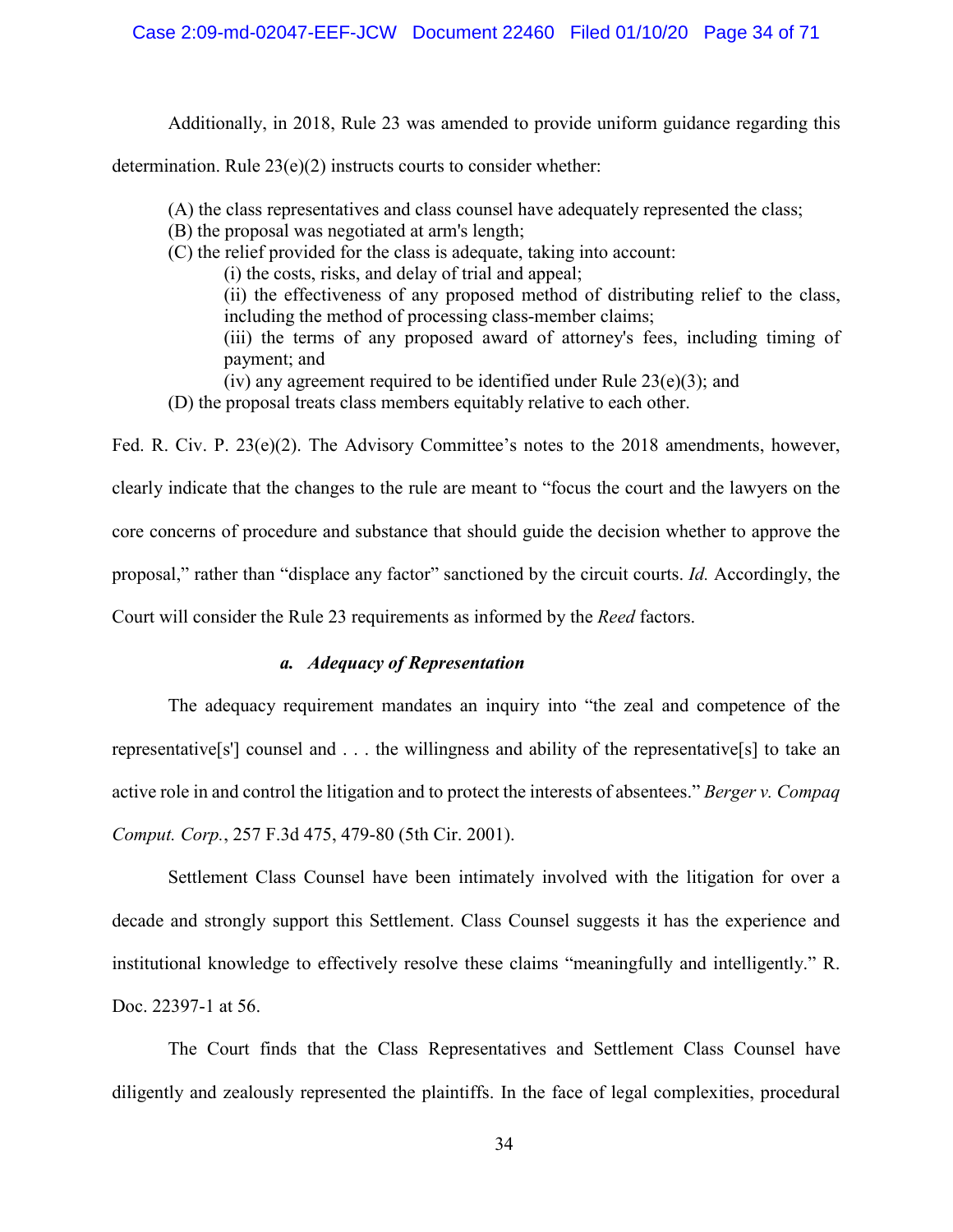## Case 2:09-md-02047-EEF-JCW Document 22460 Filed 01/10/20 Page 35 of 71

hurdles, and inherent uncertainty, Class Counsel has coordinated discovery efforts, conducted depositions both in this country and abroad, filed thousands of pleadings and other documents into the record, and represented the parties before this Court, the remand courts, and appellate courts, for over a decade. Class Counsel additionally succeeded in securing a Settlement Agreement with a formidable opponent that, at various points in this litigation, refused to so much as acknowledge this Court's jurisdiction. Further, the Class Representatives are capable of fairly and adequately protecting the interests of the Class because they have been involved in this litigation for years and raise claims that are factually and legally analogous to those of other Class Members.

## *b. Arm's Length Negotiation*

A strong presumption exists in favor of settlement if the district court determines that the settlement resulted from arms-length negotiations between experienced counsel and was not tainted by fraud or collusion. *See Wal-Mart Stores, Inc. v. Visa U.S.A., Inc.*, 396 F.3d 96, 116 (2d Cir. 2005); *see also In re Oil Spill by Oil Rig Deepwater Horizon*, MDL 2179, 295 F.R.D. 112, 146 (E.D. La. 2013); *Turner v. Murphy Oil USA, Inc.*, 472 F. Supp. 2d 830, 844 (E.D. La. 2007); *In re Train Derailment Near Amite Louisiana*, MDL 1531, 2006 WL 1561470, at \*19 (E.D. La. May 24, 2006). Fraud or collusion, either actual or perceived, may be suspected when the attorneys have made agreements amongst themselves regarding the allocation of attorney fees, especially when the common benefit fee is deducted directly from the settlement fund. Courts must be particularly diligent when evaluating a proposed settlement in which the fee award has been negotiated by class counsel because pecuniary self-interest has long been cited by courts and scholars as a threat to the performance of counsel's professional and fiduciary obligations to class members. *See, e.g.*, *Reynolds v. Beneficial Nat'l Bank*, 288 F.3d 277, 279-80 (7th Cir. 2002); John C. Coffee, Jr., *Class Action Accountability: Reconciling Exit, Voice, and Loyalty in Representative*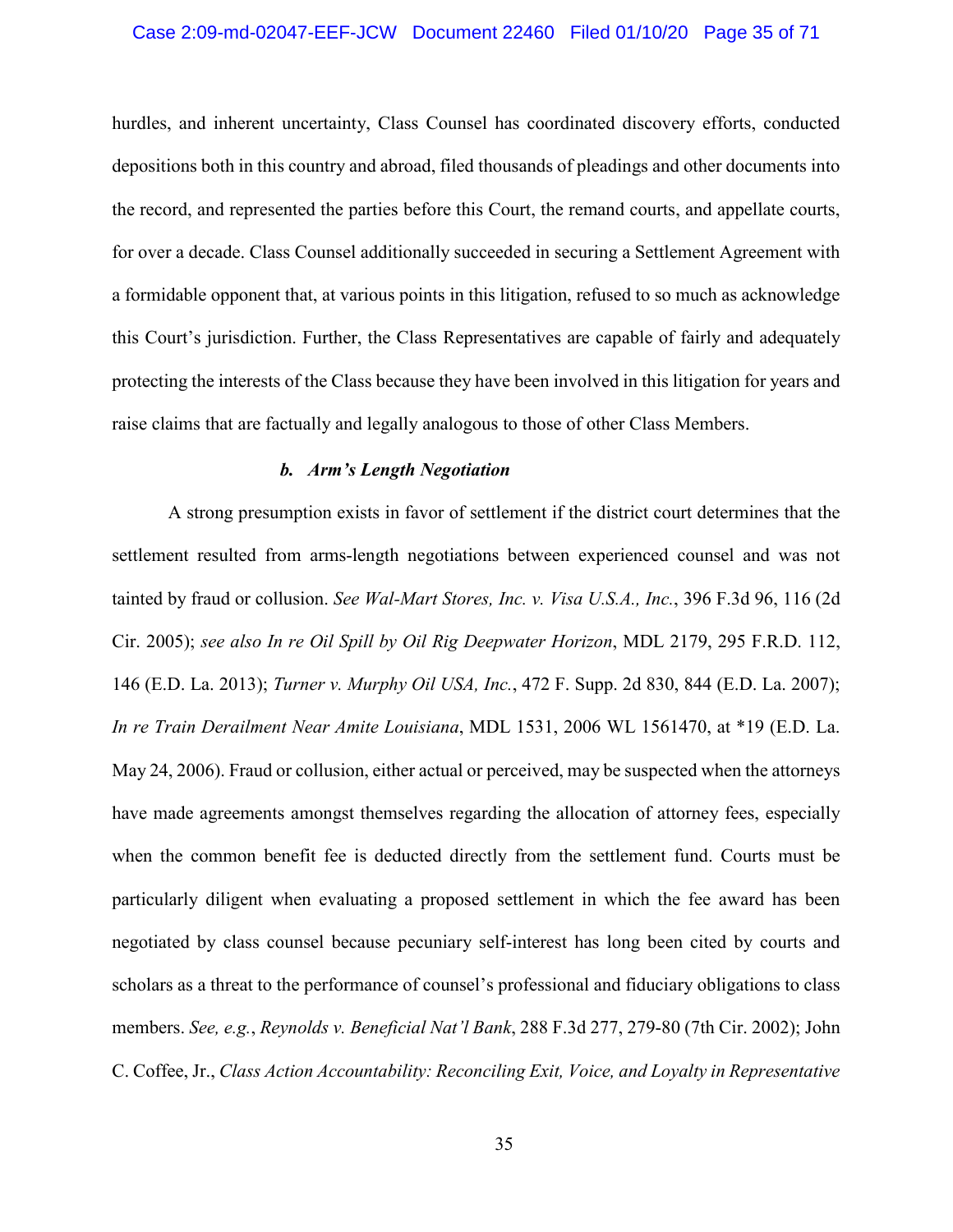*Litigation,* 100 Colum. L. Rev. 370, 385–93 (2002); David L. Shapiro, *Class Actions: The Class as Party and Client*, 73 Notre Dame L. Rev. 913, 958–60 & n. 132 (1998).

The presumption in favor of settlement is warranted here. First, the Settlement is the product of arms-length negotiations between sophisticated parties with the guidance of an experienced, professional mediator. The process involved a global demand on Taishan, followed by the exchange of detailed damage calculations, arguments, responses, offers, and counter offers. The mediation lasted several days, followed by a three-month negotiation period. The negotiation was conducted by highly skilled attorneys with extensive experience in complex litigation and specific knowledge of the facts and legal issues presented in this MDL. Counsel on both sides have zealously advocated for their clients for some ten years, as evidenced by the extensive discovery, motions practice, and significant resources expended in this case. The parties entered the negotiation with the experience and institutional knowledge necessary to successfully negotiate on behalf of their clients, and the settlement was accordingly achieved as a result of the adversarial process.

Second, the prospect of fraud or collusion is substantially lessened where, as here, the settlement agreement leaves the determination and allocation of attorney fees to the sole discretion of the trial court. Because the parties have not agreed to an amount of attorney fees and instead have merely petitioned the Court for an award they believe is appropriate, there is no threat of the issue tainting the fairness of the settlement negotiations. Accordingly, the Court finds that the proposed Settlement is the product of an arms-length negotiation untainted by fraud or collusion.

# *c. Adequacy of Relief*

Determining whether the proposed relief is adequate requires the Court to consider several of the *Reed* factors, namely, (1) the complexity, expense, and likely duration of the litigation, (2)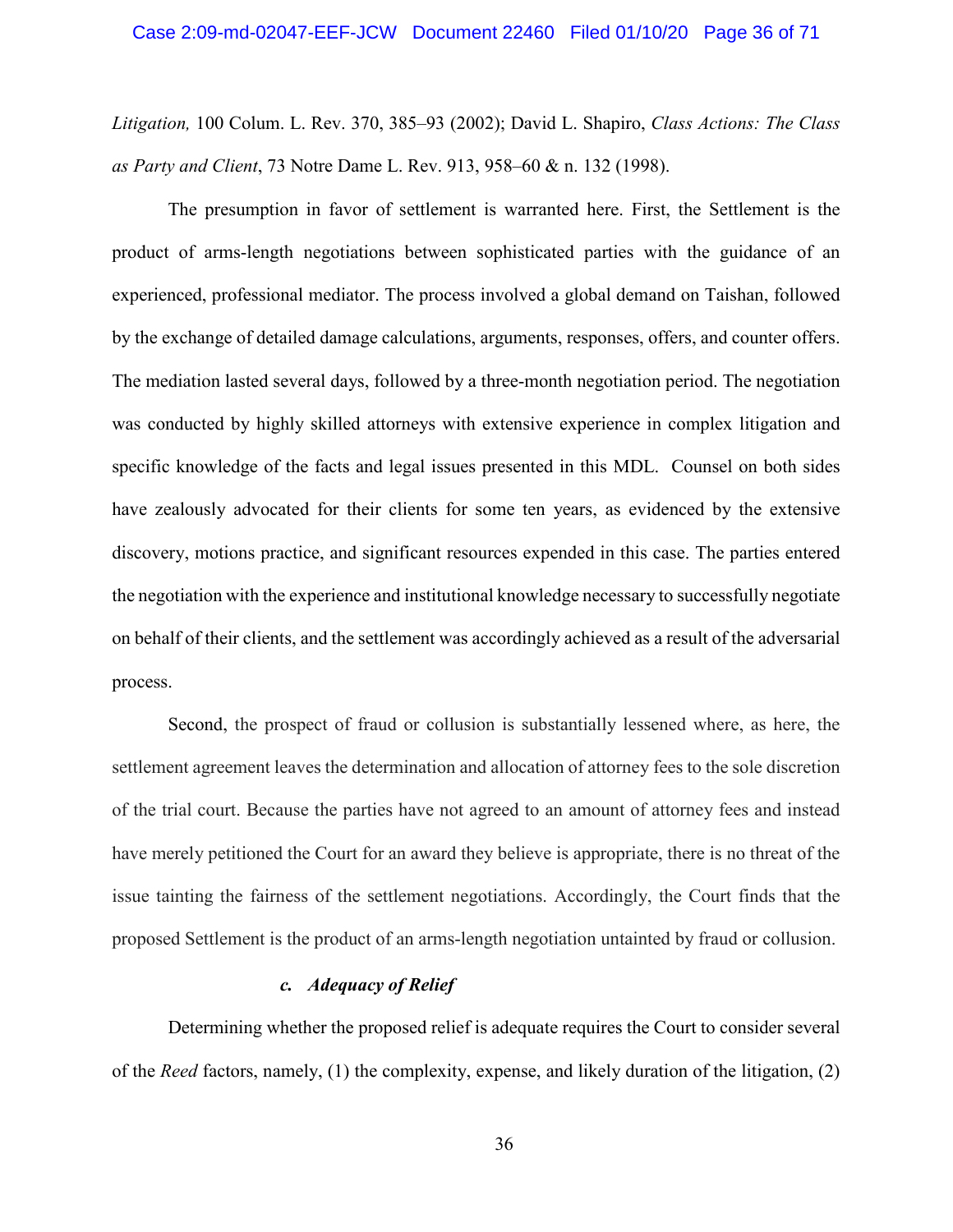## Case 2:09-md-02047-EEF-JCW Document 22460 Filed 01/10/20 Page 37 of 71

the stage of the proceedings, (3) plaintiffs' probability of success on the merits, (4) the range of possible recovery, and (5) the opinions of class counsel, class representatives, and absent class members. Here, these factors all indicate that the proposed relief is adequate. The Court discusses each factor in turn.

## **i. The Complexity, Expense, and Likely Duration of the Litigation**

This factor requires courts to compare the benefits and risks of the proposed settlement as well as the potential future relief in light of the uncertainties of the litigation*. In re Oil Spill by Oil Rig Deepwater Horizon*, 295 F.R.D. at 147. This litigation has been procedurally complex, expensive, and extremely lengthy. The case has been active for over ten years, during which significant resources have been expended to serve Taishan, conduct discovery, undertake extensive motion practice, try bellwether trials, and file over 20,000 documents into the record. Each day the case continues is another day during which homeowners are unable to commit necessary financial resources to the remediation of their homes.

Additionally, the burden of this litigation cannot be understated. This settlement affects the claims of nearly 4,000 plaintiffs. Although the *Amorin* claims have been vigorously prosecuted, the *Brooke* claims remain in an early stage of litigation. Taking these 1,200 *Brooke* cases to trial would take years, require additional discovery and motion practice, and generate significant expenses. Further, if a favorable judgement were obtained, the prevailing party would likely encounter formidable hurdles in collecting on the judgment. In all cases, the determination of individual damages could take years to resolve, and would greatly increase the cost, fees, and time associated with this already-expansive litigation. Despite the PSC's diligent efforts, there is no certainty as to the outcome of these trials. Success on the merits is not guaranteed, and even if a judgment favorable to plaintiffs is rendered, Taishan would be certain to appeal it, as it has other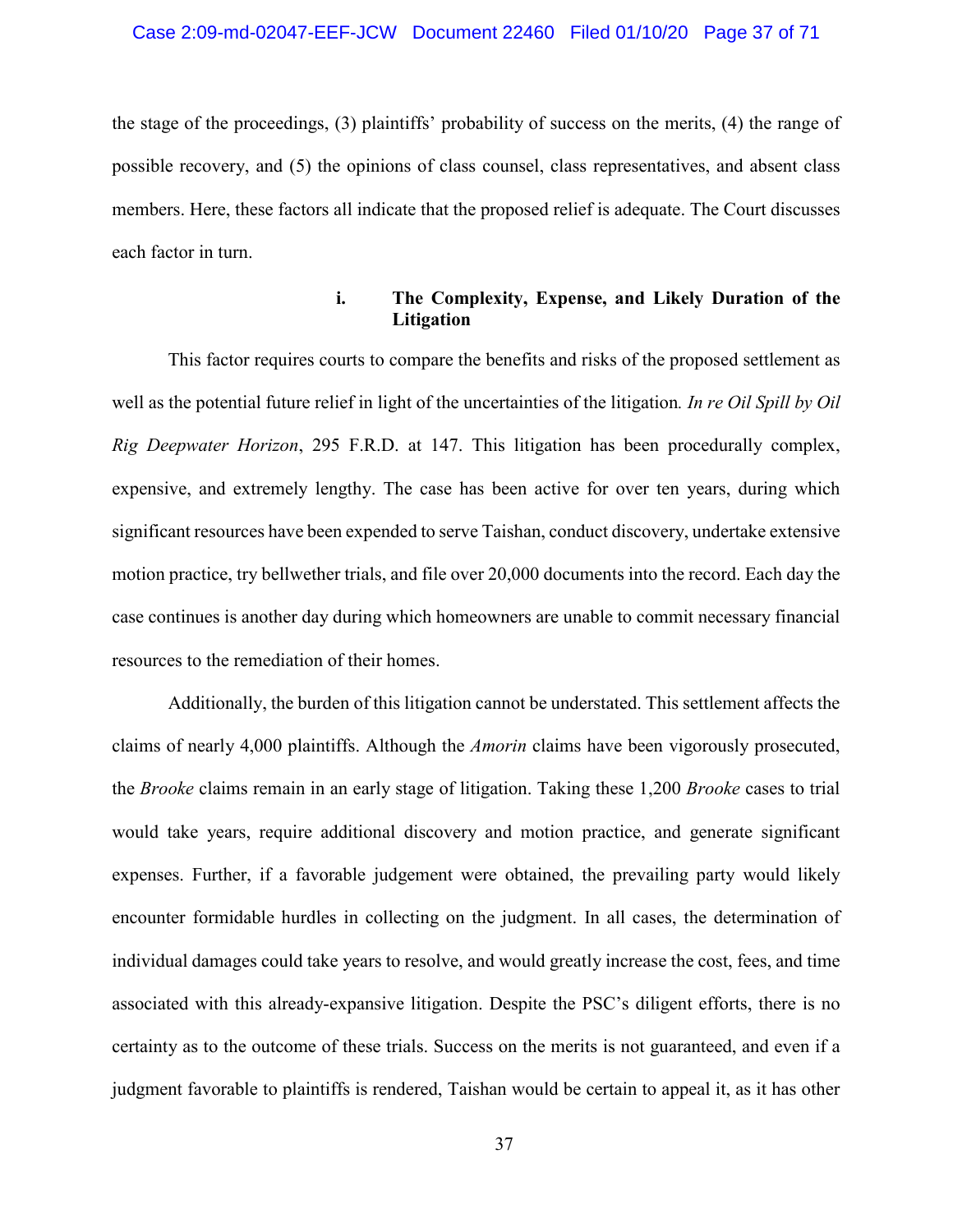# Case 2:09-md-02047-EEF-JCW Document 22460 Filed 01/10/20 Page 38 of 71

substantive directives from this Court. Because the settlement provides monetary relief for class members now, as opposed to potential relief in the future, the Court finds that this factor supports approval of the Settlement.

#### **ii. The Stage of the Proceedings**

The stage of the proceedings and the nature and extent of discovery can be significant factors in evaluating the fairness of a settlement. This factor requires courts to consider "whether the parties have obtained sufficient information to evaluate the merits of the competing positions." *In re Oil Spill by Oil Rig Deepwater Horizon*, 295 F.R.D. at 148 (quoting *In re Educ. Testing Serv. Praxis Principles of Learning and Teaching: Grades 7–12 Litig.*, 447 F. Supp. 2d 612, 620 (E.D. La. 2006) (quotations omitted)). "Thus, the question is not whether the parties have completed a particular amount of discovery, but whether the parties have obtained sufficient information about the strengths and weaknesses of their respective cases to make a reasoned judgment about the desirability of settling the case on the terms proposed . . . ." *Id.* (quoting *In re Educ. Testing Serv.*, 447 F. Supp. 2d at 620-21).

For the past ten years, the parties in this matter have conducted significant discovery, engaged reputable experts, litigated bellwether trials, and negotiated other settlements. In doing so, they have developed and honed a particularly thorough understanding of the facts of the case, its legal theories, and the strength and weaknesses of the parties' positions. Considering the work that has been done in this case and the expertise of counsel on all sides, the Court is convinced that the parties were fully informed of the factual and legal obstacles that could influence the decision to settle the matter before trial. Accordingly, this factor weighs in favor of approving the settlement.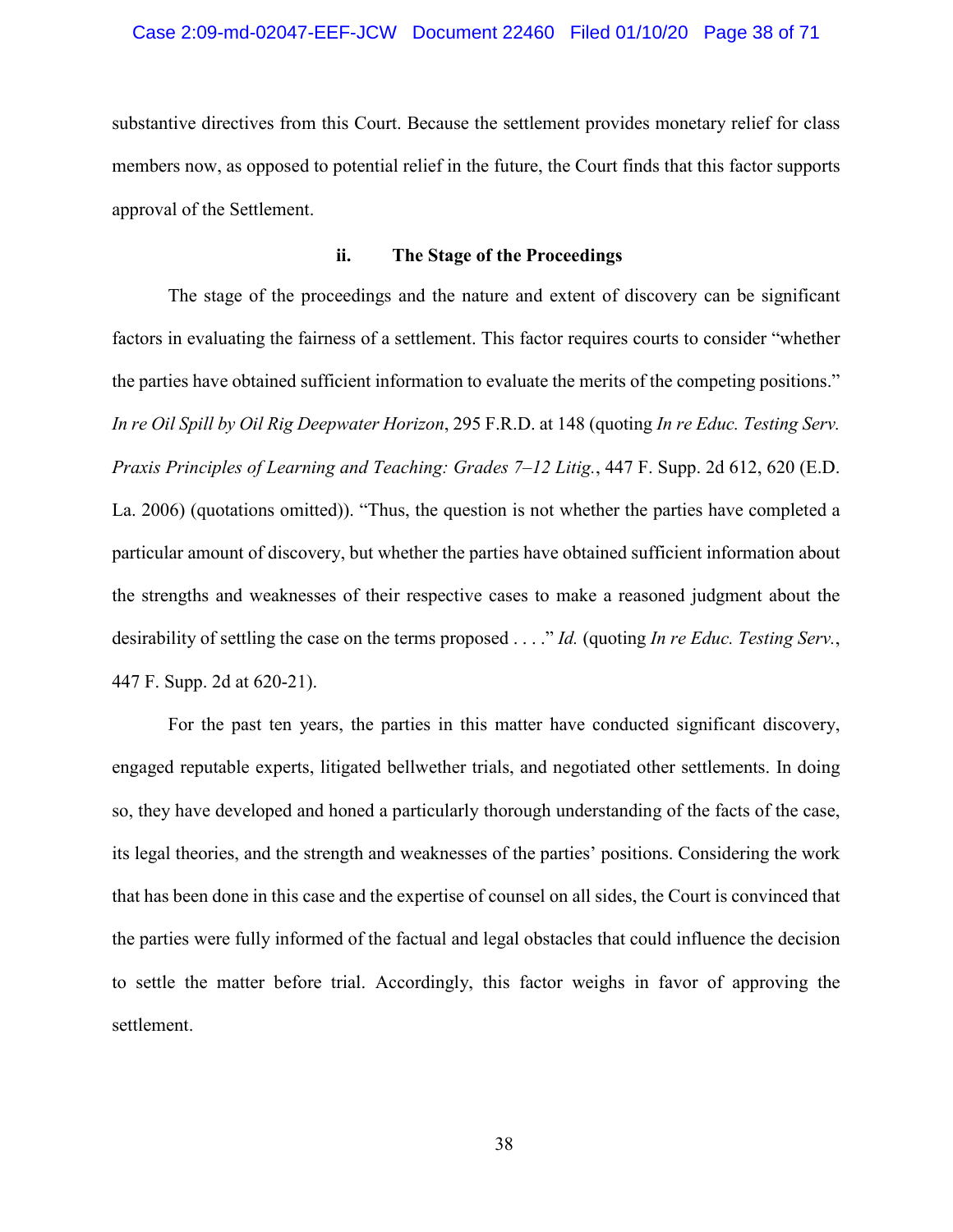### **iii. Plaintiffs' Probability of Success on the Merits**

This factor requires the Court to compare the relief offered by the proposed Settlement with the likely recovery if the case were to proceed to trial. Absent fraud or collusion, the probability of success on the merits has been hailed as the most important *Reed* factor. *See Parker v. Anderson*, 667 F.2d 1204, 1209 (5th Cir. 1982). In evaluating the probability of success, "the Court must compare the terms of the settlement with the rewards the class would have been likely to receive following a successful trial." *DeHoyos v. Allstate Corp.*, 240 F.R.D. 269, 287 (W.D. Tex. 2007).

The *Amorin* and *Brooke* complaints raise various claims aimed at holding Taishan responsible for property damage allegedly caused by defective Chinese drywall. Taishan has stipulated to manufacturing certain kinds of drywall, and there is no serious contention that the drywall itself was not defective.

This fact, however, must be weighed against the significant legal hurdles that could substantially impair the probability of success on the merits. The obstacles to achieving a favorable result and collecting on any potential judgment are significant. The Taishan Defendants have challenged this Court's rulings at every turn, and a challenge to this Court's jurisdiction over Defendants BNBM, BNBM Group, and CNBM is currently set for oral argument before the Fifth Circuit in February 2020.<sup>7</sup> Additionally, a large number of Florida *Amorin* claims risk being dismissed if Judge Cooke adopts the Florida Special Master's Report and Recommendation,<sup>8</sup> which found insufficient evidence to attribute certain types of drywall to Taishan. Although the PSC filed an opposition to the report, there is no guarantee that Judge Cooke will entertain the

 $\overline{a}$ 

<sup>7</sup> *In re Chinese-Manufactured Drywall Prod. Liab. Litig.*, MDL 2047, No. 18-30742 (5th Cir. Nov. 22, 2019), Doc. No. 00515211235.

<sup>8</sup> *See* Special Master's Product ID R&R (FLSD ECF No. 233). At the time of Settlement, PSC's objections to the Special Master's Report were pending consideration by Judge Cooke.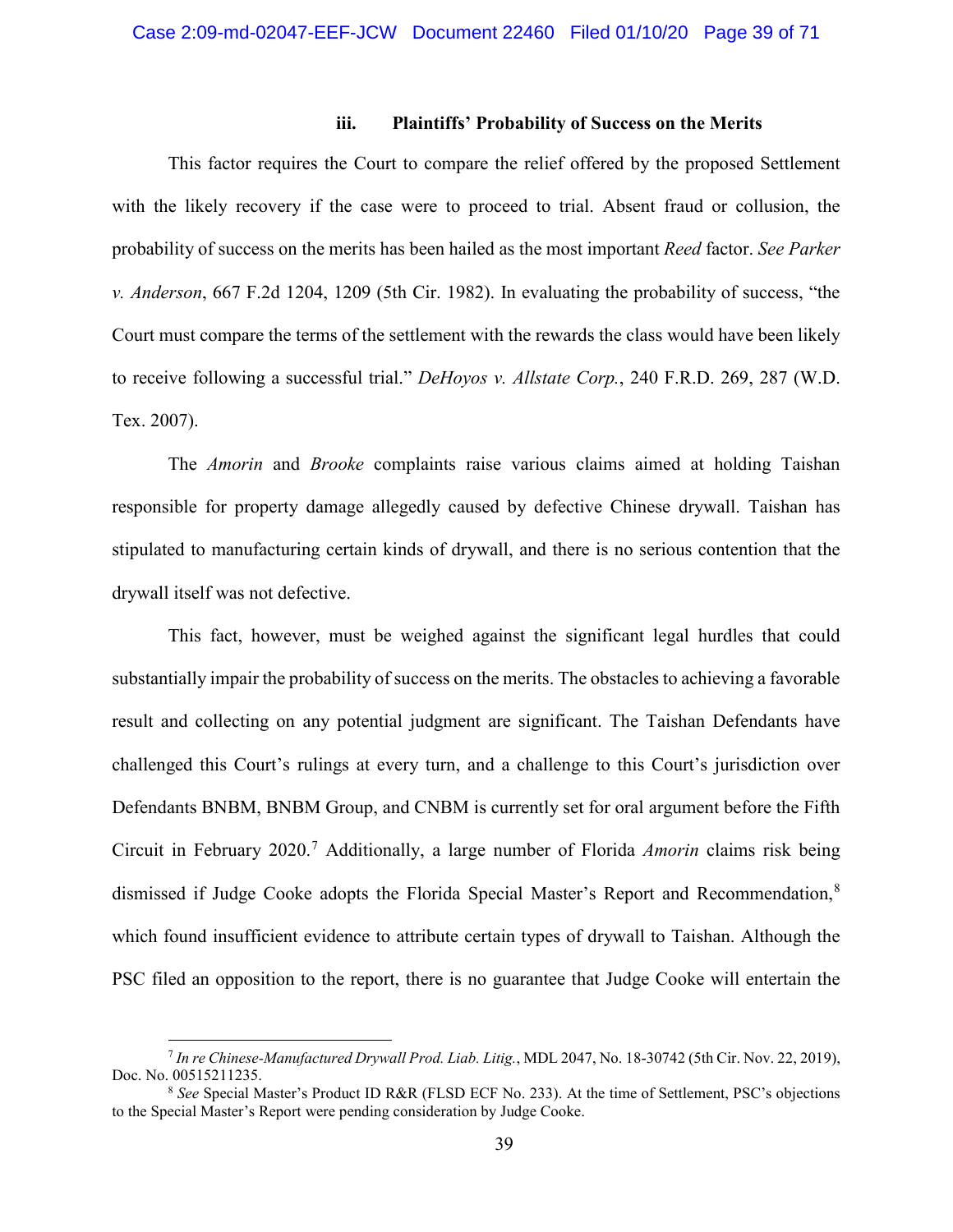#### Case 2:09-md-02047-EEF-JCW Document 22460 Filed 01/10/20 Page 40 of 71

objection and adopting the report would leave plaintiffs with non-attributable drywall without further recourse. Further, this Court has previously indicated that the applicable statutes of limitation pose a substantial bar to the *Brooke* claims.<sup>9</sup> Lastly, and perhaps most importantly, even if plaintiffs were to secure a judgment in their favor at trial, there is absolutely no guarantee of solvency and collectability. At the very least, a judgment would inevitably trigger an appeal, creating additional costs and delays. Even if a judgment were affirmed, there are significant questions regarding the enforcement of a judgment against a Chinese company that contests the jurisdiction of the American courts. Taishan has limited or no assets in this country. Thus, any enforcement would have to be pursued in China, a country that has no treaty with the United States governing enforcement of judgment. *See Enforcement of Judgments*, U.S. Dep't of State, https://travel.state.gov/content/travel/en/legal/travel-legal-considerations/internl-judicialasst/Enforcement-of-Judges.html (last visited Jan. 9, 2019). Accordingly, the Court considers the finality of the Settlement and the immediate cash benefit it provides to be superior to the possibility

of achieving a larger judgment at a future trial without any mechanism to enforce it.

# **iv. Range of Possible Recovery**

"[I]n any case there is a range of reasonableness with respect to a settlement—a range which recognizes the uncertainties of law and fact in any particular case and the concomitant risks and costs necessarily inherent in taking any litigation to completion . . . ." *Newman v. Stein*, 464 F.2d 689, 693 (2d Cir. 1972). Thus, after determining if any legal or factual obstacles exist, a district court must inquire whether the settlement's terms fall within a reasonable range of recovery,

 $\overline{a}$ 

<sup>9</sup> *See In re Chinese-Manufactured Drywall Prod. Liab. Litig.*, MDL 2047, 2019 WL 1057003 (E.D. La. Mar. 6, 2019). In this order, the Court noted the potential viability of applicable statute of limitations defenses and explained that accordingly, the viability of *Brooke* claims would need to be addressed on case by case basis.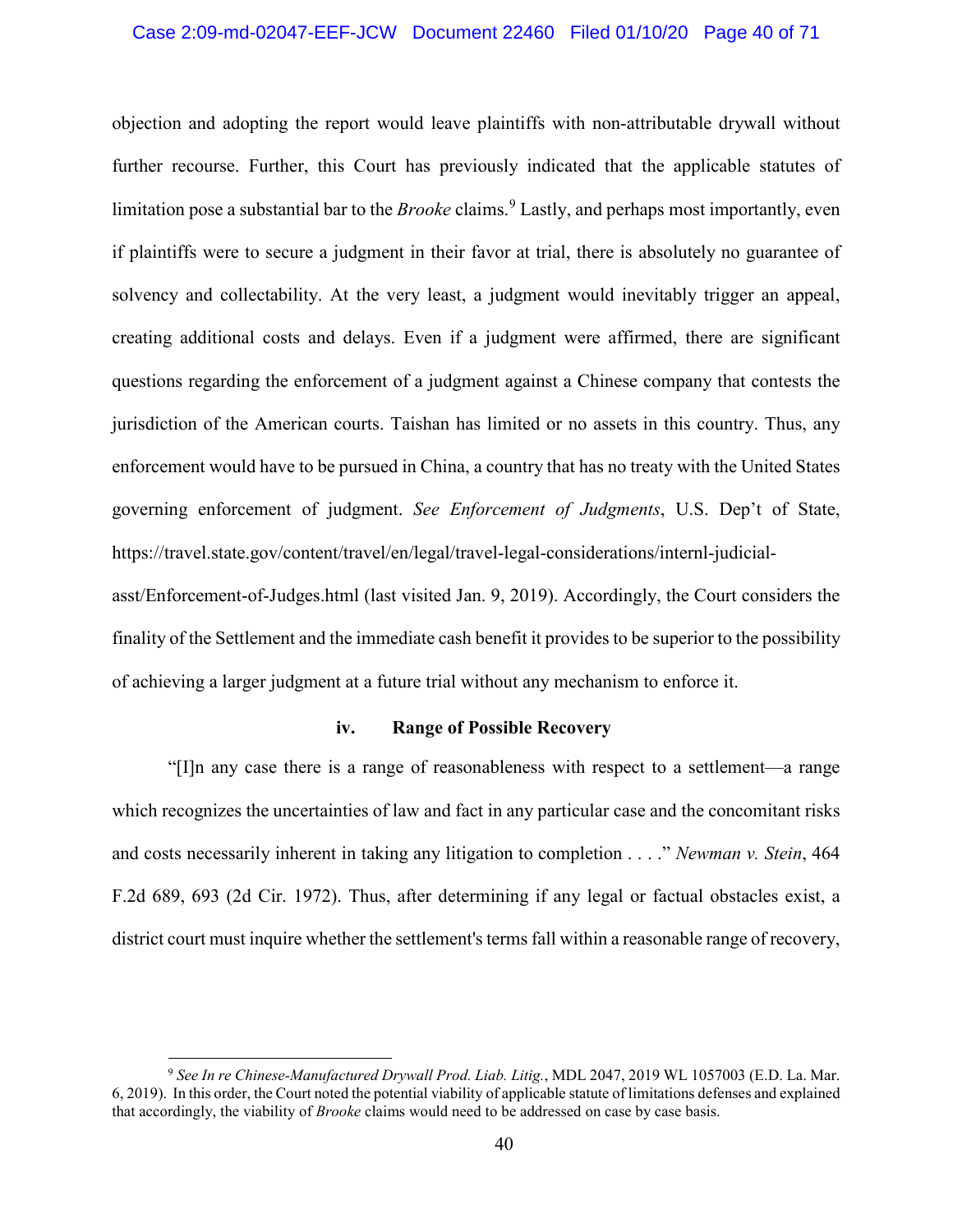### Case 2:09-md-02047-EEF-JCW Document 22460 Filed 01/10/20 Page 41 of 71

given the likelihood of the plaintiffs' success on the merits. When considering this factor, the Court must remain aware that

[c]ompromise is the essence of settlement and the court should not make the proponents of a proposed settlement justify each term of settlement against a hypothetical or speculative measure of which concessions might have been gained; inherent in compromise is a yielding of absolutes and an abandoning of highest hopes.

*Nelson v. Waring*, 602 F. Supp. 410, 413 (N.D. Miss. 1983) (quoting *Cotton v. Hilton*, 559 F.2d 1326, 1330 (5th Cir. 1977).

Like all settlements, the Taishan Settlement Agreement is a compromise. It is not designed to provide complete and total relief to every single claimant. Without re-hashing the inherent risks and uncertainties associated with this litigation, the Court stresses that many plaintiffs risk recovering nothing if the case proceeds to trial, whether due to the Florida Special Master's determination regarding product identification, the effect of the statutes of limitation on *Brooke* claims, or the vagaries of collecting on any judgment. For these plaintiffs whose claims are in tenuous positions, the Settlement provides immediate monetary relief that is firmly in the range of possible recovery. The settlement award is also in the range of possible recovery even for the plaintiffs whose claims are not subject to dismissal for these reasons. As explained above, the inherent risks and uncertainties involving jurisdiction, appeals, and collectability render every claim subject to a possible recovery of zero dollars. Even though a larger recovery than the one offered by the Settlement is a possibility, the value of the settlement award represents a fair compromise when considering the risks associated with this litigation. Taking into consideration the legal and factual obstacles discussed above, the Court finds that the Taishan Settlement provides class members with a sum of money that falls within the reasonable range of recovery. It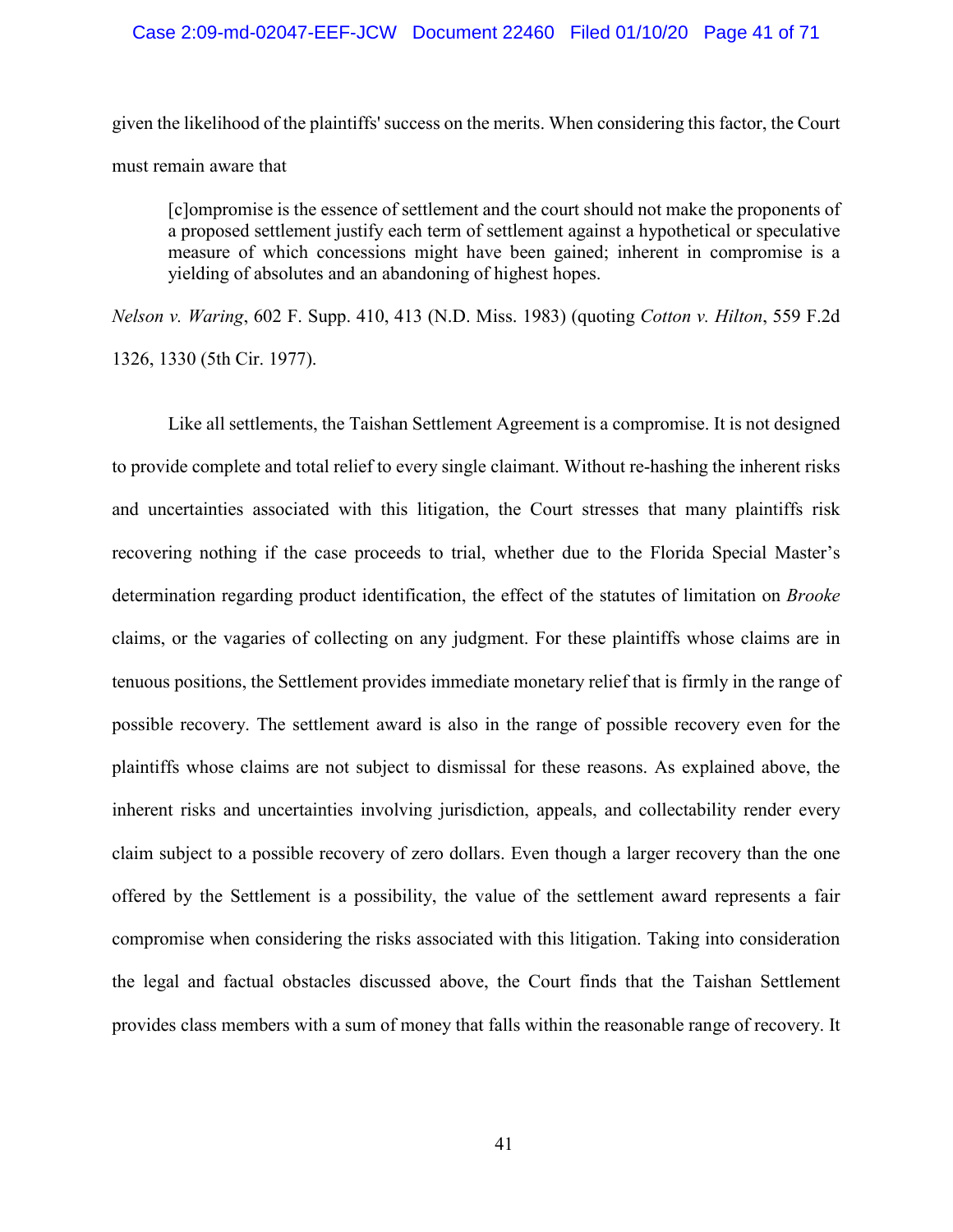will not make every plaintiff whole, but the Court urges litigants to remember that, as cited above, "inherent in compromise is a yielding of absolutes and an abandoning of highest hopes." *Id.*

## **v. Opinion of Class Counsel, Class Representatives, and Absent Class Members**

Class Counsel are intimately familiar with the case and the Settlement, and therefore the Court will give weight to class counsel's opinion regarding the fairness of settlement. *See Cotton*, 559 F.2d at 1330 ("[T]he trial court is entitled to rely upon the judgment of experienced counsel for the parties."). Class counsel's opinion should be presumed reasonable because they are in the best position to evaluate fairness due to an intimate familiarity with the lawsuit. *Boyd v. Bechtel Corp.*, 485 F. Supp. 610, 622 (N.D. Cal. 1979). However, the Court's deference must not be so great that it blindly follows class counsel's recommendations. *Id.* Rather, the Court must give class counsel's recommendations appropriate weight in light of all the factors surrounding the settlement. *Id.* (citing *Pettway v. Am. Cast Iron Pipe Co.*, 576 F.2d 1157, 1215-16 (5th Cir. 1978), and *Saylor v. Lindsley*, 456 F. 2d 896, 900–01 (2d Cir. 1972)).

Settlement Class Counsel has filed a 110-page brief in support of final approval of the Settlement. R. Doc. 22397-1. The Settlement is additionally supported by Defendants. R. Doc. 22393. As explained above, this Settlement was achieved through an arms-length negotiation between sophisticated and experienced counsel who developed a thorough understanding of the relative strengths and weakness of the case through extensive motion practice, discovery, and experience with complex litigation. Although the Court affords deference to their views, its consideration of this factor does not end there. All of the Class Representatives in this matter— David Griffin, Lillian Eyrich, Mary Michelle Germano, Virginia Tiernan, Debra Williams, and Judd Mendelson—have declined to opt-out or object to the Settlement. The Class Representatives have all filed affidavits in support of the Settlement, explaining that they "strongly support this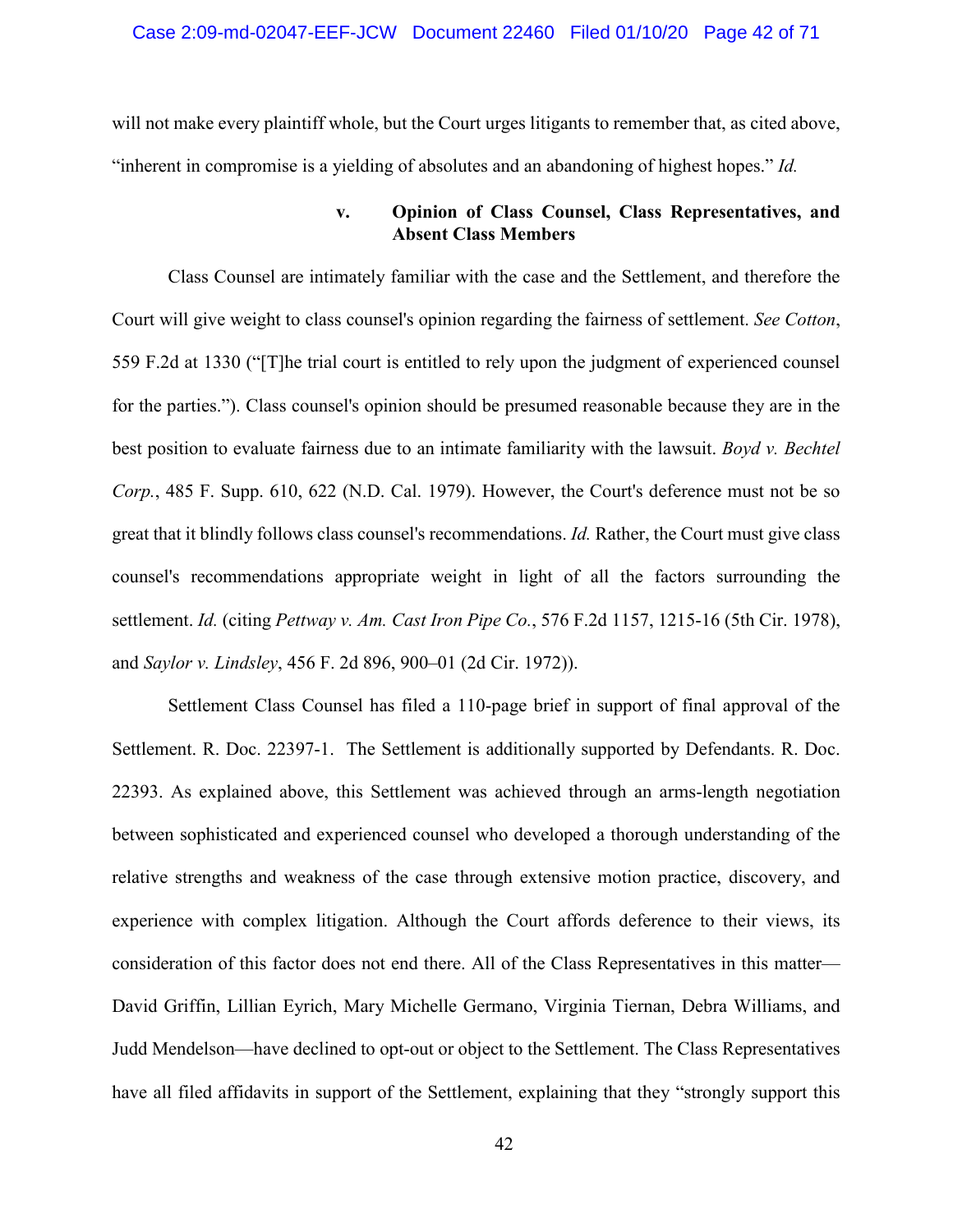## Case 2:09-md-02047-EEF-JCW Document 22460 Filed 01/10/20 Page 43 of 71

Settlement, believe it is fair, reasonable and adequate, and urge the Court to grant final approval to the Settlement and certify the Settlement Class." R. Doc. 22397-16, 22397-17, 22397-18, 22397-19, 22397-20, 22397-21.

Further, the attitude of Absent Class Members, expressed either directly or indirectly by their failure to object after notice and the high level of participation in the proposed settlement program, is an additional factor on which district courts generally place heavy emphasis. *See In re Microstrategy, Inc. Sec. Litig.*, 150 F. Supp. 2d 896 (E.D. Va. 2001) (stating that class reaction is perhaps the most significant factor in determining whether a settlement is adequate). The Taishan Settlement affects 3,948 known class members. Of those 3,948 plaintiffs, 22 objected to the settlement and 92 opted out.<sup>10</sup> Additionally, five non-class members filed objections to the Settlement, but two of these objectors in fact object to their status as non-class members and seek to join the Settlement Class and recover settlement funds. Thus, approximately 97% of proposed class members have accepted the Settlement, and the Court accordingly finds that this factor weighs in favor of final approval.

## *d. Equitable Treatment of Class Members*

This Rule 23 factor requires the Court to consider whether "the proposal treats class members equitably relative to each other." Fed. R. Civ. P. 23(e)(2)(d). This inquiry involves a determination of "whether the apportionment of relief among class members takes appropriate account of differences among their claims." Rule 23 (e)(2)(C), (D), Advisory Committee Notes to 2018 Amendments.

 $\overline{a}$ 

 $10$  The Court notes that only seventy-eight Class Members opted out of the Settlement, as did twelve absent class members. The remainder of opt-outs were procedurally deficient. The Court will address the procedurally deficient opt-outs in a separate, forthcoming order.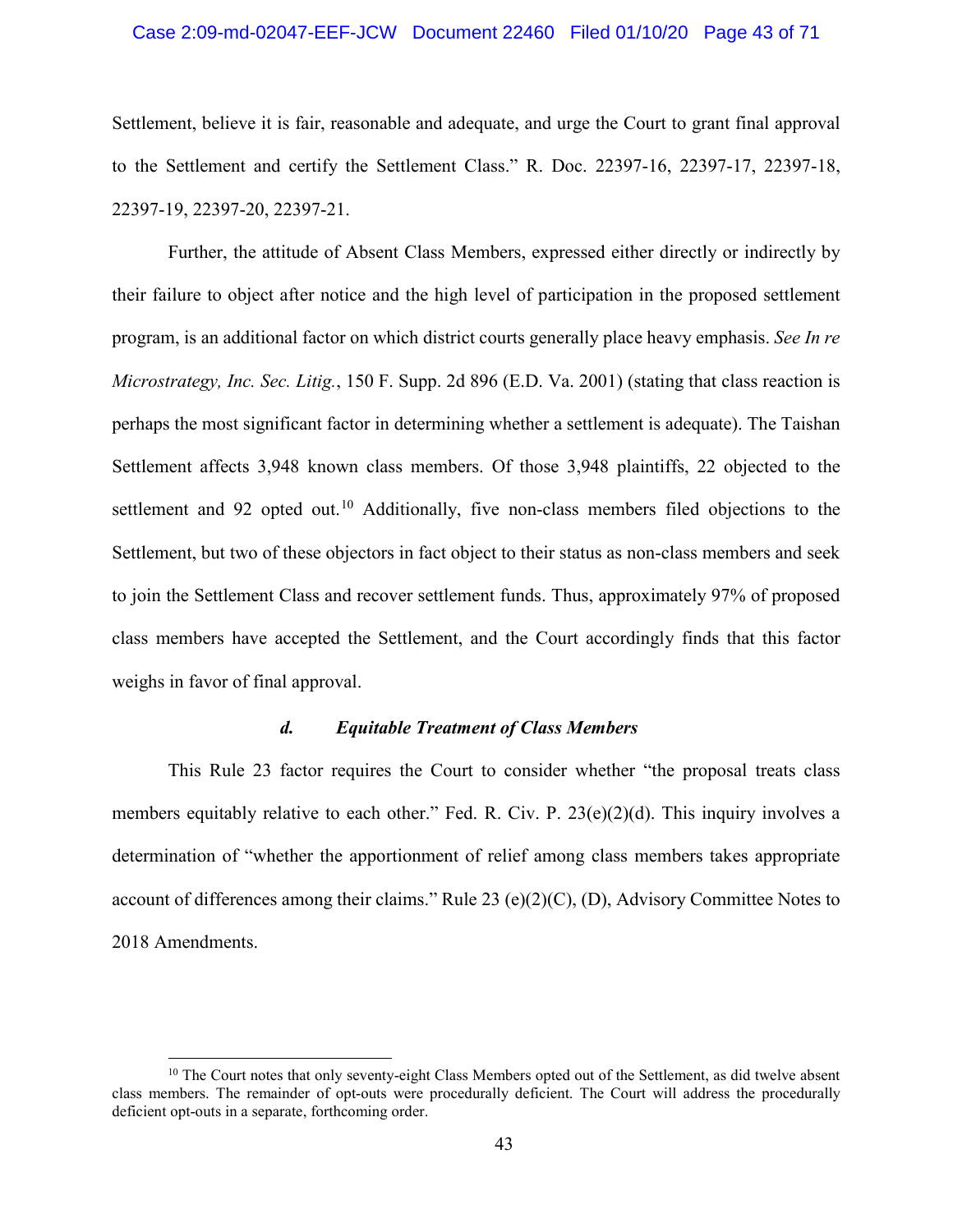## Case 2:09-md-02047-EEF-JCW Document 22460 Filed 01/10/20 Page 44 of 71

The Taishan Settlement is designed to distribute settlement funds among the thousands of plaintiffs on an equitable basis. To assist in this endeavor, the parties enlisted the help of an Allocation Neutral, who considered a variety of factors and ultimately developed an allocation model to guide the process. The allocation model assigns relative values to a handful of objective criteria that collectively determine each individual award. The Court finds that the allocation model is specifically designed to efficiently and effectively distribute funds on an equitable basis that considers relevant, objective factors. Accordingly, this factor weighs in favor of final approval.

## *e. The Objections*

Any class member who does not opt out may object to the settlement under Rule  $23(e)(4)$ . The absence or small number of objections may provide a helpful indication that the settlement is fair, reasonable, and adequate. *See In re Corrugated Container Antitrust Litig.*, 643 F.2d 195, 217- 18 (5th Cir. 1981); *Pettway*, 576 F.2d at 1216–17 (stating that the higher the number of objectors, the heavier the burden of proving fairness, and ruling that it was an abuse of discretion to approve a settlement opposed by the named plaintiff and 70% of class members). *But see In re Warfarin Sodium Antitrust Litig.*, 212 F.R.D. 231, 254 (D. Del. 2002) (stating that though class reaction is an indicator of class member support, courts must not place too much dependence on a small number of objections); Theodore Eisenberg & Geoffrey Miller, *The Role of Opt–Outs and Objectors in Class Action Litigation: Theoretical and Empirical Issues*, 57 Vand. L. Rev. 1529, 1532-34 (2004) (cautioning that reliance on low opt-out and objection numbers in any given case may be misplaced given that the authors found opt-out and objection rates to be "trivially small in the mass of cases"). However, a court may approve a class action settlement even if opposition exists. *See Ayers v. Thompson*, 358 F.3d 356, 368-73 (5th Cir. 2004) ("That several class members desire broader relief . . . does not prevent judicial approval of this settlement agreement, which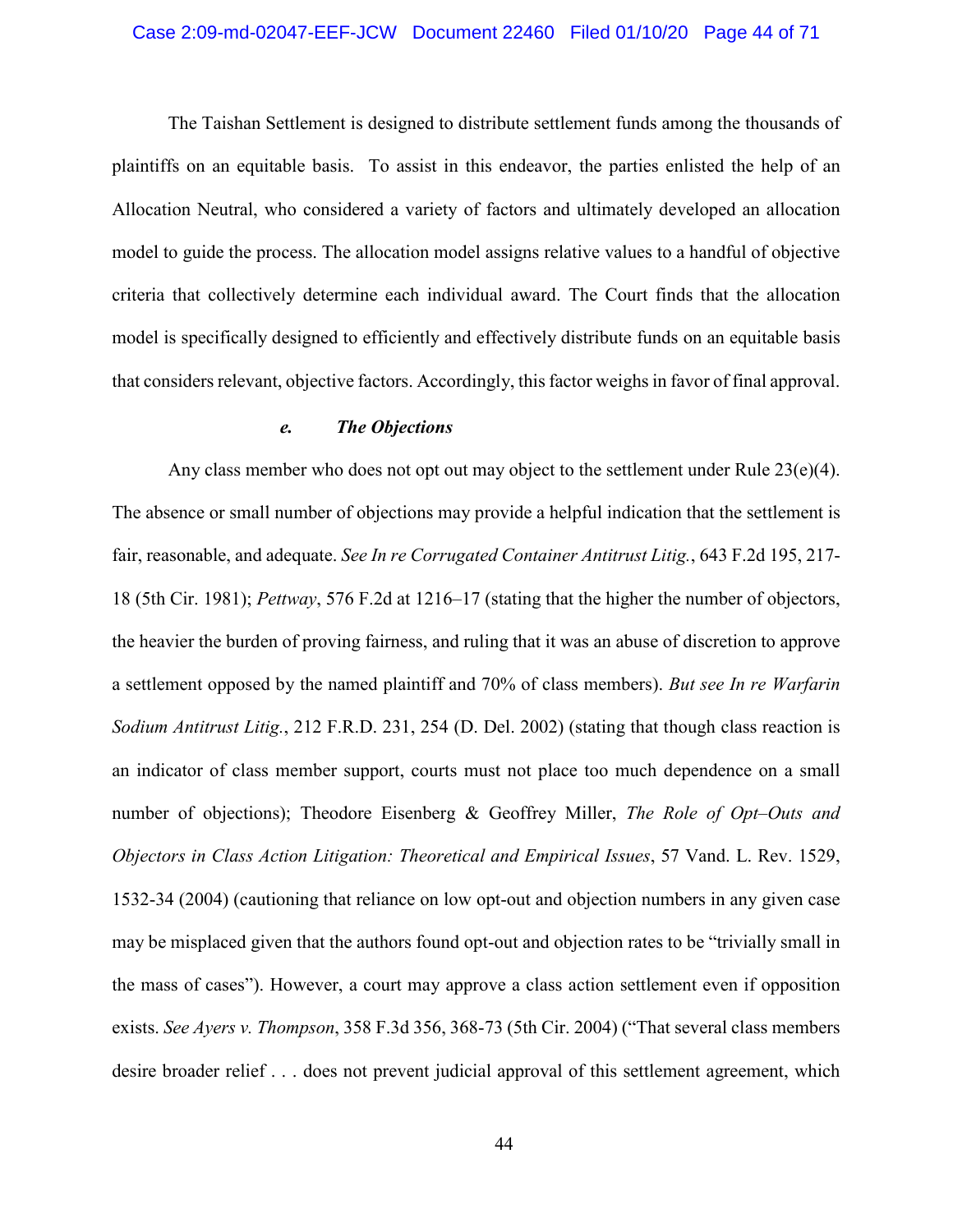## Case 2:09-md-02047-EEF-JCW Document 22460 Filed 01/10/20 Page 45 of 71

promises substantial relief to the class."). Nevertheless, courts must independently examine all objections to determine if they have merit and whether they raise questions regarding the fairness of settlement. *See In re Corrugated Container*, 643 F.2d at 217-18.

Courts have held that objections must be sufficiently clear and unambiguous for court consideration; otherwise the party will be deemed to have waived their objection. *Luevano v. Campbell*, 93 F.R.D. 68, 77 (D.D.C. 1981). Moreover, objectors must comply with procedural requirements stipulated in the settlement agreement, such as filing a written statement of objection with the court in advance of the hearing and giving notice of intent to appear at the fairness hearing. However, the court has discretion to permit objections at the fairness hearing even if the party wishing to voice an objection has not filed a written statement in advance. *See e.g., In re Ford Motor Co. Bronco II Prods. Liab. Litig.*, MDL 991, 1994 WL 599525, at \*4-5 (E.D. La. Nov. 1, 1994); *In re Prudential–Bache Energy Income P'ships Sec. Litig.*, 815 F. Supp. 177, 179 (E.D. La. 1993). Objections ought to focus on the fairness, reasonableness, and adequacy of the agreement, rather than "renegotiate terms of the settlement based on individual preferences." *In re Oil Spill by Oil Rig Deepwater Horizon*, 295 F.R.D. at 152.

As explained above, the Court has received twenty-seven objections to the Settlement Agreement, twenty-two of which were filed by Class Members. Having detailed each above, the Court finds that the objections primarily involve the following issues: (1) the size of the settlement and adequacy of the funds, (2) the disparate treatment of *Amorin* and *Brooke* plaintiffs, (3) the effect of product identification on the award estimate, and (4) the inclusion of attorney fees. In addition, one objector challenges the sufficiency of the Notice Program. The Court will discuss each of these issues in turn.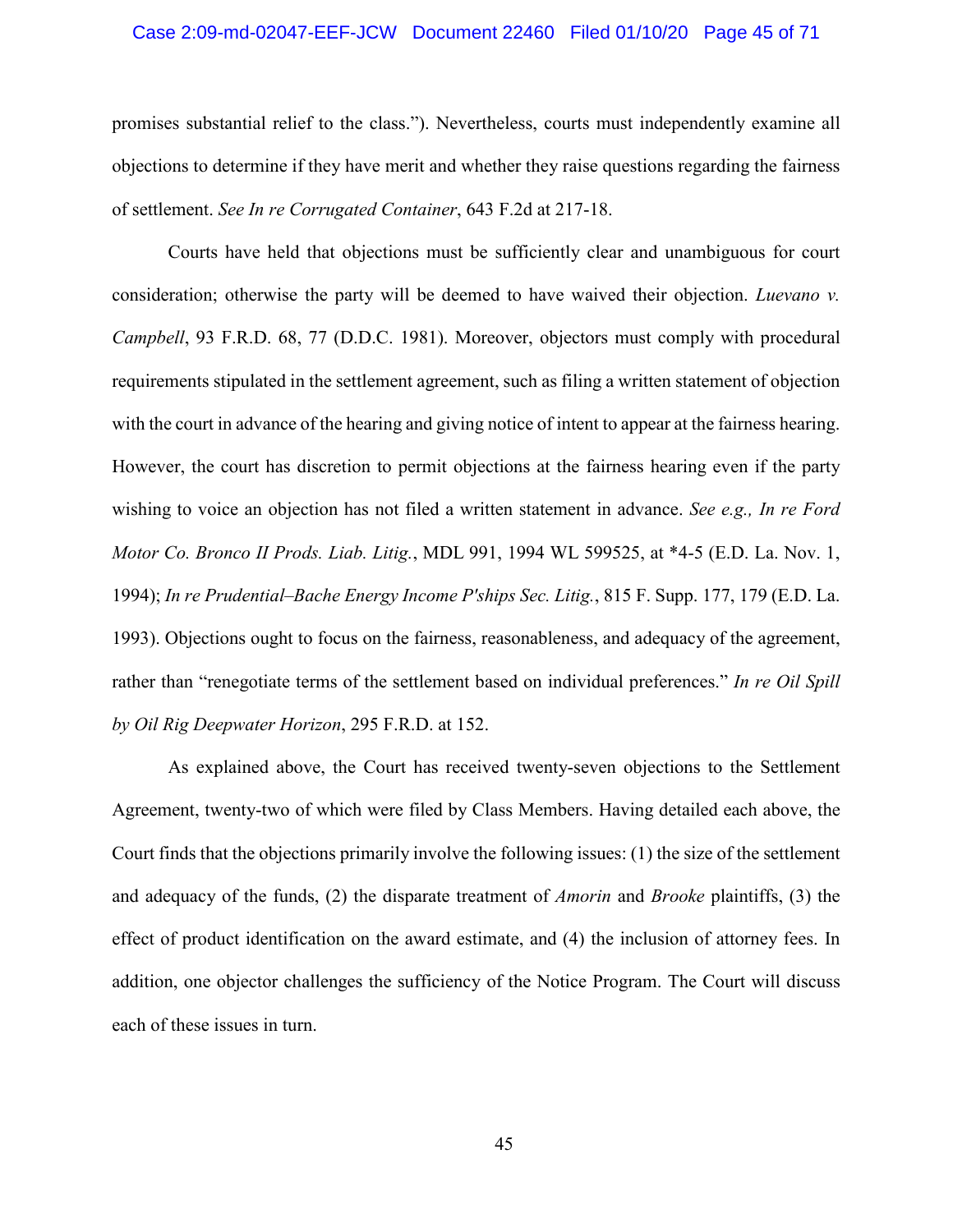## **i. The Size of the Settlement and Adequacy of the Funds**

Several Class Members object to the Settlement on the grounds that it simply does not provide enough money to make them whole again or to allow them to fully remediate their homes. Additionally, some Class Members object to the disparity between the Taishan Settlement and the Knauf Settlement, which provided for complete remediation of affected properties in addition to attorney fees.

The Court acknowledges that this Settlement is smaller than the Knauf Settlement and does not provide 100% of the funds necessary to completely remediate each Affected Property. However, the Court urges the parties to remember that settlements do not usually make claimants completely whole. This Settlement aims to resolve claims on an aggregate basis to provide the greatest total recovery for the greatest number of people and was negotiated in light of the complexities that exist in the Taishan aspect of the litigation that were absent from the Knauf matters. Many of these objections focus on the value of individual claims, but do not actually target the fairness or adequacy of the Settlement as a whole. While these may be reasons to opt out, they are not reasons to unravel the entire Settlement, which 97% of class members apparently support.

The court urges litigants to recognize that a settlement is, at its core, a compromise. *See In re Oil Spill by Oil Rig Deepwater Horizon*, 910 F. Supp. 2d 891, 941 (E.D. La. 2012), *aff'd sub nom. In re Deepwater Horizon*, 739 F.3d 790 (5th Cir. 2014) ("Settlements are compromises, and the fact that some class members wish BP had paid more compensation is no reason to reject the Settlement."); *United States v. Par. of Orleans Criminal Sheriff*, No. CIV.A. 90-4930, 1997 WL 35215, at \*4 (E.D. La. Jan. 27, 1997) ("Since this is a settlement, no one can be expected to receive 100% recovery . . . ."). What Class Members are missing in terms of dollars they make up for by guaranteed recovery and an end to a decade of litigation. The fact that Class Members wish Taishan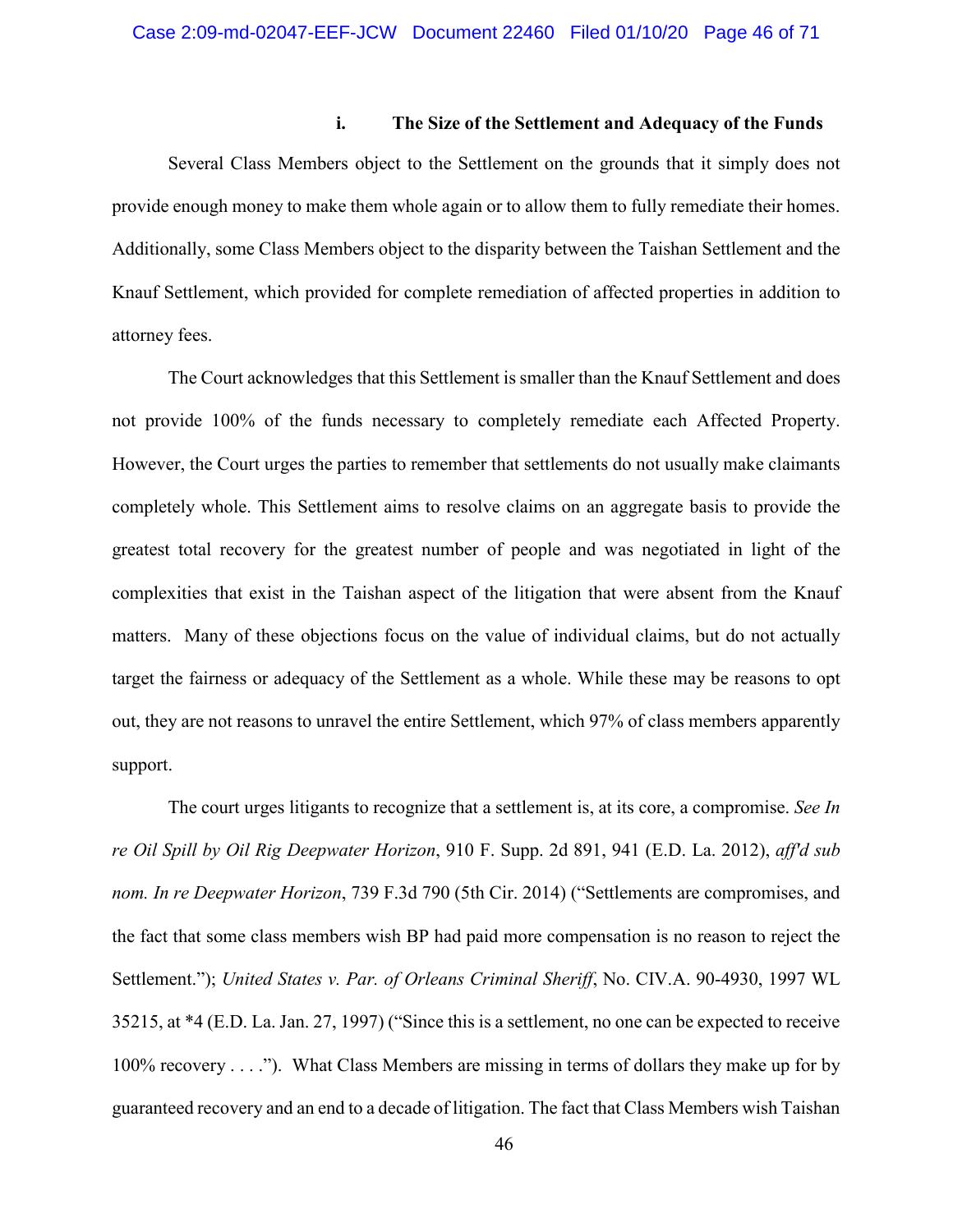## Case 2:09-md-02047-EEF-JCW Document 22460 Filed 01/10/20 Page 47 of 71

was willing to pay more to settle these claims does not warrant unraveling the entire Agreement. The objectors who are unhappy with the amount of their estimated allocation had the right to optout of the Settlement and pursue their claims against Taishan in court. In not opting out, these objectors apparently recognize the inherent difficulties and uncertainties associated with pursuing this option, and their actions suggest that final approval of the Settlement is warranted.

## **ii. Disparate Treatment of** *Amorin* **and** *Brooke* **Plaintiffs**

Several objectors raise concerns with the methodology used by the Allocation Neutral to determine the value of each claimant's recovery. The Court begins by noting that fairness is not synonymous with equality. *See Ortiz v. Fibreboard Corp.*, 527 U.S. 815, 855–56 (1999) ("[A] settlement must seek equity by providing for procedures to resolve the difficult issues of treating such differently situated claimants with fairness as among themselves."). Indeed, "[i]t is perfectly fair and reasonable, and indeed common and accepted, for settlement benefits to turn on the strength of class members' claims." *In re Oil Spill by Oil Rig Deepwater Horizon*, 910 F. Supp. 2d at 948. There is no elusive or magical way to distribute the funds among differently situated claimants in a manner that would make every single claimant completely satisfied with their recovery. The Allocation Neutral, who has no financial interest in this litigation, was appointed to determine the fairest, most equitable way of doing so. This methodology was designed to be efficient and cost effective, as is in the best interest of the class because it minimizes the expenses that will be deducted from the recovery.

With respect to the disparate treatment of *Amorin* and *Brooke* plaintiffs, the Court notes that this distinction may appear to be ambiguous line-drawing without good reason. However, as explained at the Final Fairness Hearing, the effect of a Class Member's claim status has a significant impact on the value of their claim and likelihood of success on the merits. As the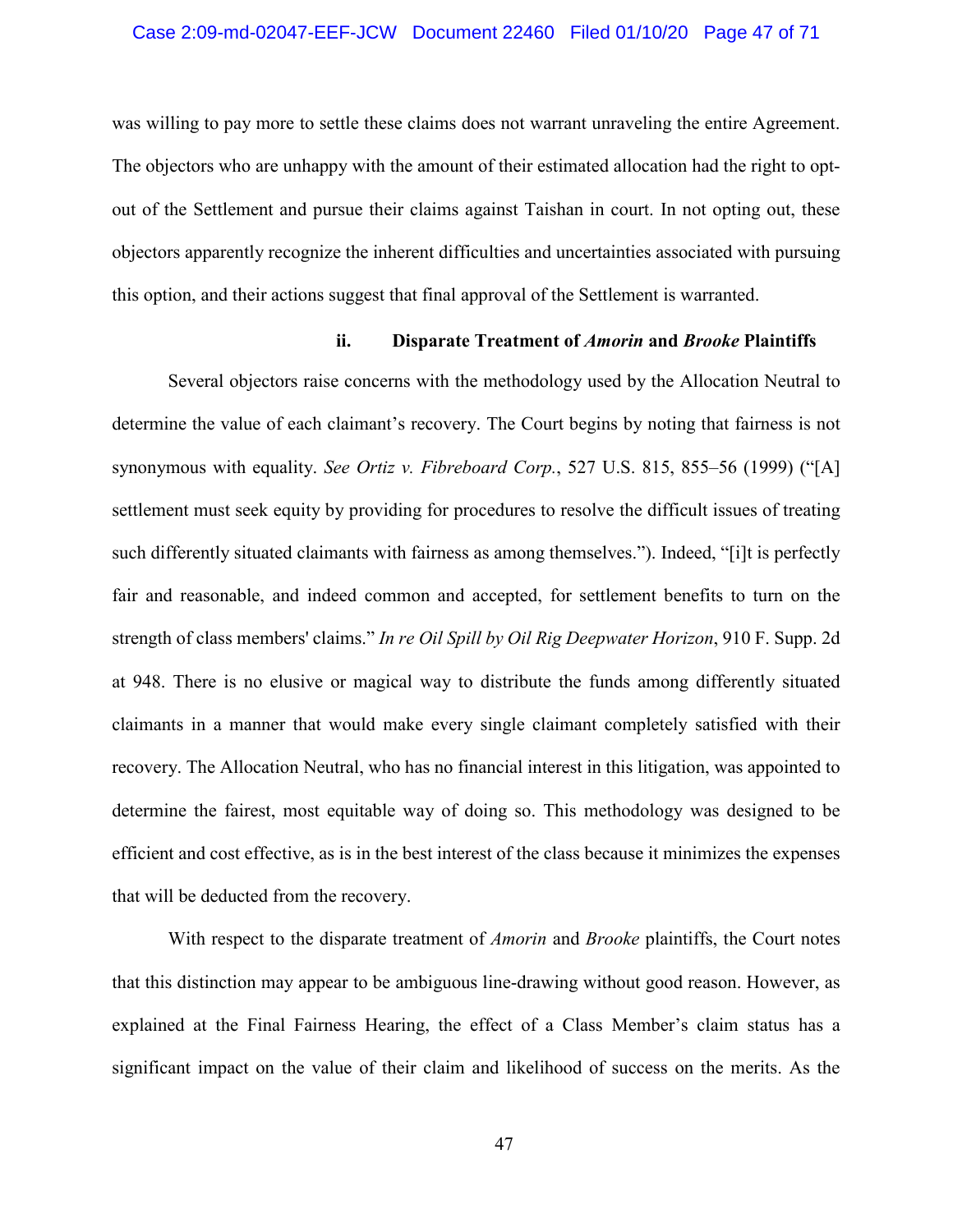# Case 2:09-md-02047-EEF-JCW Document 22460 Filed 01/10/20 Page 48 of 71

Allocation Neutral explained, the *Amorin* class has gone through a significant amount of litigation—a default judgment has been entered with respect to liability and a class has been certified. The Florida and Virginia remand courts have adopted this Court's rulings with respect to such matters. The last step of the *Amorin* litigation, albeit a very complex one, is to calculate the individual measure of damages suffered by each plaintiff. In stark contrast, the *Brooke* claims are in the nascent stages of litigation. Several complaints have been filed, but the Defendants have not answered, no discovery has occurred nor has a class been certified. Developing these claims in a manner that resembles the *Amorin* litigation would entail significant time and expense. Furthermore, many of these claims are jeopardized by applicable statute of limitations defenses potentially available to Defendants. Accordingly, the *Brooke* claims are inherently riskier and less valuable than the *Amorin* claims. The *Amorin* and *Brooke* groups have very different chances of success on the merits, and it is equitable to treat claimants with more fully developed cases as better situated than those facing more substantial obstacles to recovery. In so finding, the Court does not intend to suggest that the hardship suffered by *Amorin* and *Brooke* plaintiffs is not comparable. To the contrary, the Court recognizes that the hardship of living with Chinese drywall has been shared equally by all Affected Property owners. That fact, however, does not justify the equal distribution of funds among class members because fairness requires that claimants be treated in an equitable fashion that considers, among other things, the strength and status of their individual claims.

## **iii. Effect of Product Identification**

The same logic applies to the discounts for product identification issues. The allocation model assigns certain discounts to claims arising from the installation of types of drywall the Florida Special Master determined were not attributable to Taishan. Taishan admits it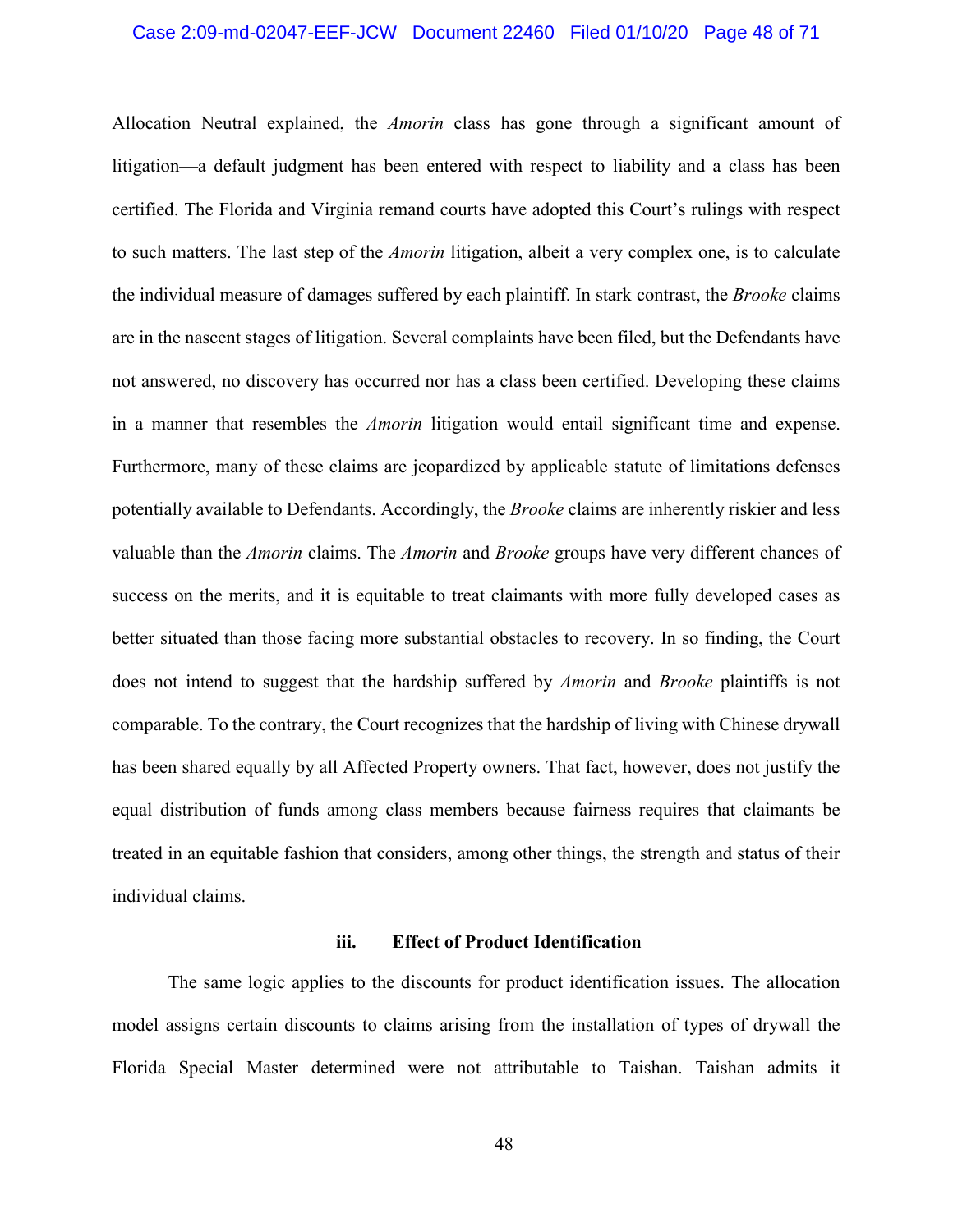## Case 2:09-md-02047-EEF-JCW Document 22460 Filed 01/10/20 Page 49 of 71

manufactured the following brand of drywall: (E) DUN, (H) TAIAN TAISHAN and Taihe Edge Tape, (K) Venture Supply. BNBM admits it manufactured (A) BNBM and Dragon Board. Accordingly, affected properties with these brands of drywall are not discounted. However, claims involving (D) Crescent City Gypsum, (I) MADE IN CHINA MEET[S] OR EXCEED[S], and (J) various drywall dimensions, including  $4 \text{feet}[x/*]12 \text{ feet}[x/*]1/2$  inch, are discounted by 25% because Taishan admits it manufactured some, but not all of this drywall. An 80% discount is applied to drywall categories (B) C&K, (C) Chinese Manufacturer #2 (purple stamp), (F) IMT Gypsum, (G) Prowall, and (L) White Edge Tape, boards with no markings or boards with no markings other than numbers of letters, because, as the Florida Special Master found, there is insufficient evidence linking these boards to Taishan. With respect to product identification, the applicable discounts reflect the fact that if the class were to forego settlement and proceed to trial, the claimants with drywall falling into a discounted category would likely recover substantially less, or nothing at all, than a claimant with drywall clearly attributable to the Taishan Entities.

## **iv. Inclusion of Attorney Fees**

The Court recognizes that the reduction of individual awards for an as-of-yet undetermined amount of attorney fees may seem, to some plaintiffs, like an unfair penalty. Nevertheless, the Court finds that a reduction of some amount for attorney fees is both absolutely necessary and well-deserved. Plaintiffs' attorneys typically work on a contingency arrangement, and the Court assumes that the majority, if not all, of the plaintiffs in this litigation were prepared to allocate approximately one-third of any recovery at trial to their attorney. Here, Settlement Class Counsel has requested an award of 30% for attorney fees, to include both contract counsel and common benefit counsel, and 3% for costs, which approximates a typical contingency arrangement. Further, an award of attorney fees is necessary in all settlements of this nature both to reward the attorneys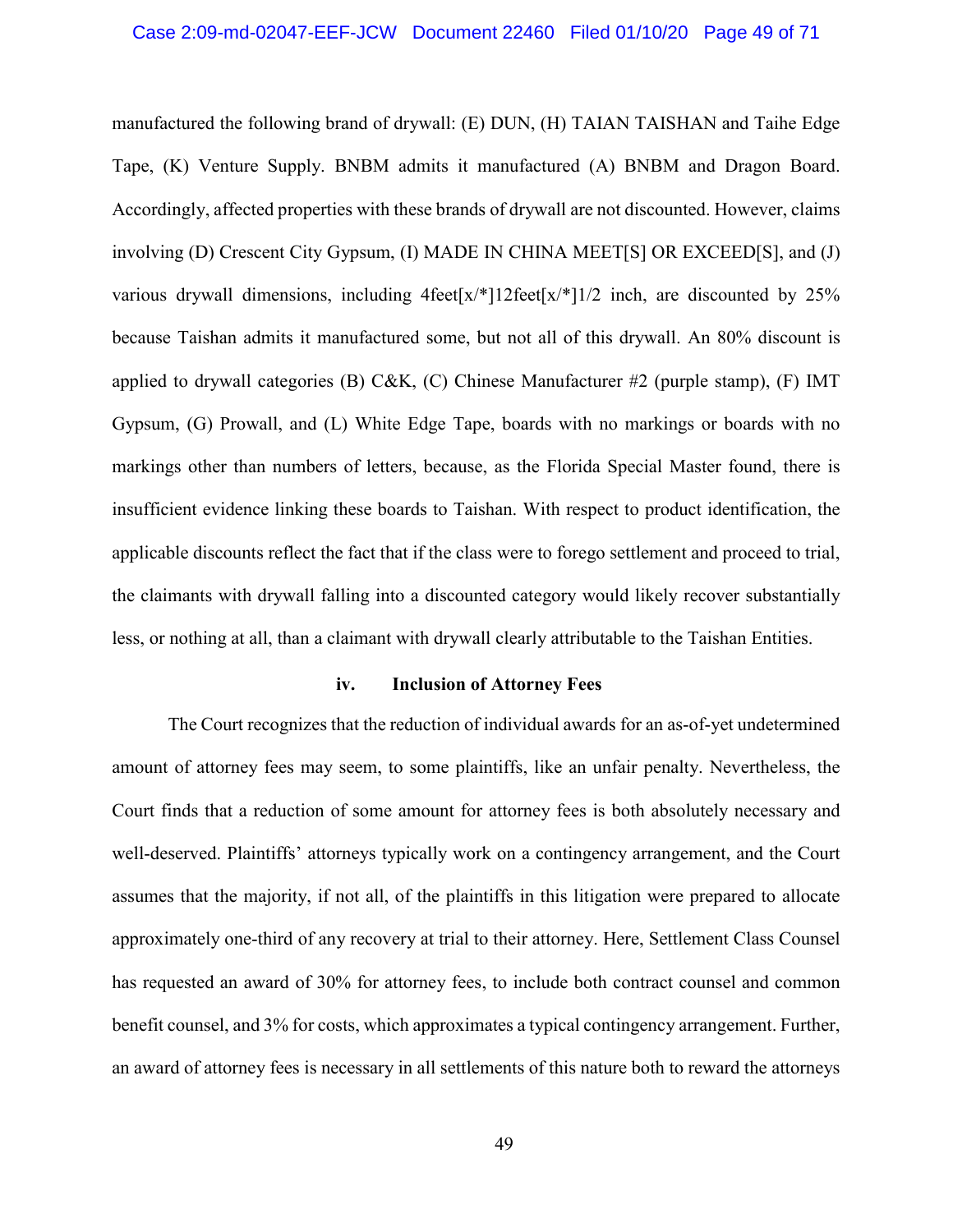## Case 2:09-md-02047-EEF-JCW Document 22460 Filed 01/10/20 Page 50 of 71

for their years of hard work and to encourage other attorneys to take on complex, challenging, and meaningful cases in the future. As noted above, both common benefit counsel and the individually retained attorneys have been actively litigating this case for over a decade to the benefit of individual clients and the entire class. This case has been exceedingly complex. It has been remarkably expensive. It has been taxing on the attorneys' time and financial resources. To simply deny them compensation from the settlement fund is inconceivable. The appropriate amount of attorney fees has not yet been established. The Court will deal with this issue in section IV of this opinion.

#### **v. Notice**

One objector alleges that due process has been violated because media outreach was insufficient. Although the Court notes that a generalized allegation is insufficient to stage an actual attack on a settlement, *DeHoyos*, 240 F.R.D. at 293, it will nevertheless address the argument.

Certification of a class settlement under Rule  $23(b)(3)$  requires that the proposed class receive adequate notice of the settlement. Rule  $23(c)(2)(b)$  requires that class members receive "the best notice that is practicable under the circumstances." Fed. R. Civ. P.  $23(c)(2)(b)$ . This notice must include: (1) "the nature of the action," (2) "the definition of the class certified," (3) "the class claims, issues, or defenses," (4) "that a class member may enter an appearance through an attorney if the member so desires," (5) "that the court will exclude from the class any member who requests exclusion," (6) "the time and manner for requesting exclusion," and (6) "the binding effect of a class judgment on members." Fed. R. Civ. P. 23(c)(2)(b)(i)-(vii). Further, under Rule  $23(e)(1)$ , notice must be directed "in a reasonable manner to all class members who would be bound by the proposal." Fed. R. Civ. P. 23(e)(1). Rule 23's notice requirement implicates due process concerns, because "[n]otice of a mandatory class settlement . . . will deprive class members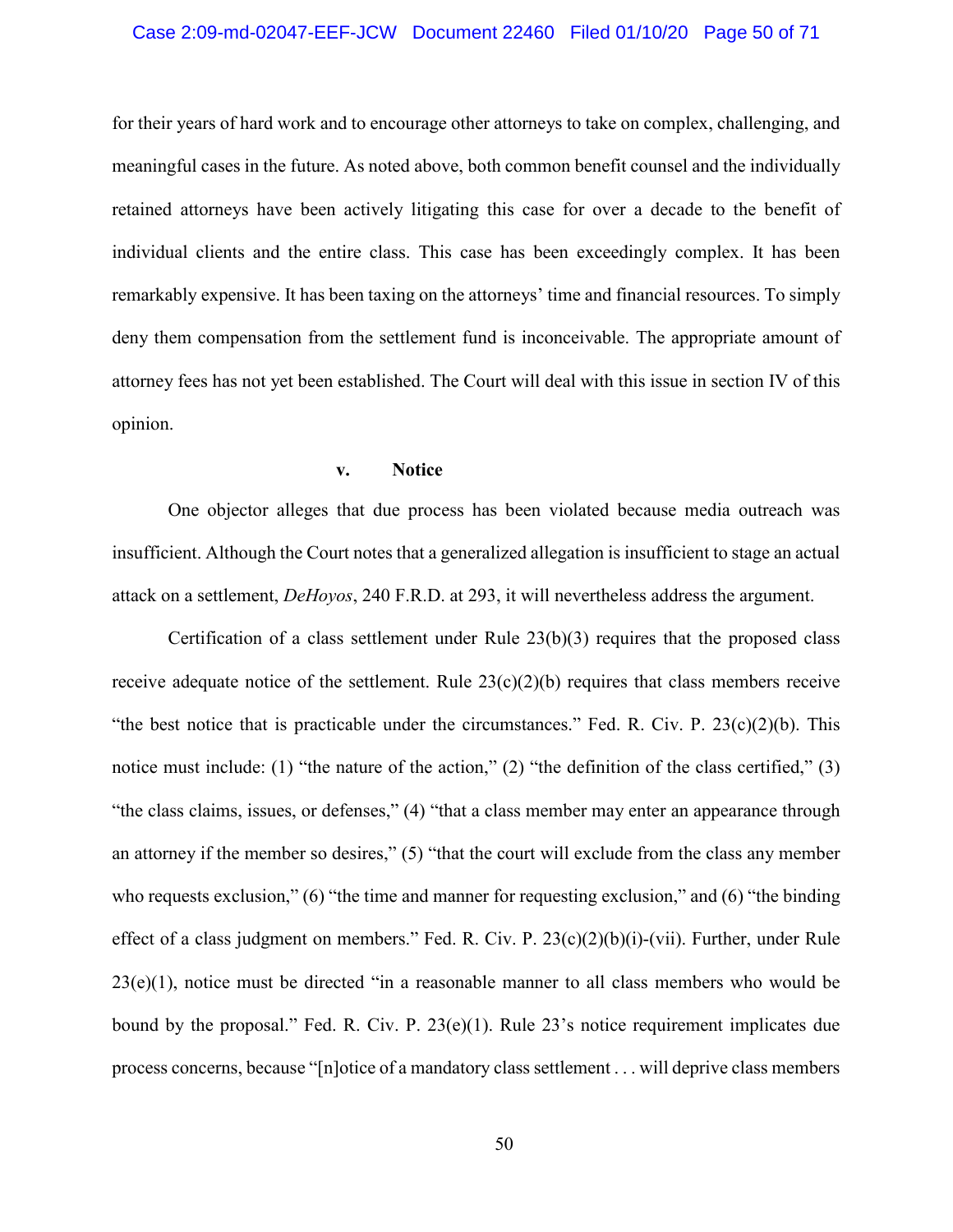## Case 2:09-md-02047-EEF-JCW Document 22460 Filed 01/10/20 Page 51 of 71

of their claims" and "therefore requires that class members be given information reasonably necessary for them to make a decision whether to object to the settlement." *In re Katrina Canal Breaches Litig.*, 628 F.3d 185, 197 (5th Cir. 2010).

 Here, the Court is satisfied that the Notice Program complied with Rule 23. During the Class Notice Period, the Claims Administrator mailed a long-form notice to all known Class Members. This notice was written in plain, understandable English, and advised class members of their rights and obligations under the Settlement. It explained the subject matter of the litigation, defined the class, advised Class Members of their right to representation and their right to object or opt-out, the procedure for doing so, and explained the binding effect of the Settlement on Class Members who chose not to opt-out. Each known Class Member was additionally provided with an estimate of their award and allowed to challenge that estimate. To notify Absent Class Members, the Court mailed notices to all courthouses in which Chinese drywall-related matters were pending. A website was published, and a call center established, to provide individuals with information about the litigation and the Settlement.

Class Counsel also worked with Kinsella Media to develop a Media Notice Program. Shannon Wheatman, a specialist in the design and implementation of class action notification programs, testified as a representative of Kinsella Media at the Final Fairness Hearing. As she explained, the Notice Program consisted of individual mailings to each known Class Member, paid media advertising in English and Spanish-language newspapers, lifestyle websites, national magazines, and digital media outlets. The digital media campaign resulted in twenty-five million gross impressions, and the settlement website has been viewed over 121,000 times. The notices and advertisements were written in plain English and designed to capture a reader's attention. Ms. Wheatman testified, and the Court agrees, that the Notice Program satisfies the best notice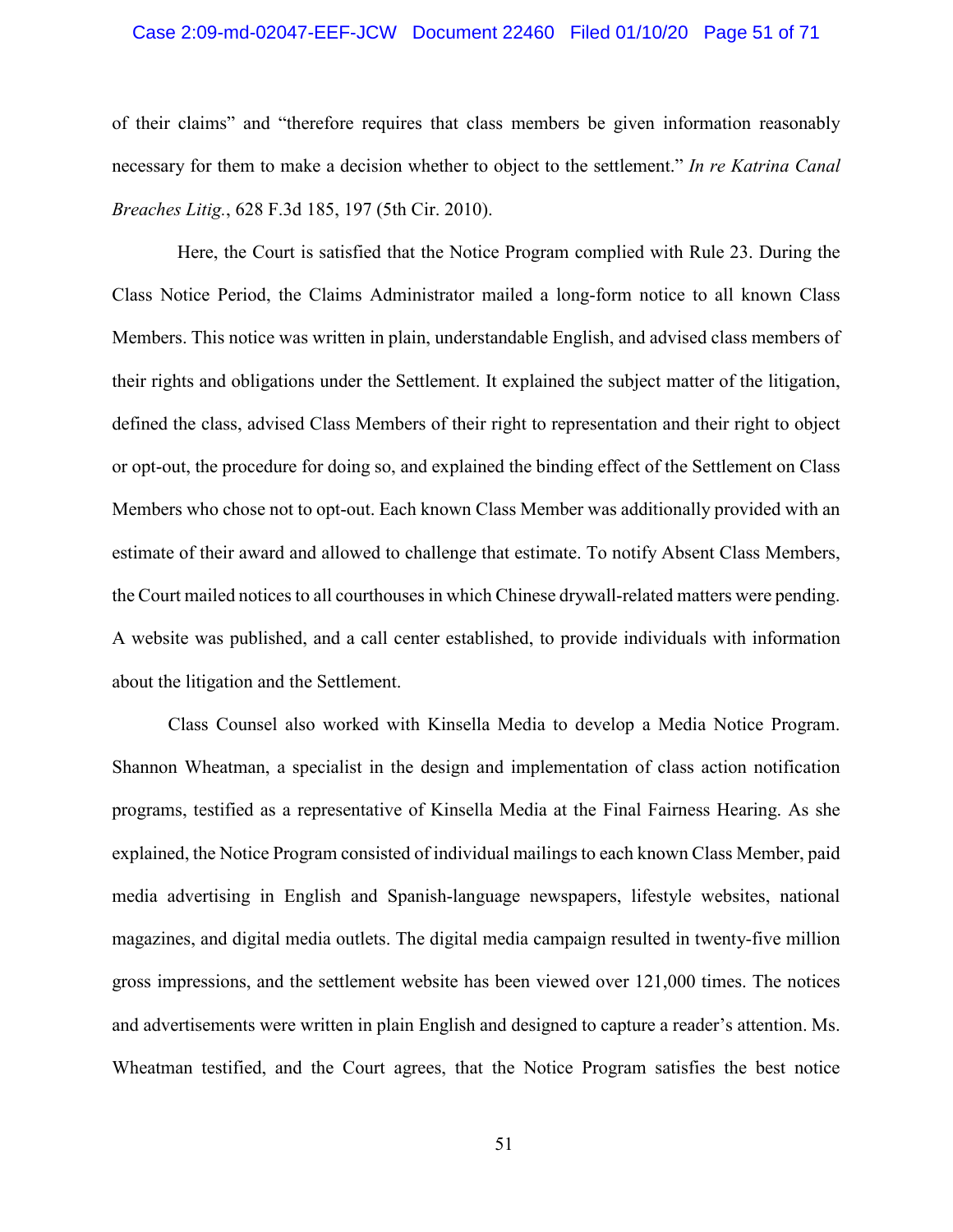practicable standard under Rule 23(c) and the requirements for class notification under Rule  $23(e)(1)$ .

## *f. The Settlement Agreement is Fair, Reasonable, and Adequate*

Considering the foregoing, none of the objections warrant denial of final approval. Accordingly, the Court concludes that the Taishan Settlement Agreement is fair, reasonable, and adequate. The Court concedes that this Settlement will not provide every plaintiff with sufficient funds to completely remediate their homes. However, considering the significant expenses, delays, risks of continued litigation, risks of collectability, and the overwhelming support of Class Counsel and Class Members, the Court finds that it is fair to monetarily compensate plaintiffs immediately rather than continuing this litigation for, at minimum, several more years. Class Counsel, Defense Counsel, and over 97% of Class Members appear to agree. Accordingly, the Court confirms its previous decision preliminarily approving the Settlement and certifying the Settlement Class.

## **IV. MOTION FOR ATTORNEYS' FEES AND COSTS**

At this juncture, the Court turns to the issue of attorney fees and costs. Settlement Class Counsel seeks an award of attorney fees for common benefit counsel and contract counsel, and cost reimbursements for common benefit counsel. R. Doc. 22380. As mentioned, Settlement Class Counsel requests an award representing 30% of the aggregate amount of the Settlement for attorney fees and 3% for costs, totaling \$74,400,000 in fees and approximately \$7,074,830.15 in costs.

## *A. Law and Analysis*

"[U]nder the 'American Rule,' the prevailing litigant is ordinarily not entitled to collect a reasonable attorneys' fee from the loser." *Pennsylvania v. Del. Valley Citizens' Council for Clean Air*, 478 U.S. 546, 561 (1986) (quotation omitted). Likewise, the attorney for the prevailing litigant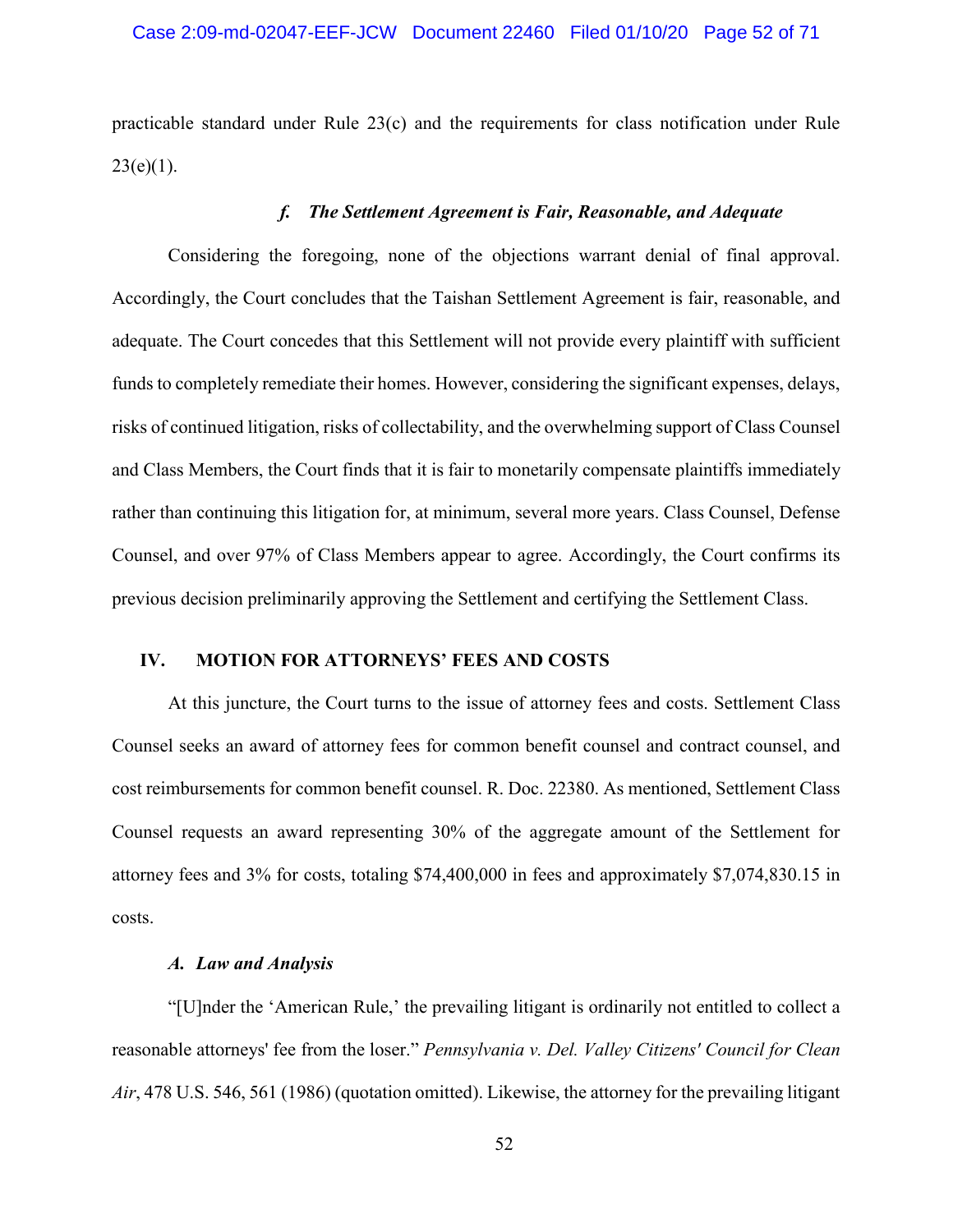## Case 2:09-md-02047-EEF-JCW Document 22460 Filed 01/10/20 Page 53 of 71

must generally look to his or her own client for payment of attorneys' fees. Since the nineteenth century, however, the Supreme Court has recognized an equitable exception to this rule, known as the common fund or common benefit doctrine, that permits the creation of a common fund in order to pay reasonable attorney fees for legal services beneficial to persons other than a particular client, thus spreading the cost of the litigation to all beneficiaries. *See In re Zyprexa Prods. Liab. Litig.*, 594 F.3d 113, 128 (2d Cir. 2010) (Kaplan, J., concurring).<sup>11</sup> This equitable common fund doctrine was originally, and perhaps still is, most commonly applied to awards of attorney fees in class actions. *See* e*.g.*, 5 William B. Rubenstein, Newberg on Class Actions § 15:53 (5th ed. 2019) (discussing common fund doctrine in context of class actions).

But the common fund doctrine is not limited solely to class actions. *See Sprague v. Ticonic Nat'l Bank*, 307 U.S. 161 (1939) (employing common benefit doctrine to award fees and costs to litigant whose success benefitted unrelated parties by establishing their legal rights); *Alan Hirsh & Diane Sheeley*, Fed. Judicial Ctr., Awarding Attorneys' Fees and Managing Fee Litigation 51 (2nd ed. 2005) ("Although many common fund cases are class actions . . . the common fund doctrine is not limited to class actions."); Manual for Complex Litigation § 14.121. As class actions morph into multidistrict litigation, as is the modern trend, the common benefit concept has migrated into the latter area. The theoretical bases for the application of this concept to MDLs are the same as for class actions, namely equity and her blood brother, quantum meruit. However, there is a difference. In class actions the beneficiary of the common benefit is the claimant; in

 $\overline{a}$ 

<sup>&</sup>lt;sup>11</sup> Some authorities have commented on the "persistent and confusing identification of common-fund recovery as an 'exception' to the American rule on attorneys' fees," noting that in a common fund situation the funds are actually distributed "among those aligned with the plaintiff rather than extract[ed] ... from the defeated adversary." See Restatement (Third) of Restitution § 30 Reporter's Note a (Tentative Draft No. 3, 1994) (quoting Thomas D. Rowe, Jr*., The Legal Theory of Attorney Fee Shifting: A Critical Overview*, 1982 Duke L.J. 651, 662 (1982)). Regardless of specific taxonomy, the common-fund doctrine, as well as the Court's inherent power to assess fees to compensate appointed managing attorneys, constitute departures from the traditional rule that each litigant bears his or her own costs.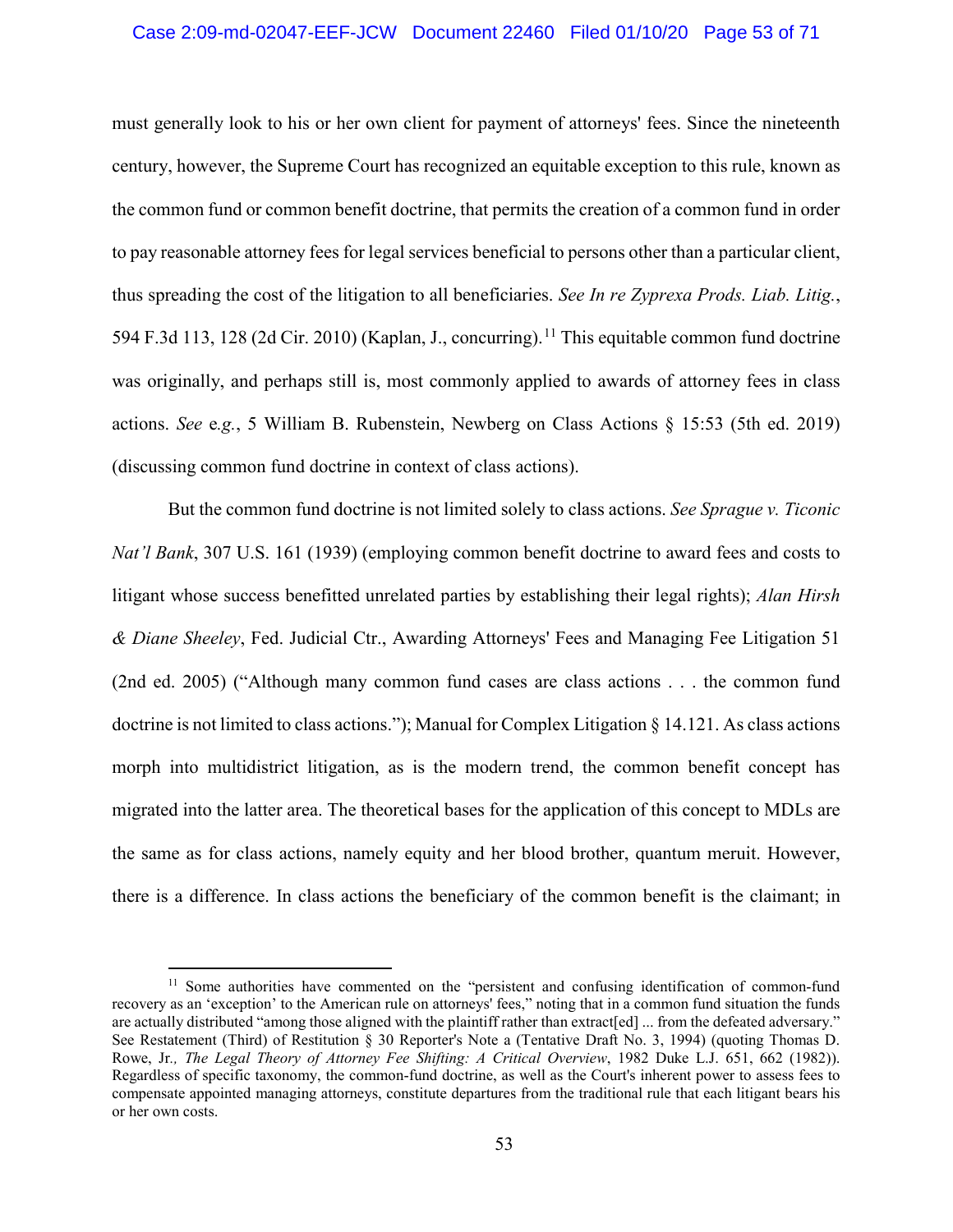# Case 2:09-md-02047-EEF-JCW Document 22460 Filed 01/10/20 Page 54 of 71

MDLs the beneficiary is the individually retained attorney (contract counsel). *See Eldon E. Fallon, Common Benefit Fees in Multidistrict Litigation*, 74 La. L. Rev. 371, 375 (2014).

MDL courts have consistently cited the common fund doctrine as a basis for assessing common benefit fees in favor of attorneys who render legal services beneficial to all MDL plaintiffs. *See e.g.*, *In re Genetically Modified Rice Litig.*, MDL 1811, 2010 WL 716190, at \*4 (E.D. Mo. Feb. 24, 2010) (relying on common fund doctrine as an alternate basis of inherent managerial authority and concluding that "[b]oth sources of authority provide the same result"); *In re Guidant Corp. Implantable Defibrillators Prods. Liab. Litig.*, MDL No. 05–1708, 2008 WL 682174, at \*4 (D. Minn. Mar. 7, 2008).

In addition to judicial precedent the Court also finds authority to assess common benefit attorney fees in its inherent managerial authority, particularly in light of the complex nature of this MDL. The Fifth Circuit has long recognized that a court's power to consolidate and manage litigation necessarily implies a corollary authority to appoint lead or liaison counsel and to compensate them for their work*. See In re Air Crash Disaster at Fl. Everglades on Dec. 29, 1972*, 549 F.2d 1006 (5th Cir. 1977). Further, the Fifth Circuit has explained that a district court has inherent authority "to bring management power to bear upon massive and complex litigation to prevent [the litigation] from monopolizing the services of the court to the exclusion of other litigants." *In re Air Crash Disaster*, 549 F.2d at 1012. This policy seeks to avoid the unjust enrichment of those who profit from a common fund at the expense of those whose labors produced the fund, and it serves to encourage attorneys to accept the considerable risks associated with prosecuting complex, multi-plaintiff matters for the benefit and protection of all plaintiffs' rights.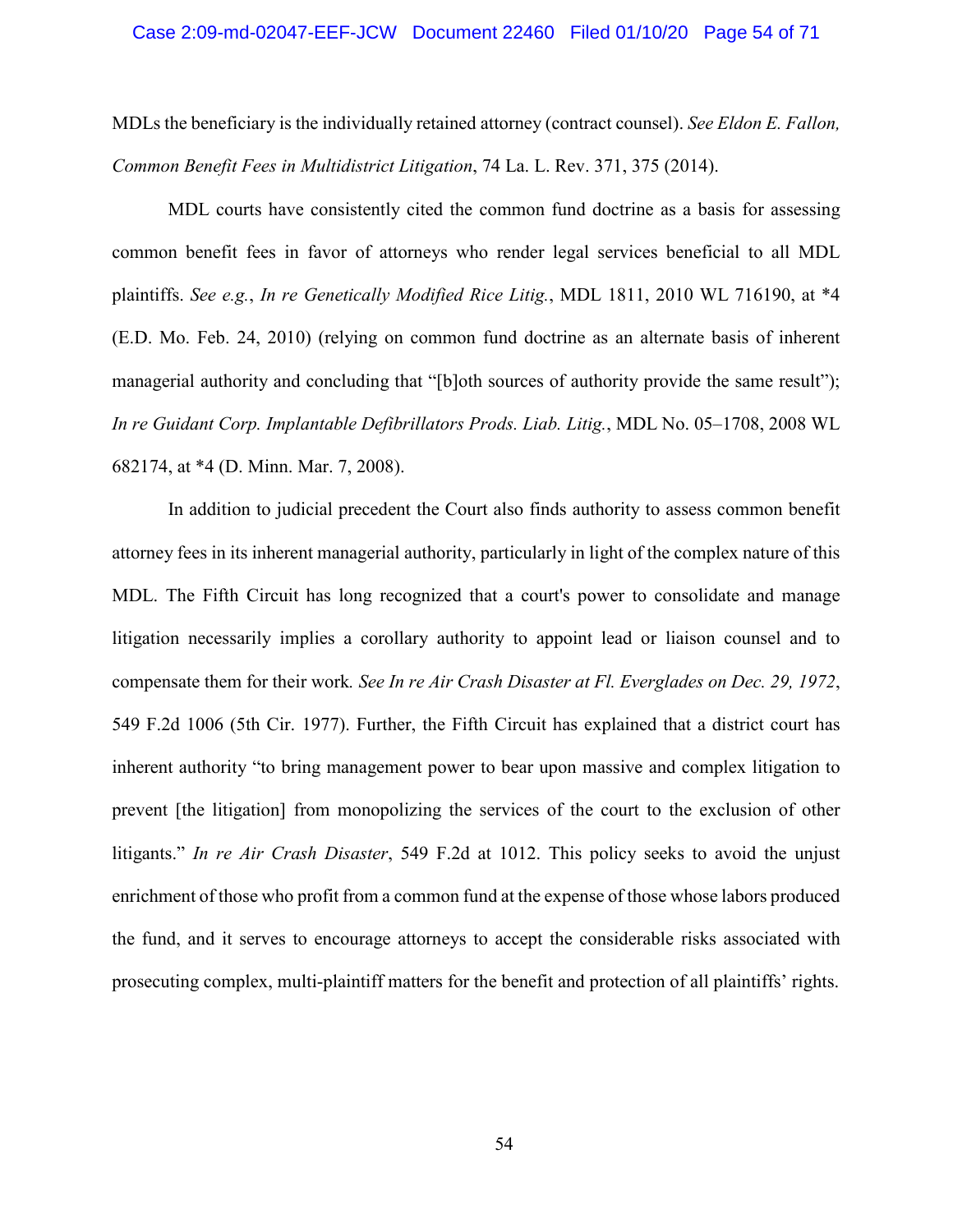## **1. Methodology for Determining Common Benefit Fees**

Attorney fees and costs, authorized by law or the agreement of the parties, must be reasonable. Fed. R. Civ. P. 23(h). "The decision of an award of attorney fees in a common-fund case is committed to the sound discretion of the trial court, which must consider the unique contours of the case." Manuel for Complex Litigation  $\S$  14.121 (4th ed. 2004).

Courts have employed various methods for determining the reasonableness of an award of common benefit fees. These methods include: (1) the lodestar method, which entails multiplying the reasonable number of hours expended on the litigation by an adjusted reasonable hourly rate; (2) the percentage method, in which the court compensates common benefit attorneys based on a percentage of the amount recovered; or (3) the blended method, a combination of both methods, in which the percentage is selected and cross checked for reasonableness by utilizing the lodestar method. *See Union Asset Mgmt. Holding A.G. v Dell Inc.*, 669 F.3d 632, 644 (5th Cir. 2012); *In re Vioxx Prods. Liab. Litig.*, 760 F. Supp. 2d 640, 652 (E.D. La. 2010) (finding the blended method to be in line with Fifth Circuit precedent). It is appropriate to consider each of these methods in turn in an effort to determine a fair common benefit fee.

#### *a. Lodestar Method*

Using the lodestar method to calculate reasonable common benefit fees begins with a determination of the reasonable number of hours spent on this part of the case. Once this is done, the appropriate hourly rate is established. This is then tested based on an analysis of 12 factors known as the *Johnson* factors—first formulated in *Johnson v. Georgia Highway Express, Inc.*, 488 F.2d 714, 717 (5th Cir. 1974). These factors include (a) the time and labor required; (b) the novelty and difficulty of the questions; (c) the skill required to perform the legal service properly; (d) the preclusion of other employment by the attorneys due to acceptance of the case; (e) the customary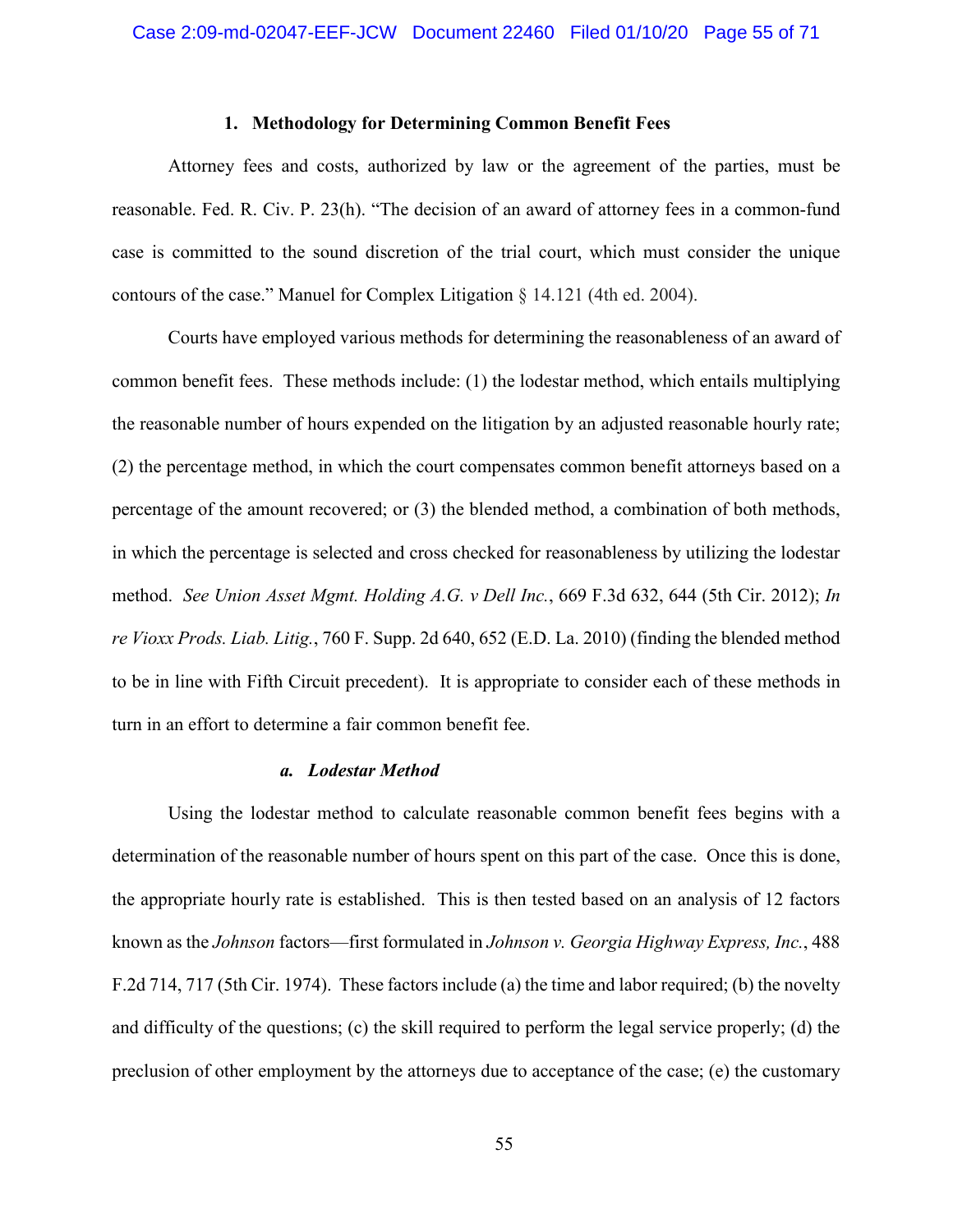## Case 2:09-md-02047-EEF-JCW Document 22460 Filed 01/10/20 Page 56 of 71

fee; (f) whether the fee is fixed or contingent; (g) time limitations imposed by the client or circumstances; (h) the amount involved and the results obtained; (i) the experience, reputation, and ability of the attorneys; (j) the "undesirability" of the case; (k) the nature and length of the professional relationship with the client; and (l) awards in similar cases. *Id.* at 717-19; *see also Von Clark v. Butler*, 916 F.2d 255, 258 (5th Cir. 1990).

The lodestar method is not without flaws. Many courts and commentators have noted problems with the lodestar method including potential for manipulation, disincentive for an early settlement, reward for excessive and wasteful attorney effort, and confusion and lack of predictability in setting fees. *See* Vaughn R. Walker & Ben Horwich, *The Ethical Imperative of a Lodestar Cross-Check: Judicial Misgivings About "Reasonable Percentage" Fees in Common Fund Case*s, 18 Geo. J. Legal Ethics 1453, 1456 (2005) (summarizing *Court Awarded Attorney Fees: Report of the Third Circuit Task Force*, 108 F.R.D. 237 (1985)). In response to the difficulties with the lodestar method, some courts have used the percentage method for determining an appropriate common benefit fee.

## *b. Percentage Method*

The percentage method bases the common benefit fee on a fair percentage of the amount recovered. Some courts have concluded that the percentage method provides more predictability to attorneys and class members, encourages settlement, and avoids protracted litigation for the sake of racking up hours. *See* Walker and Horwich, *supra* at 1456-57 (citing *In re Activision Sec. Litig.*, 723 F. Supp. 1373, 1378 (N.D. Cal. 1989)); *accord In re Diet Drugs*, 582 F.3d 524, 540 (3d Cir. 2009).

The percentage method, however, cannot be arbitrary, devoid of all reality, or inconsistent with usual fees for the type of case involved. There is no one percentage that should apply to all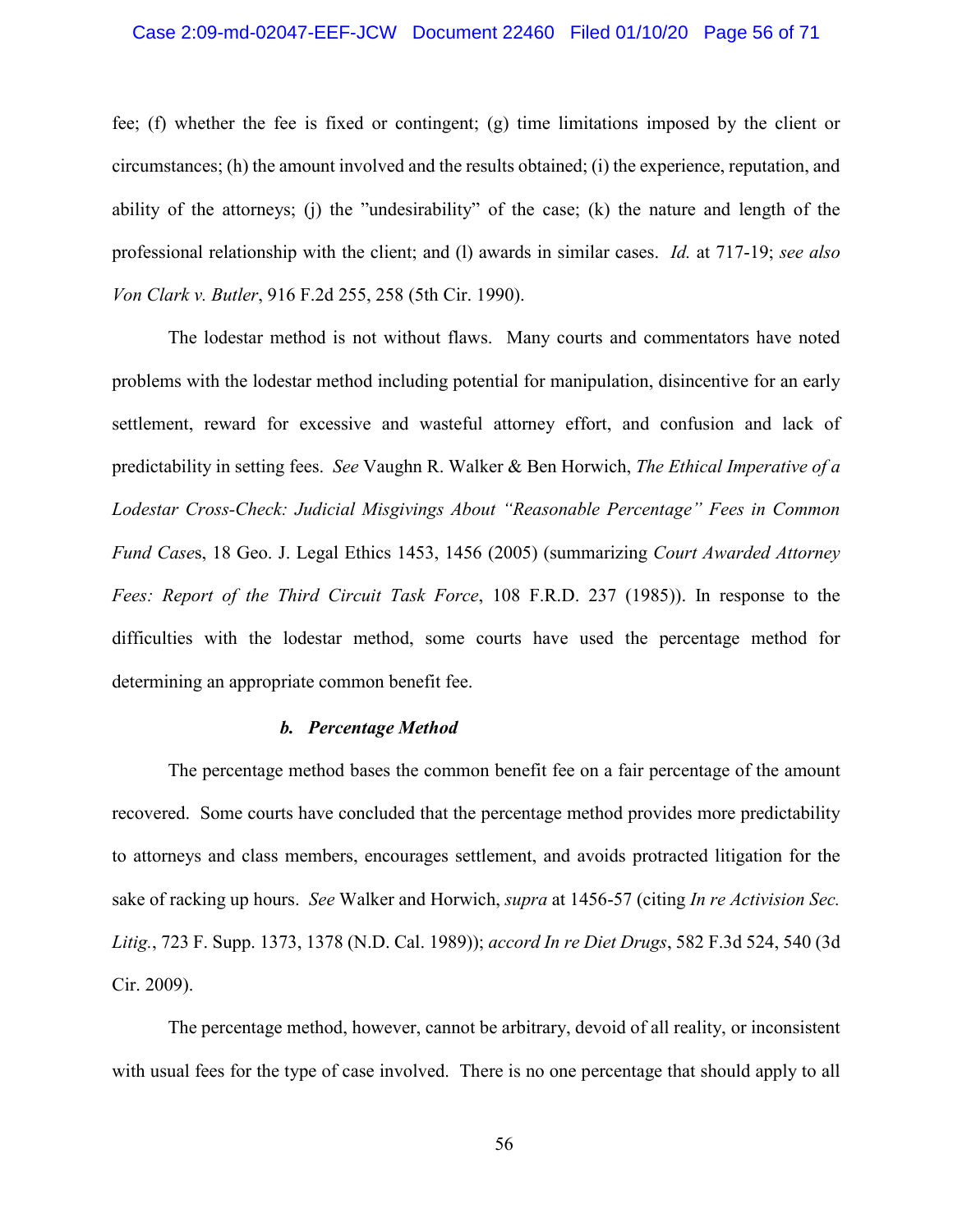## Case 2:09-md-02047-EEF-JCW Document 22460 Filed 01/10/20 Page 57 of 71

cases. The percentage should be informed by the facts and circumstances of the particular case. Data compiled in empirical studies of attorney fees in class actions reveal that the higher the settlement, the lower the percentage of the fee. Theodore Eisenberg & Geoffrey Miller, *Attorneys' Fees and Expenses in Class Action Settlements 1993–2008*, 7 J. Empirical Legal Studies 248 (2010). For example, in settlements between \$190 million and \$900 million, common benefit fees between 10 percent and 12 percent have been allowed. *See id*. at 265. Whereas for settlements between \$1 million and \$2 million, common benefit fees between 32-percent and 37-percent have been awarded. *See id.* Of course, the percentages allowed in past cases are only guideposts, and each case should be analyzed on its own basis with the objective of determining a reasonable fee in the case before the court.

## *c. Blended Method*

The blended method is usually used to ensure that the amount of the common benefit fee established by the percentage method is reasonable. Under the blended method, the fee arrived at by the percentage method is cross-checked by the lodestar method utilizing the *Johnson* factors. If the fee arrived at by the percentage method is within "the ballpark" of the fee that would result from the lodestar method, the reasonableness of the fee is more sustainable. The blended method has been used by many district courts, including this one. *See In re Vioxx Prod. Liab. Litig.*, 760 F. Supp. 2d 640; *In re Enron Corp. Sec., Derivative & ERISA Litig.*, 586 F. Supp. 2d 732 (S.D. Tex. 2008); *Batchelder v. Kerr-McGee Corp.*, 246 F. Supp. 2d 525 (N.D. Miss. 2003). All circuit courts, including the Fifth Circuit, have approved this use of the blended method. *See Union Asset Mgmt. Holding*, 669 F.3d at 644 ("To be clear, we endorse the district courts' continued use of the percentage method cross-checked with the *Johnson* factors. We join the majority of circuits in allowing our district courts the flexibility to choose between the percentage and lodestar method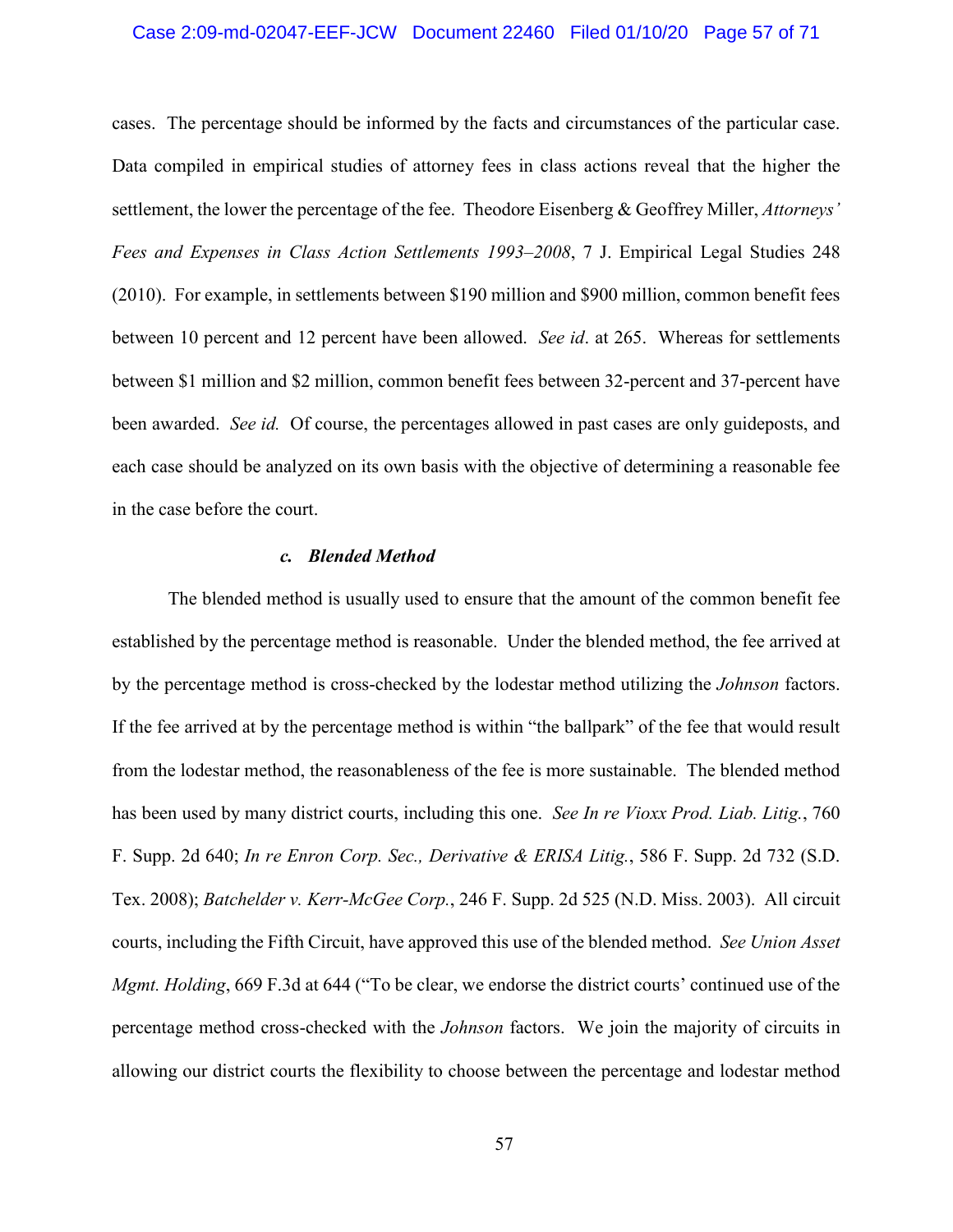## Case 2:09-md-02047-EEF-JCW Document 22460 Filed 01/10/20 Page 58 of 71

in common fund cases, with their analyses under either approach informed by the *Johnson* considerations.").

The Court finds the blended percentage approach to be the best method for calculating reasonable attorney fees in this litigation. As such, the Court will (1) determine the value of the benefit claimants receive and assign an initial benchmark percentage, (2) determine whether the benchmark percentage should be adjusted in light of the *Johnson* factors, and (3) conduct a lodestar analysis to determine whether the fee is indeed reasonable. The Court notes, however, that "[t]he lodestar analysis is not undertaken to calculate a specific fee, but only to provide a broad cross check on the reasonableness of the fee arrived at by the percentage method." *In re Vioxx Prods. Liab. Litig.*, 760 F. Supp. 2d at 652.

## **i. Valuation of Benefit Obtained and Determination of a Benchmark Percentage**

The Taishan Settlement Agreement created a \$248 million fund for the compensation of claimants whose damages were attributable to defective drywall manufactured by the Taishan entities. The Court finds no reason to omit any portion of that settlement fund from consideration with respect to the reasonable amount of attorney fees. Accordingly, \$248 million is the appropriate amount for calculation of a reasonable percentage of attorney fees.

The Taishan Settlement Agreement provides that petitioning attorneys may seek an award of attorney fees "totaling in the aggregate up to 32% of the Settlement Funds," which "shall be paid from the Settlement Funds exclusively." R. Doc. 22305-2 at 38. Settlement Class Counsel now seeks an award of 30% and argues that this benchmark percentage is reasonable and consistent with Fifth Circuit precedent. However, the Court's goal in setting a benchmark percentage is not simply to rubber-stamp Settlement Class Counsel's proposed figured. Rather, the Court is required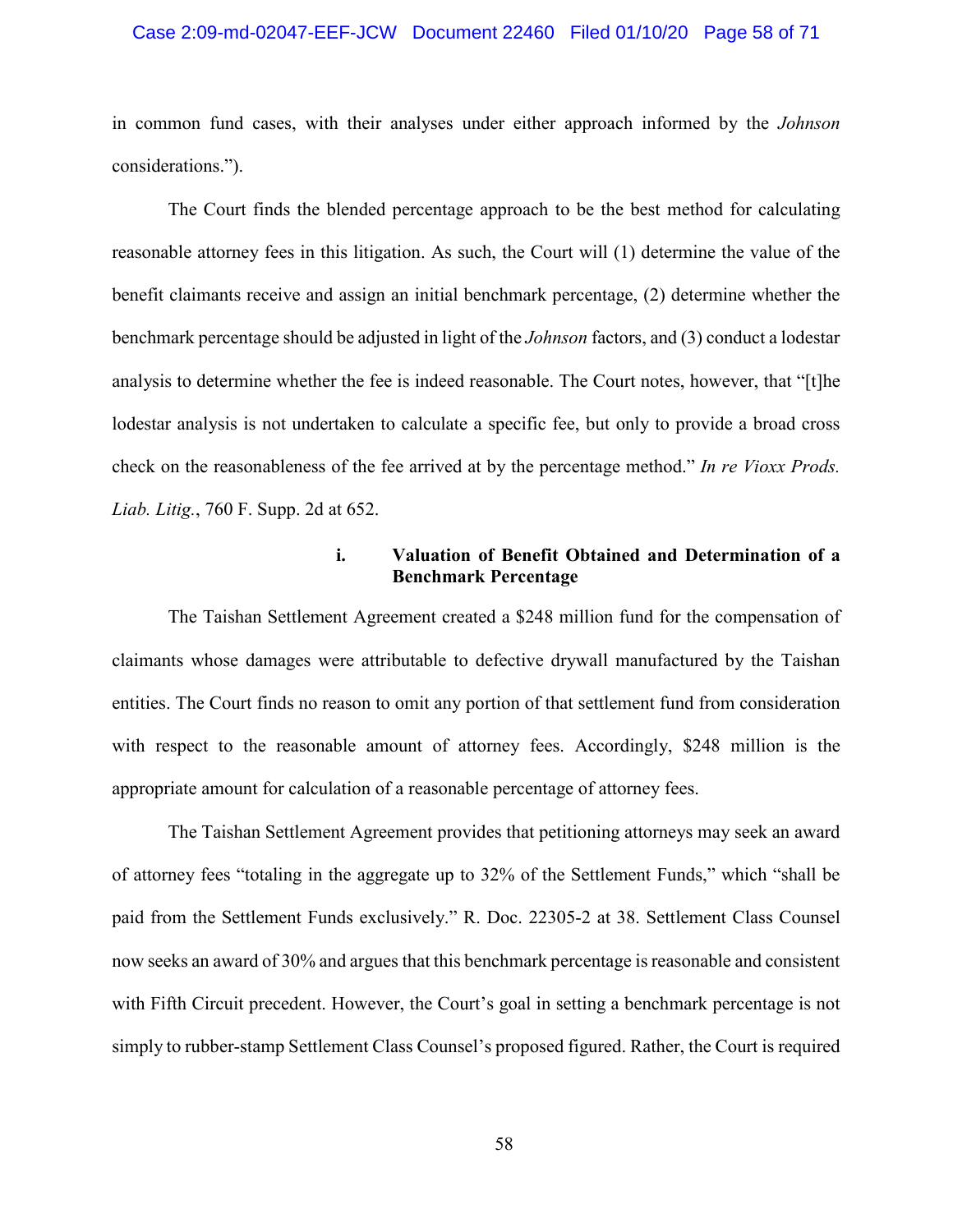## Case 2:09-md-02047-EEF-JCW Document 22460 Filed 01/10/20 Page 59 of 71

to independently determine a reasonable percentage appropriate to the facts particular to the Settlement in this aspect of the case.

Determining a reasonable benchmark percentage is an inquiry that must be addressed on a case by case basis. An influential empirical study analyzing attorney fees in class action settlements is instructive to this endeavor. *See In re Vioxx Prod. Liab. Litig.*, 760 F. Supp. 2d at 652; *In re Lawnmower Engine Horsepower Mktg. & Sales Practices Litig.*, 733 F. Supp. 2d 997, 1012-15 (E.D. Wis. 2010); *Murphy Oil*, 472 F. Supp. 2d at 862-64; *In re Educ. Testing Servs.*, 447 F. Supp. 2d at 630; *Allapattah Servs., Inc. v. Exxon Corp.*, 454 F. Supp. 2d 1185, 1212 (S.D. Fla. 2006); *In re Cabletron Sys. Inc. Sec. Litig.*, 239 F.R.D. 30, 37 n. 12, 41 (D.N.H. 2006). Theodore Eisenberg and Geoffrey Miller's detailed study, titled *Attorney Fees in Class Action Settlements: An Empirical Study*, investigates the relationship between the amount recovered through a settlement and the award of attorney fees over a fifteen-year period. In particular, it explains that there exists "an overwhelming correlation between class recovery and attorney fees," and that the benchmark percentage should be determined by considering two specific *Johnson* factors: the customary fee and awards in similar cases. Theodore Eisenberg & Geoffrey P. Miller, *Attorneys' Fees and Expenses in Class Action Settlements: An Empirical Study*, 1 J. Empirical Legal Studies 27, 72 (2004).

Given that the parties have not negotiated a specific fee award, the Court will look to Eisenberg and Miller's data sets to determine an average percentage for cases of similar magnitude. The Court has already determined that for purposes of calculating reasonable attorney fees in this case, the class benefit is valued at \$248,000,000. This recovery falls within the "greater than 90%" decile of client recovery in the study, which includes all recoveries greater than \$190 million. The data suggests that the mean fee percentage in such cases in 12% with a standard deviation of 8.1%.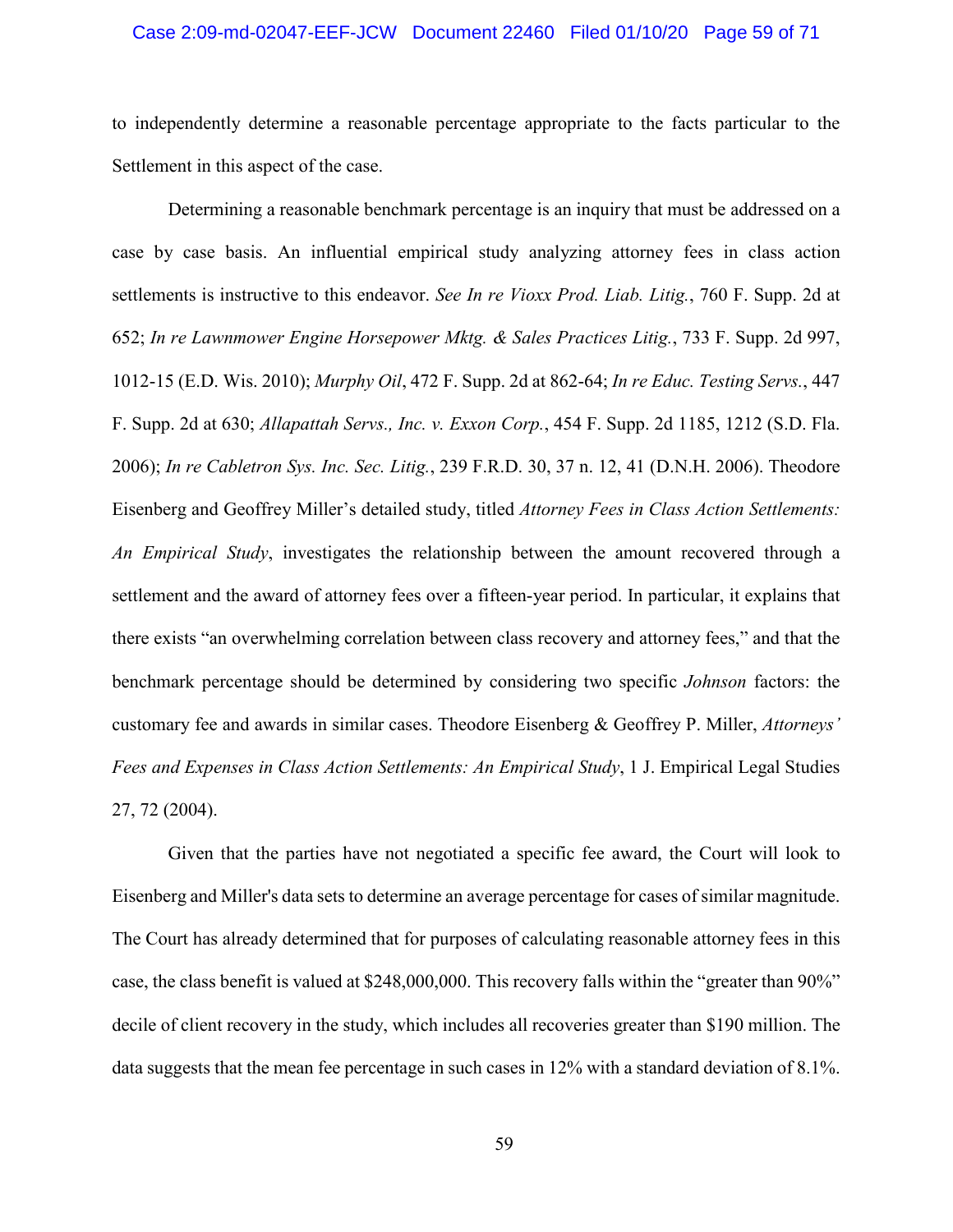## Case 2:09-md-02047-EEF-JCW Document 22460 Filed 01/10/20 Page 60 of 71

*Id.* Further, "fee requests falling within one standard deviation above or below the mean should be viewed as generally reasonable and approved by the court unless reasons are shown to question the fee." *Id.* at 74. In other words, a fee falling between 4% (approximately one standard deviation below) and 20% (approximately one standard deviation above) is considered reasonable under this metric.

Awards in similar cases are also highly instructive to the Court for the purpose of determining a benchmark perspective. Perhaps most analogous here is the Knauf Settlement Agreement, reached in another aspect of this litigation. Despite the differences between the Knauf and Taishan Settlement described in detail above, the Knauf Settlement is instructive because it involved the same types of claims, many of the same attorneys, and the same diligent effort. Attorney fees in the Knauf matter constituted approximately 17.7% of the total settlement, which was divided among common benefit counsel and contract counsel. *See* R. Doc. 22168. Similarly, in *Murphy Oil*, this Court awarded 17% of a \$195,000,000 settlement for attorney fees. 472 F. Supp. at 867. In that case, the Court stressed that property damage cases, such as the instant case, are entitled to a smaller award of attorney fees than cases involving personal injury claims. *Id.* at 866.

While the Manual for Complex Litigation states that a fee of 25% of a common fund "represents a typical benchmark," *see* Manual for Complex Litigation § 14.121, Eisenberg and Miller report that "a scaling effect exists, with fees constituting a lower percent of the client's recovery as the client's recovery increases." Eisenberg & Miller, *supra*, at 28. In other words, the higher the recovery, the lower the percentage. Thus, after studying the relevant data and considering awards in similar cases, the Court will use an initial benchmark of 19% in this case to compensate both contract counsel and common benefit counsel. This sum is less than the Manual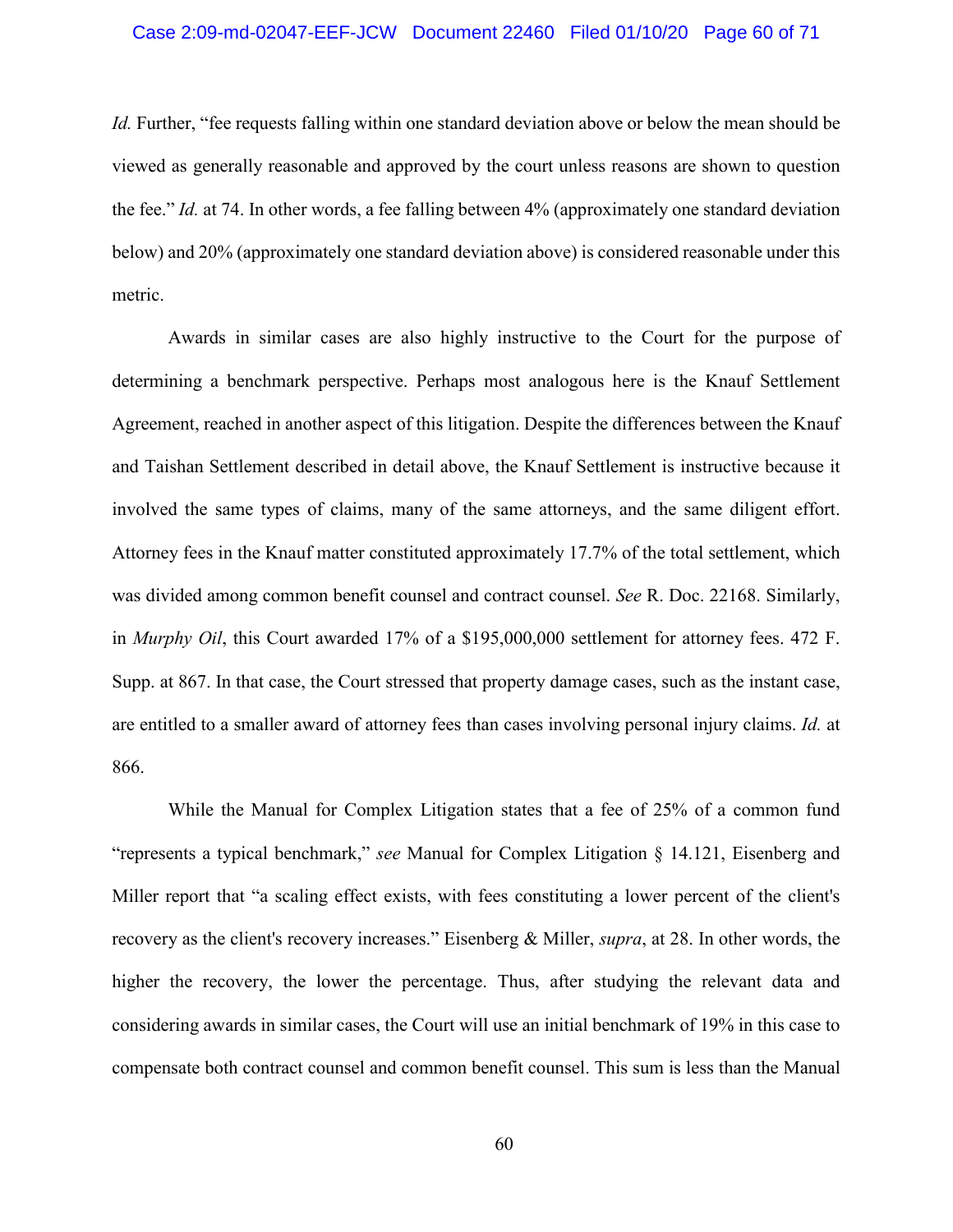for Complex Litigation's standard benchmark but within one standard deviation of the mean fee percentage in similar cases according to Eisenberg and Miller's study. The Court further notes that this fee, while on the high side of the standard deviation suggested in Eisenberg and Miller's study, is warranted in light of the complexities and challenges presented by the Taishan aspect of this litigation and also consistent with the fees in the Knauf Settlement and other comparable cases.

## **ii. Johnson** *Factors*

The Court now considers the *Johnson* factors, addressing them in conjunction with the circumstances of this case, to determine whether an adjustment to the benchmark of 19% is warranted.

## *a. The time and labor required*

Class counsel and their staff have logged over 109,000 hours of work in the Taishan aspect of this litigation between January 1, 2014 and August 31, 2019. These hours have been logged contemporaneously with performing the work and reported monthly in accordance with the protocol established by the Court in Pretrial Orders 9 and 9A. These reports have been systematically audited and approved by the Court-appointed CPA and reviewed monthly by the Court. A summary of these reports reflects the type of work performed and the total number of hours logged by common benefit counsel.

The work performed by common benefit counsel and contract counsel was timeconsuming. Counsel had to negotiate trial plans and coordinate various schedules, travel nationally and internationally for depositions and hearings, and spend countless hours conducting discovery, drafting pleadings, and counseling clients. However, the Court believes the benchmark percentage adequately compensates the time and labor required in this particular case and declines to increase the benchmark percentage based on this factor, particularly in view of the fact that the fee comes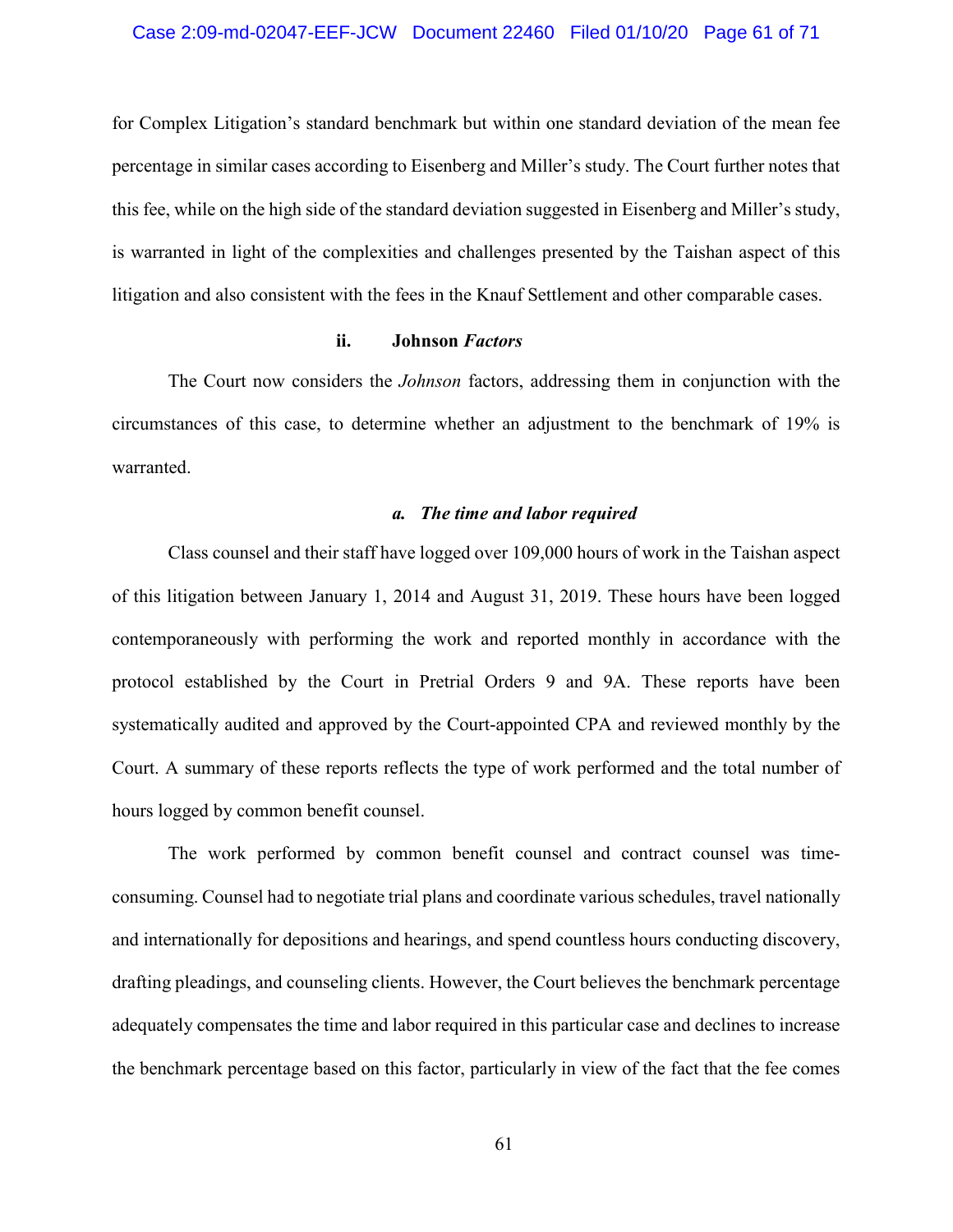## Case 2:09-md-02047-EEF-JCW Document 22460 Filed 01/10/20 Page 62 of 71

out of the litigants' recovery, a recovery that is considerably smaller than that of a comparable litigant in the Knauf Settlement.

#### *b. The novelty and difficulty of the questions*

The corrosive environment shown to have resulted from the sulfur off-gassing of defective Chinese-manufactured drywall is an event unprecedented in the drywall industry. There was little or no evidence that this condition was known or could or should have been anticipated. Although manufacturers are "strictly liable" for manufacturing defective products, the Taishan Defendants raised a formidable challenge to the PSC's efforts to hold them accountable in this matter. Taishan is a foreign corporation with its principal offices in the China, and accordingly this case involved significant issues of service, jurisdiction, and limitations on any recovery. In sum, this case involves both challenging and novel issues of law, fact, and procedure. However, the Court believes the benchmark percentage adequately considers the novelty and difficulty of the questions presented by this particular case and declines to increase the benchmark percentage based on this factor.

# *c. The skill required to properly perform the necessary legal services*

The level of legal skills required to bring about the class settlements in this case was by no means ordinary. Common benefit counsel faced formidable adversaries with significant resources and had to make the case credible enough to convince a foreign manufacturer to resolve thousands of claims at a substantial economic cost. However, the Court concludes that the benchmark percentage adequately considers counsel's skill and declines to increase the benchmark percentage based on this factor.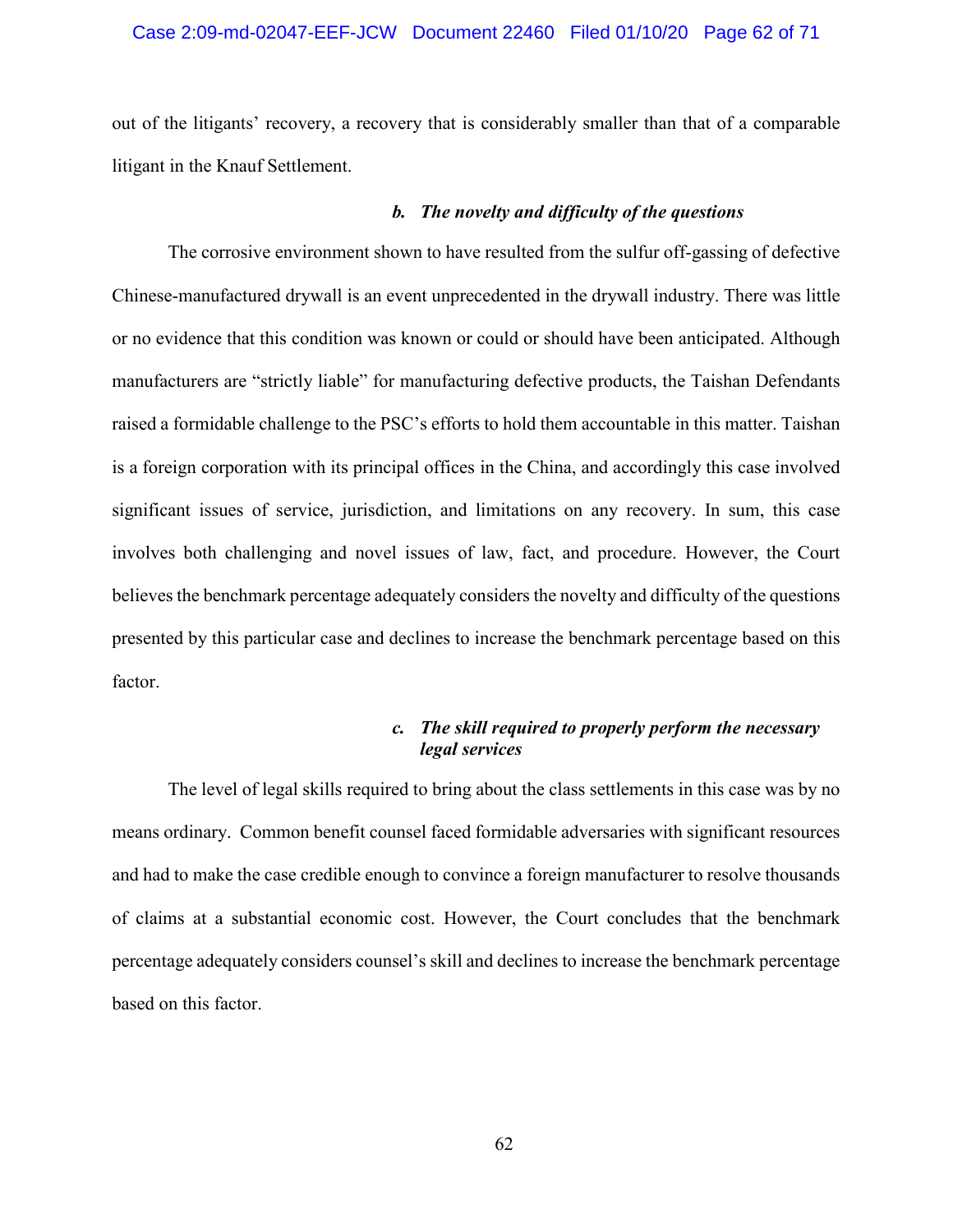# *d. The preclusion of other employment by the attorneys due to acceptance of this case*

As the time records and submissions in this case suggest, this litigation required attorneys to whole-heartedly devote themselves and their offices to the handling of this matter. The urgency of the situation was recognized, and the Court imposed a strict schedule. However, there is no evidence to suggest that counsel were precluded from other employment by having accepted responsibilities inherent in this case, and therefore an increase to the benchmark percentage is not warranted.

# *e. The customary fee*

"These factors primarily deal with the expectation of plaintiffs' attorneys at the outset of the case when measuring the risks involved and deciding whether to accept the case." *Murphy Oil*, 472 F. Supp. 2d at 866 (citing *Johnson*, 488 F.2d at 718). "In effect, these factors seek to reward the attorney for accepting the risk and achieving successful results." *Id.* The Court considered this factor when determining the benchmark percentage. Further, the Court notes that the 19% benchmark percentage is reasonable in light of the awards granted in other similar cases, including approval of the Knauf Settlement. Accordingly, no adjustment of the benchmark is warranted.

# *f. Whether the fee is fixed or contingent*

All or virtually all plaintiffs' counsel undertook this case on a contingency basis. Especially considering the inherent risk and unpredictable nature of this litigation, the Court finds that counsel were subject to risks inherent in a contingent fee arrangement. Accordingly, this factor does not justify an adjustment to the benchmark fee.

## *g. Time limitations imposed by circumstance*

This case required the litigants and the attorneys to abide by a strict time schedule. The successful resolution of the Knauf aspect of the litigation in 2013 naturally informed and re-shaped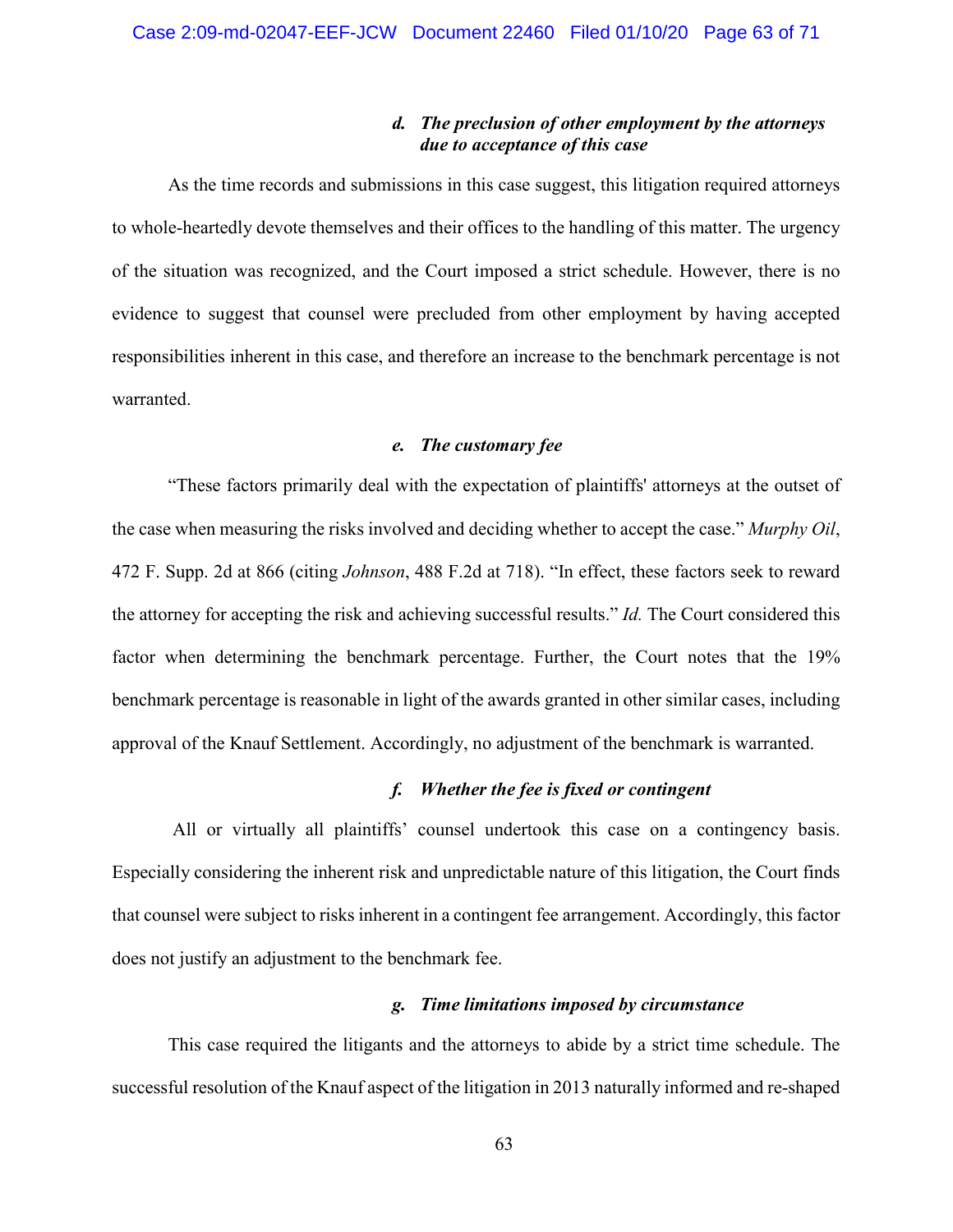# Case 2:09-md-02047-EEF-JCW Document 22460 Filed 01/10/20 Page 64 of 71

the ensuing litigation, allowing the attorneys to turn their attention to the more challenging Taishan aspect of the case. The Court continued to be intimately involved with every step of the case and held the parties to a high standard of efficient and effective work. The Court continued to hold monthly status conferences to discuss case developments and resolve any disputes that arose. Counsel responded diligently to the time schedule imposed by the Court, and their efforts played a major role in bringing this matter to a prompt and successful conclusion. However, the Court believes the benchmark percentage adequately reflects the time limitations imposed in this particular case and declines to increase the benchmark percentage based on this factor.

## *h. The amount involved and the result achieved*

This *Johnson* factor is entitled to considerable weight in evaluating the reasonableness of a common benefit fee award. In fact, the Supreme Court has observed, "[T]he most critical factor in determining the reasonableness of a fee award is the degree of success obtained." *Hensley v. Eckerhart*, 461 U.S. 424, 436 (1983).

The Court recognizes that this Settlement is an unprecedented success that directly benefits over three thousand individuals. However, the Court also recognizes that the settlement fund does not provide claimants with sufficient funds to completely remediate their homes. This is especially challenging considering that the Knauf Settlement provided substantially more funds for remediation and other losses. As explained above, the Court finds that the disparity between the Knauf and Taishan Settlements does not make this settlement unfair, inadequate, or unreasonable in light of the difficulties facing these claimants as opposed to claimants in the Knauf Settlement. However, the disparity does give this Court pause with respect to this *Johnson* factor. The Court weighs the limited funds provided by the Settlement against the formidable challenges associated with this litigation and finds that this *Johnson* factor is neutral.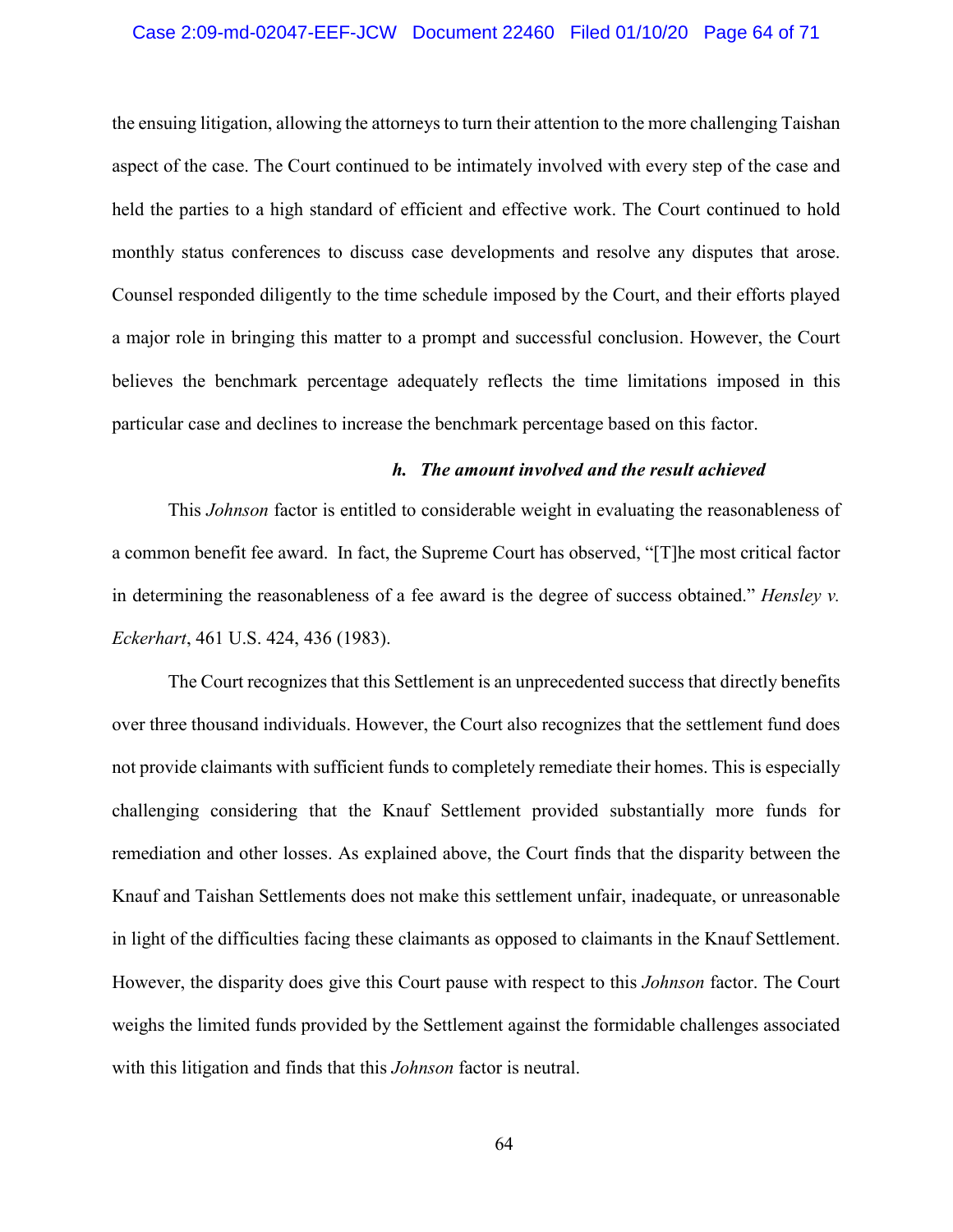## *i. Experience, reputation and ability of common benefit counsel*

Although all counsel on the PSC or authorized by the PSC to do common benefit work are highly skilled and very capable professionals, the Court finds that this factor is adequately reflected in the benchmark percentage.

# *j. The "undesirability" of the case*

Significant economic risks were accepted by counsel in prosecuting a product liability case of this magnitude against foreign defendants. The fact that the major settling defendant was a Chinese manufacturer only added to the degree of risk given the renowned difficulty enforcing judgments in that country. Beyond these risks, the presence of these foreign manufacturers ensured that substantial litigation costs for travel would exist, and that difficulties with service of process, foreign discovery, translation services, sovereign immunity defenses and other jurisdictional defenses, would present themselves. Nevertheless, the Court finds that this factor is adequately reflected in the benchmark percentage.

# *k. The nature and length of the professional relationship with the client*

This factor was designed to consider those instances in which an attorney in private practice may vary his or her fee for similar work in the light of the professional relationship of the client with his or her office. Since few, if any longstanding client relations between common benefit counsel and class members preceded this MDL, this *Johnson* factor is a neutral as it relates to the reasonableness of the fee.

## *l. Fee awards in similar cases*

In MDL cases and also often in class action matters, the determination of a reasonable hourly fee is largely influenced by the relationship which the total fee bears to the total amount recovered. The Court specifically considered comparable awards of attorney fees, including an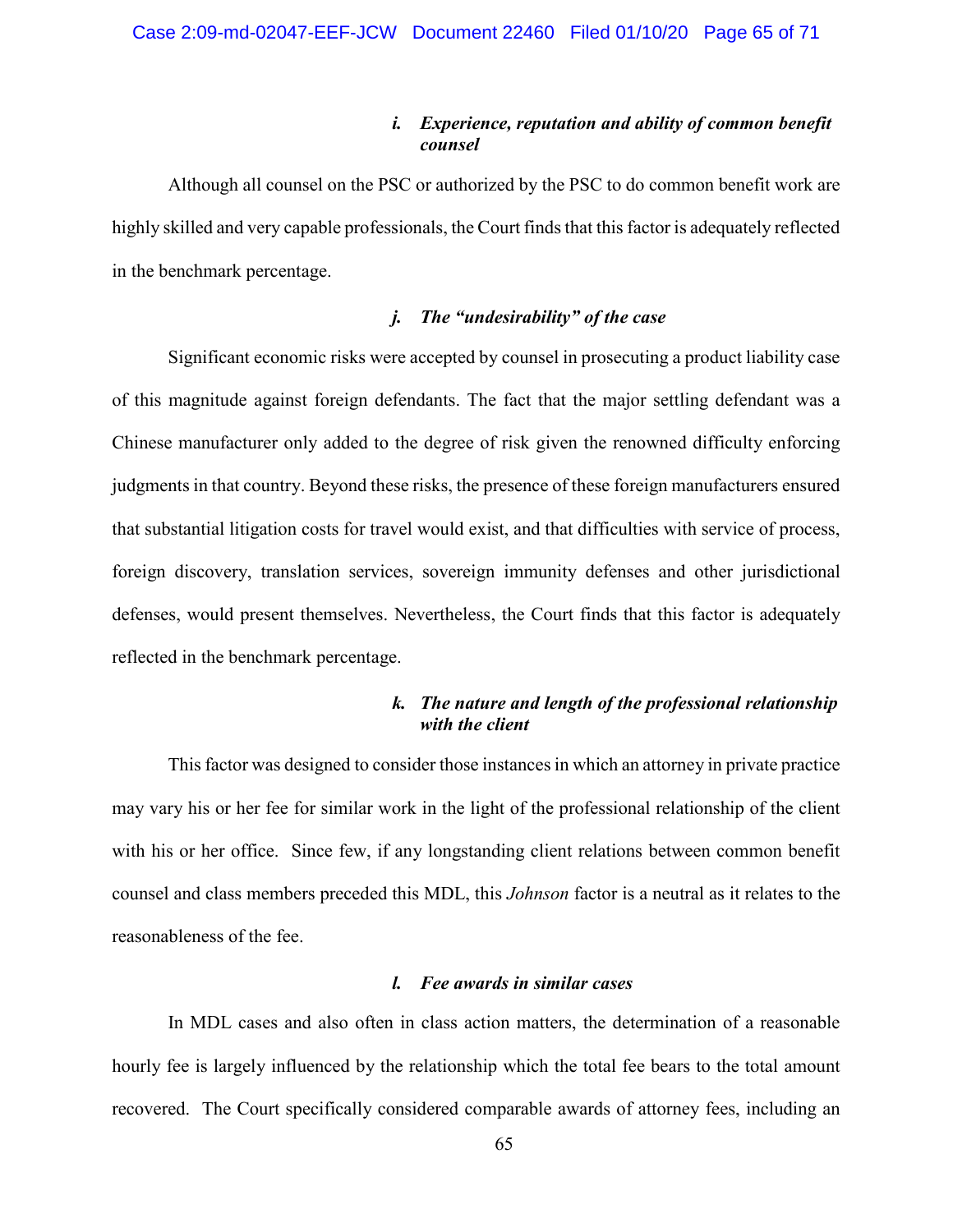## Case 2:09-md-02047-EEF-JCW Document 22460 Filed 01/10/20 Page 66 of 71

award of attorney fees in another aspect of this case, when determining the benchmark percentage. Accordingly, the Court does not find that an upward adjustment is warranted.

## **iii. Lodestar Analysis**

The final step of the blended method is to cross-check the benchmark percentage with an abbreviated loadstar analysis. *See In re Oil Spill by the Oil Rig Deepwater Horizon*, MDL 2179, 2016 WL 6215974, at \*19 (E.D. La. Oct. 25, 2016) (citing *In re Vioxx*, 760 F. Supp. 2d at 659) ("[T]he loadstar cross-check is a streamlined process, avoiding the detailed analysis that goes into a traditional lodestar examination.").

An award of attorney fees of 19% of the Settlement Fund, or \$47,120,000, is reasonable when analyzed in light of the *Johnson* factors and compared to hourly fees in similar cases. As mentioned above, common benefit counsel alone has logged over 109,236.22 hours of work in this litigation between January 1, 2014 and August 31, 2019. Notably, this number includes hours logged by non-lawyer professionals working at the direction of common benefit counsel but does not consider work performed by contract counsel. Accordingly, the Court must now address the division of the total fee between common benefit counsel and contract counsel to determine if the fee awarded to each group is indeed reasonable.

This Court concluded that the appropriate division of attorney fees in the Knauf portion of this case was 52% to common benefit counsel and 48% to contract counsel. It would be easy to make the same division for this portion of the case and to be done with the unpleasant task of dividing fees among attorneys. But such a division would not be fair since it would not account for the additional hours of discovery, travel (both domestic and foreign), motion practice, conferences, appeals, court appearances, and settlement negotiations that common benefit counsel expended in achieving resolution of the Taishan portion of this case. Taking all of this into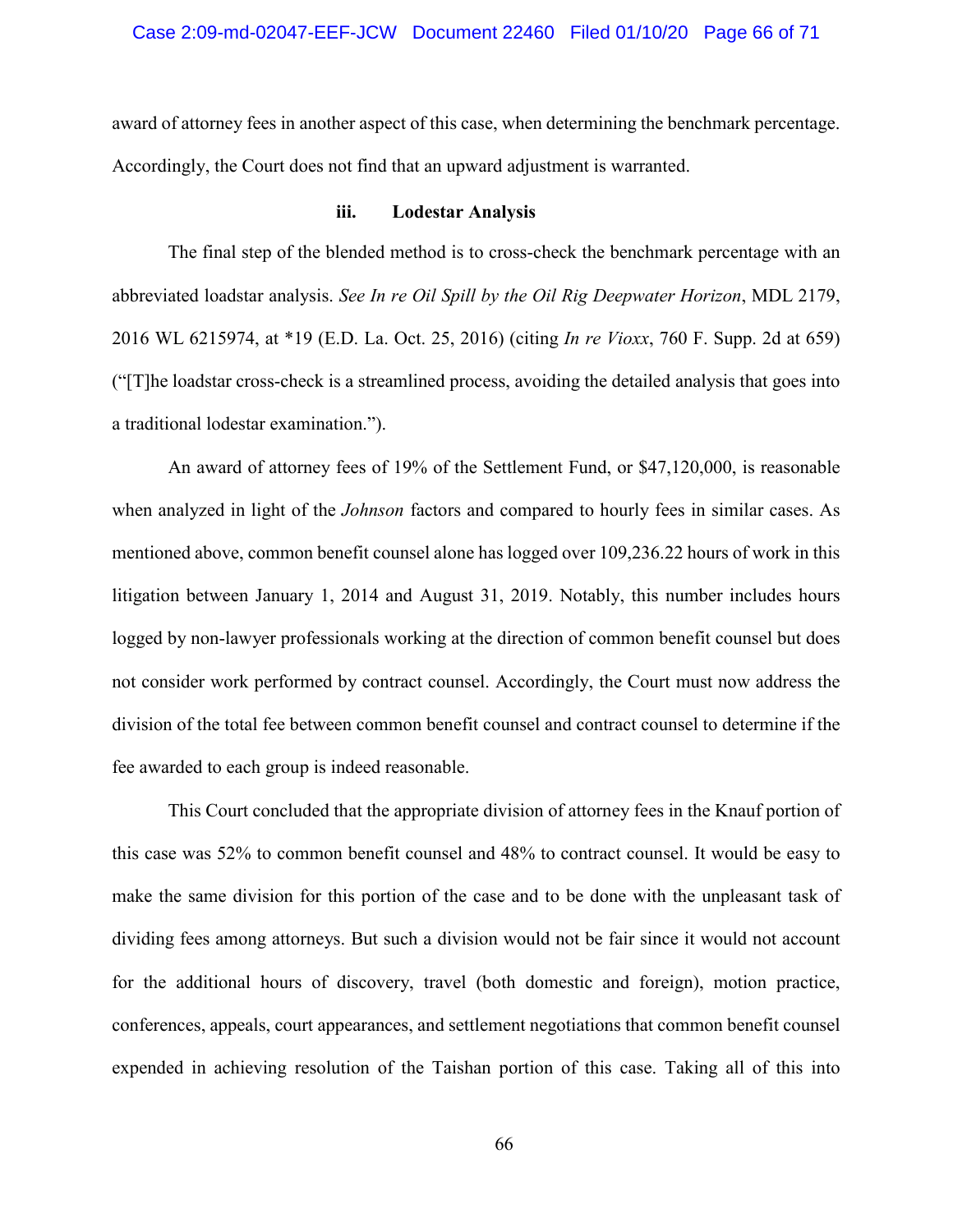#### Case 2:09-md-02047-EEF-JCW Document 22460 Filed 01/10/20 Page 67 of 71

consideration, a fair division of fees is 40% to contract counsel and 60% to common benefit counsel. Such a split yields approximately \$28,272,000 for common benefit counsel and \$18,848,000 for contract counsel.

A common benefit fee of approximately \$28,272,000 is reasonable. Taking into account the 109,236.22 hours reported by common benefit counsel, this award results in an hourly fee of approximately  $$258.82<sup>12</sup>$  The Court acknowledges that this hourly fee is certainly less than the usual hourly rate for such experienced and competent counsel and is less than what common benefit counsel may have expected. However, the hours reported to the CPA included the work of non-lawyer legal professionals, which, while unquestionably necessary and important, does not generate the same hourly fee as the work of an attorney. Further, a common benefit fee of \$28,272,000 is roughly 11.4% of the total settlement amount recovered. This percentage is consistent with the common benefit fee awarded in cases producing similar recoveries, as explained in Eisenberg and Miller's study, and greater than the percentage of the fee allocated to common benefit counsel in the Knauf aspect of this litigation. *See* R. Doc. 21168 at 20 (awarding 9.181% of the total settlement amount recovered to common benefit counsel).

This division leaves \$18,848,000 for contract counsel. The Court recognizes that contract counsel generally performed significant works for their clients. But the nature of their services were mostly administrative, such as collecting evidence, filling out forms, keeping clients abreast of the developments on the case, and such other similar work. This work is necessary and important

 $\overline{a}$ 

 $12$  The number of hours reported does not reflect the considerable time spent on "other" administrative matters by the Fee Committee. The Court notes that including these additional hours in the lodestar analysis would reduce the already meager hourly fee. This reality is unfortunate, but the Court urges counsel to remember that the risk of a small recovery is inherent in any contingency arrangement, and that any sum allocated to attorney fees necessarily reduces the recovery available to the thousands of claimants who have patiently waited for over a decade to recover from Taishan. This unfortunate situation is somewhat ameliorated by the fact that many common benefit counsel also acted as contract counsel and accordingly will recover from both buckets, and that many common benefit counsel recovered attorney fees from the Knauf aspect of the MDL, which provided a substantially larger award of attorney fees.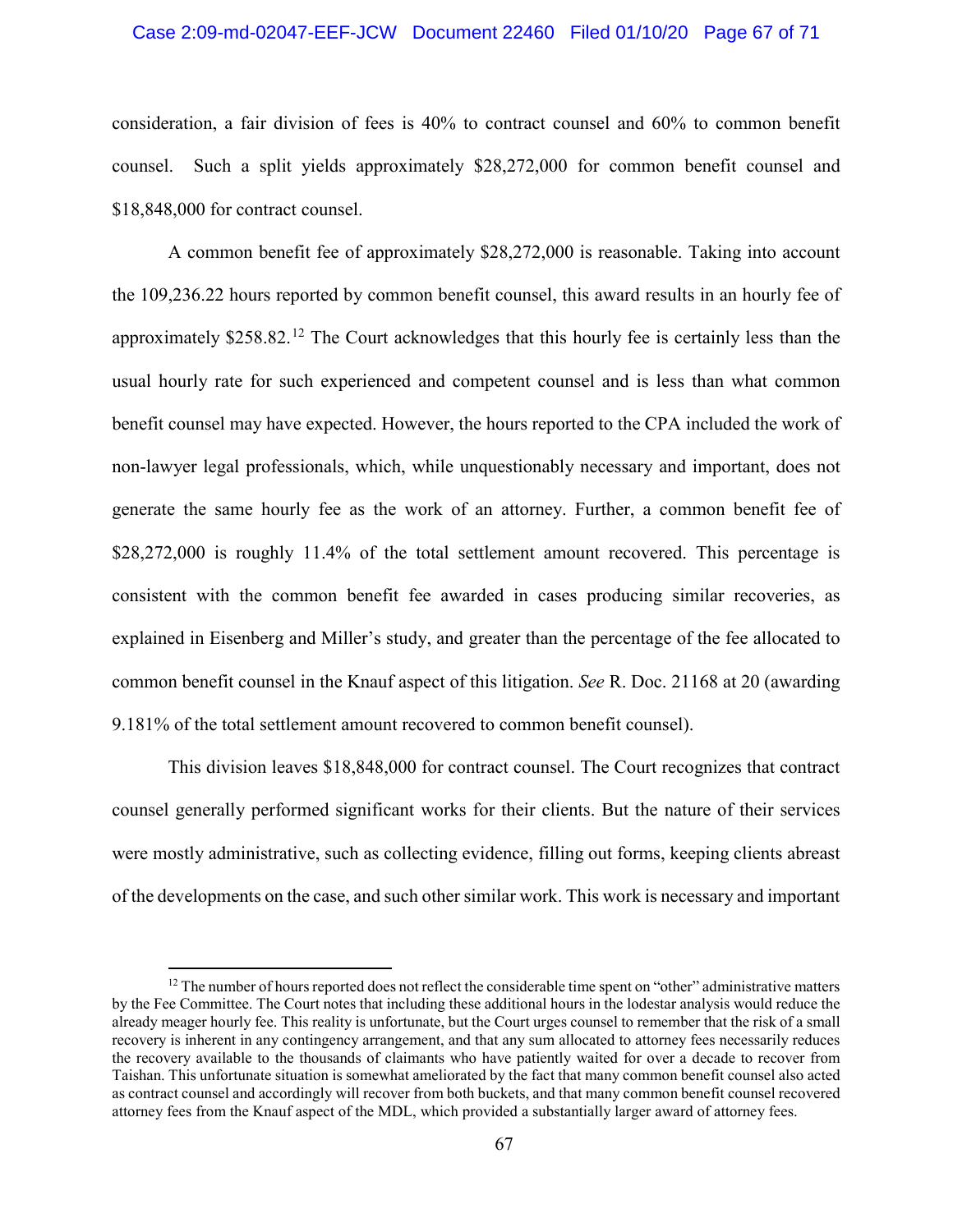## Case 2:09-md-02047-EEF-JCW Document 22460 Filed 01/10/20 Page 68 of 71

in all cases, but it can be done—and usually is done—by non-lawyers working under the supervision and direction of attorneys. Accordingly, the work of contract counsel in this case is not entitled to the same consideration as the work performed by common benefit counsel.

Ultimately, the Court finds it reasonable to award \$47,120,000 to compensate both common benefit counsel and individually retained attorneys in light of the circumstances in this case, namely that the case involves property damage claims and that the attorney fees come out of the overall recovery available to claimants, unlike in the Knauf Settlement. As previously mentioned, sixty percent of this award shall compensate common benefit counsel, and forty percent shall compensate contract counsel. The Court will determine the appropriate division of the common benefit fee among those counsel who performed common benefit work at a later date.

## **2. Costs**

"Typically, class action counsel who create a common fund for the benefit of the class . . . are entitled to reimbursement of reasonable litigation expenses from that fund." *In re Pool Prod. Distribution Mkt. Antitrust Litig.*, MDL 2328, 2015 WL 4528880, at \*18 (E.D. La. July 27, 2015). The reimbursement of costs and expenses seeks not to reward attorneys for their work but restore the status quo. However, the requested expenses may not "cannibalize the entire . . . settlement." *In re Katrina Canal Breaches Litig.*, 628 F.3d at 196. Accordingly, the Court must review the estimated expenses for which reimbursement is sought and determine whether the total requested sum is fair to the settlement class.

Settlement Class Counsel seeks 3% for costs, which includes shared expenses, held costs, and a \$500 stipend per Affected Property. According to detailed records kept by the Courtappointed CPA pursuant to PTO 9 and 9A, Settlement Class Counsel, the PSC, and common benefit counsel incurred \$1,166,418.88 in held costs and \$1,669,824.00 as cash assessments, for a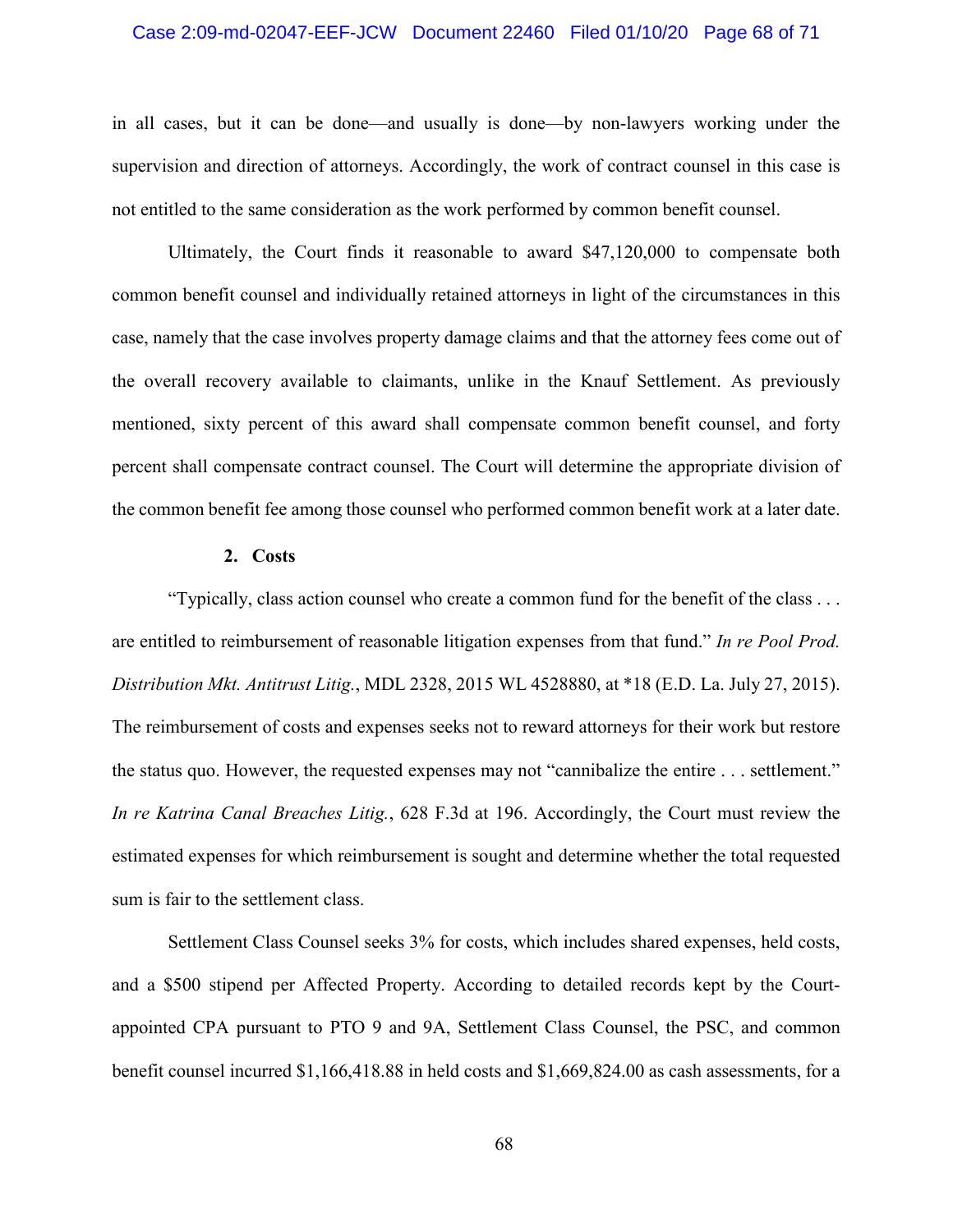total of \$2,836,242.88. R. Doc. 22380-4. These costs were generated between January 1, 2014 and August 31, 2019.

In view of the nature and circumstances of this case, the Court concludes that an award of \$2,836,242.88 is appropriate to cover the costs and expenses of common benefit counsel. This award is in addition to the attorney fee award of 19% of \$248,000,000, or \$47,120,000, to cover the fees of both common benefit and contract counsel. Although this total award is less than the thirty percent sought by Class Counsel, plus three percent for costs, the Court finds that it strikes a fair balance between the diligent and commendable effort exerted by the attorneys and the limited funds available to compensate Class Members for their property damage.

## **3. Incentive Awards**

Lastly, courts "commonly permit payments to class representatives above those received in settlement by class members generally." *Smith v. Tower Loan of Miss., Inc.*, 216 F.R.D. 338, 367-68 (S.D. Miss. 2003); *see In re Catfish Antitrust Litig.*, MDL 928, 939 F. Supp. 493, 503-04 (N.D. Ms. 1996). Eisenberg and Miller have performed an empirical study of incentive payments to class representatives and have identified several justifications. *See* Theodore Eisenberg & Geoffrey P. Miller, *Incentive Awards to Class Action Plaintiffs: An Empirical Study*, 53 UCLA L. Rev. 1303 (2006). In particular, class representatives must be familiar with the case in order to be adequate representatives and are often deposed. In this case, certain plaintiffs participated in additional, individualized discovery and made themselves available for depositions. The Class Representatives also submitted affidavits demonstrating familiarity with the Settlement Agreement and expressing their approval of it. Accordingly, Settlement Class Counsel seeks an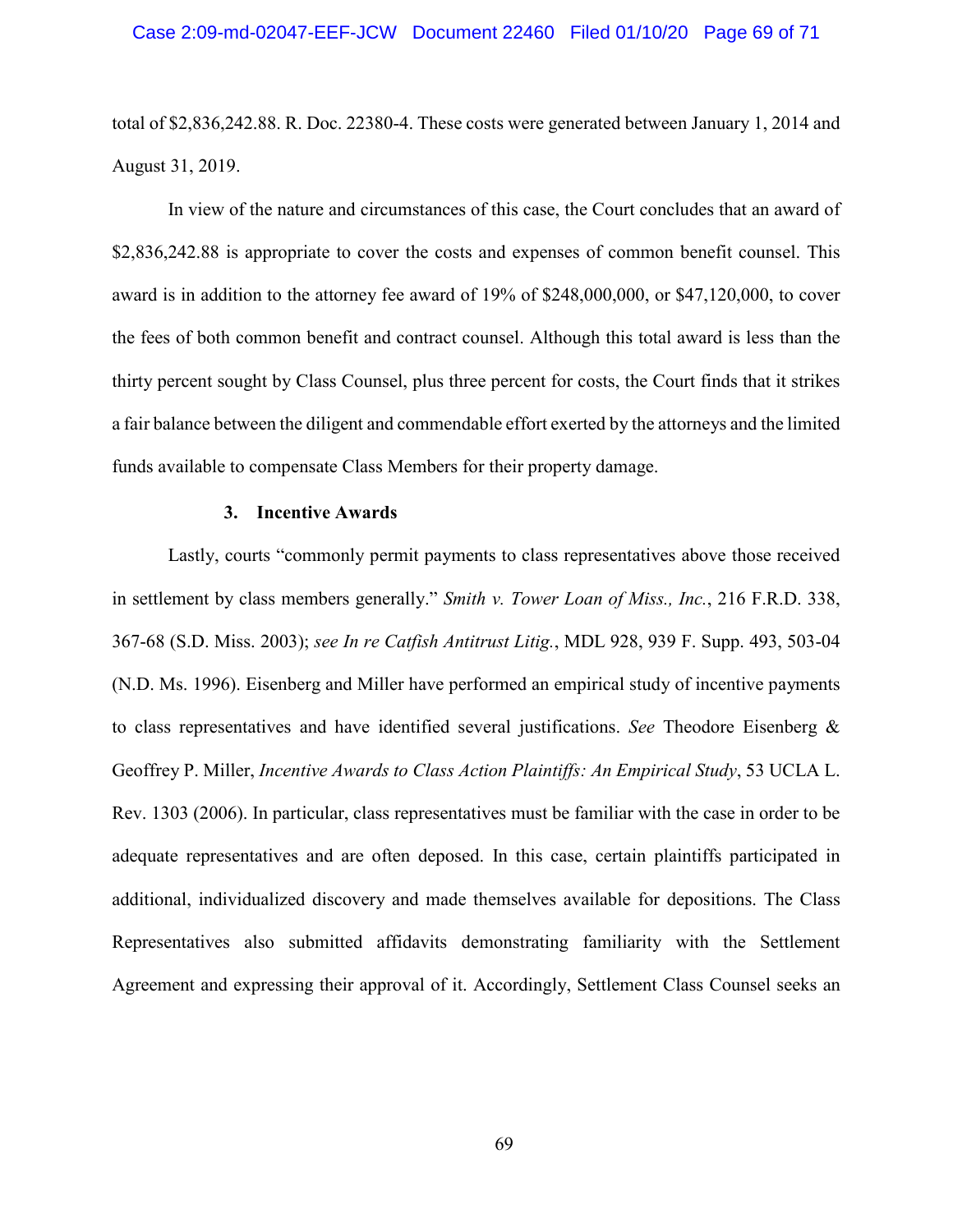## Case 2:09-md-02047-EEF-JCW Document 22460 Filed 01/10/20 Page 70 of 71

award of \$10,000 for each Priority Plaintiff in Florida<sup>13</sup> and each Select Claimant in Louisiana<sup>14</sup> to "recognize their efforts in participating in additional individualized discovery," and \$2,500 for Settlement Class Representatives.<sup>15</sup> R. Doc. 22397-1 at 41.

The Court agrees that the Priority Plaintiffs, Select Claimants, and Class Representatives have been significantly involved in this matter to the benefit of the entire class and finds that an incentive award is justified. However, the Court recognizes that this Settlement provides a limited fund for recovery and that any additional award to one claimant necessarily reduces the available funds for all other claimants. Accordingly, in the interest of justice and fairness to all class members, the Court will award each Priority Plaintiff and Select Claimant an additional \$5,000, and each Class Representative an additional \$2,500.

## **V. CONCLUSION**

 $\overline{a}$ 

Considering the foregoing,

**IT IS ORDERED** that Settlement Class Counsel's Motion for Entry of an Order and Judgment (1) Granting Final Approval of the Class Settlement with Taishan and (2) Certifying the

<sup>&</sup>lt;sup>13</sup> The Priority Plaintiffs in Florida are: Janet Avery; Lillian Chatmon; Andrew and Dawn Feldkamp; William and Vicki Foster; Candace Gody; David Griffin; John and Bertha Hernandez; Gul and Deborah Lalwani; Cassandra Marin; Dailyn Martinez; Jose and Adela Miranda; Tracy Nguyen; Jeovany and Monica Nunez; Kelly and Lori O'Brien; Kevin and Stacey Rosen; Michael Rosen; Larry and Rosalee Walls; and Marc and Jennifer Wites. R. Doc. 22305-2 at 39.

<sup>&</sup>lt;sup>14</sup> The Select Claimants in Louisiana are: Lana Alonzo; Johnny and Rachelle Blue; Roger Callia; Mary Ann Catalanotto; Kasie and Patrick Couture; Brent Desselle; Lillian Eyrich; Nicola and Connie Fineschi; Jane Gonzales; Mary Haindel; Mathew and Jan Hughes; Betty Jurisich; Dawn Ross and Ronald V. LaPierre; Peter and Frankie Maggiore; Mark and Keri Pollock; Virginia Randazzo; Frankie Sims as Executrix of Estate of Juanita Davis (deceased); Martin and Doris Tatum; Melissa Young; Michael and Linda Zubrowsk; Cathy Allen; Charles and Mary Ann Back; Frances and Joseph Barisich; Colin Berthaut; Angeles Blalock; Boland Marine a/k/a 5943 Boeing Street, LLC; Holly Braselman; Jill Donaldson; Joseph and Tracy Fatta; Donald and Nadja Fisher; Dominesha James Clay; Sheral Lavergne; Annette Lawrence; Debbie Leon; Brian and Barbara Lewis; Jerry Phillips; Marcus and Dana Staub; Rosanne Wilfer; Zhou Zhang and Xue Ying Zhao. R. Doc. 22305-2 at 39.

<sup>&</sup>lt;sup>15</sup> The Class Representatives are: Michelle Germano, Judd Mendelson, Debra Williams, and Virginia Tiernan. Class Representatives Lillian Eyrich and David Griffin are eligible to receive incentive awards as Select Claimants in Louisiana, and accordingly will not receive an additional award for serving as a Class Representative. R. Doc. 22305-2 at 39.